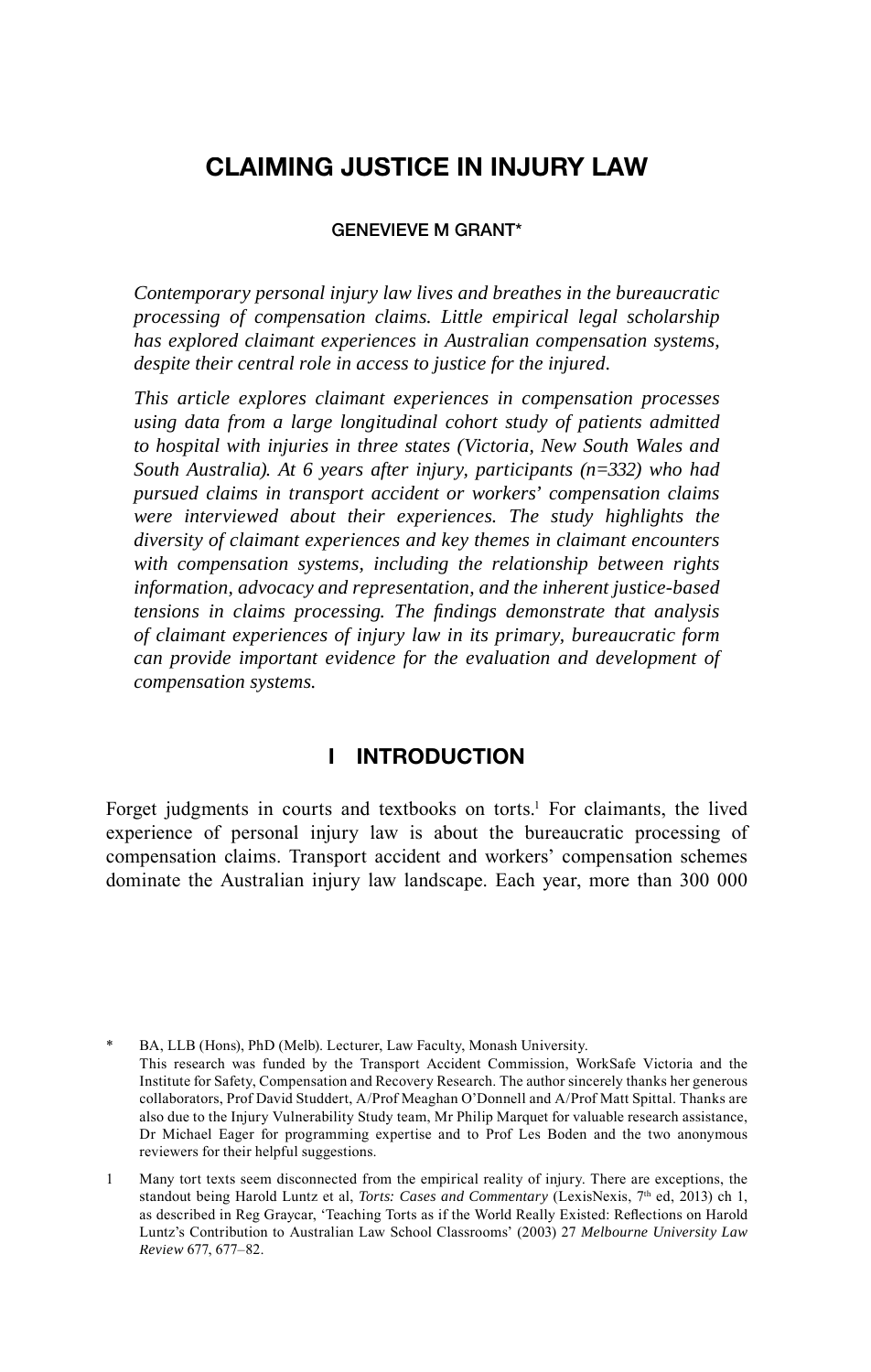new claims are accepted in these schemes,<sup>2</sup> where they join the existing ranks of active, unresolved claims. 3 Claims managers — those tasked with determining eligibility, assessing injuries, measuring loss and calculating benefits  $-$  are the key facilitators of the processes in which claimant rights and insurer liabilities are negotiated. 4 In the vernacular of insurers and compensation schemes, claimant experiences of these processes are described in terms of client service and satisfaction.<sup>5</sup> It is in these interactions that the vast majority of claimants access the justice of Australian injury law.

The statutory objectives of compensation schemes typically include promoting claimant rehabilitation and delivering just compensation as effectively and efficiently as possible.<sup>6</sup> There is, however, remarkably little legal scholarship exploring claimant experiences of scheme performance against these aims. This constitutes a critical knowledge gap about the operation of compensation schemes as legal institutions. Injury is both a significant contributor to the burden

- 2 This estimate was generated by adding up data on annual new case numbers across schemes. The estimated national total of transport accident claims  $(n = 54296)$  was derived by adding the most recent annual new claims figures for complete accident years contained in the annual reports of the statebased transport accident compensation authorities and regulators: Transport Accident Commission (Vic) ('TAC'), *Getting Lives Back on Track: 2013–14 Annual Report* (2014) 4 (n = 22 012 in Victoria in 2013–14); Motor Accidents Authority of NSW, *Annual Report 2013–14: the Facts, the Figures, the Future* (2014) 20 (n = 14 360 in New South Wales in 2013–14); Motor Accident Insurance Commission (Qld), *Statistical Information*  $-1$  *July to* 31 *December* 2014 (2015) 5 (n = 6275 in Queensland in 2013–14); Insurance Commission of Western Australia, *Annual Report 2014* (2014) 20 (n = 3561 in Western Australia in 2014); Motor Accident Commission (SA), *Annual Report 2013–14* (2014) 8 (n = 4634 in South Australia in 2013–14); Motor Accidents Insurance Board (Tas), *Annual Report 2013–* 2014 (2014) 6 (n = 2924 in Tasmania in 2013–14); Territory Insurance Office (NT), *Motor Accidents Compensation Year in Review 2012-13* (2013), 14 (n = 530 in the Northern Territory in 2013). Data was not available for new claims in the Australian Capital Territory so the total estimate for the annual number of claims reported here is an underestimate. In the case of workers' compensation, to enable cross-scheme comparison, Safe Work Australia has long had a practice of only reporting the incidence of 'serious claims', being those involving claims for one or more weeks of work absence, permanent incapacity or death. The total number of new claims (serious and non-serious) appears to have last been reported in 2005–06, when a total of 255 300 claims were lodged with state and territory workers' compensation authorities (Safe Work Australia, *Work-Related Injuries in Australia, 2005–06: Comparison of Compensation Data with all Incurred Work-Related Injuries* (2009) 1).
- 3 Inconsistent reporting practices across schemes make it difficult to establish the number of active claims in any given year. In a rare exception, the Transport Accident Commission in Victoria reported delivering benefits to 47 115 claimants in  $2013-14$ , compared to its new claim tally of  $22$ 012 for the same period: TAC, above n 2, 4. Workers' compensation schemes around Australia tend to report only new claims and claims rates: see, eg, Victorian WorkCover Authority, *Annual Report 2014* (2014) 20.
- 4 As Halliday, Ilan and Scott note, 'it is well established that the vast majority of decisions concerning legal rights are made by bureaucrats in both public and private organisations', rather than courts: Simon Halliday, Jonathan Ilan and Colin Scott, 'Street-Level Tort Law: The Bureaucratic Justice of Liability Decision-Making' (2012) 75 *Modern Law Review* 347, 347.
- 5 See, eg, the client service key performance indicators and charters adopted by a number of schemes, such as the customer service charter of the New South Wales Safety, Return to Work and Support division (which encompasses that state's Dust Diseases Board, the Motor Accidents Authority, the Lifetime Care and Support Authority and WorkCover NSW): NSW Safety, Return to Work and Support, Safety, Return to Work & Support Customer Service Charter <http://www.maa.nsw.gov. au/\_\_data/assets/pdf\_fi le/0008/26954/SRWS-Customer-service-charter.pdf>.
- 6 See, eg, *Workplace Injury Management and Workers Compensation Act 1988* (NSW) s 3; *Motor Accidents Compensation Act 1999* (NSW) s 5; *Transport Accident Act 1986* (Vic) s 8; *Workplace Injury Rehabilitation and Compensation Act 2013* (Vic) s 10.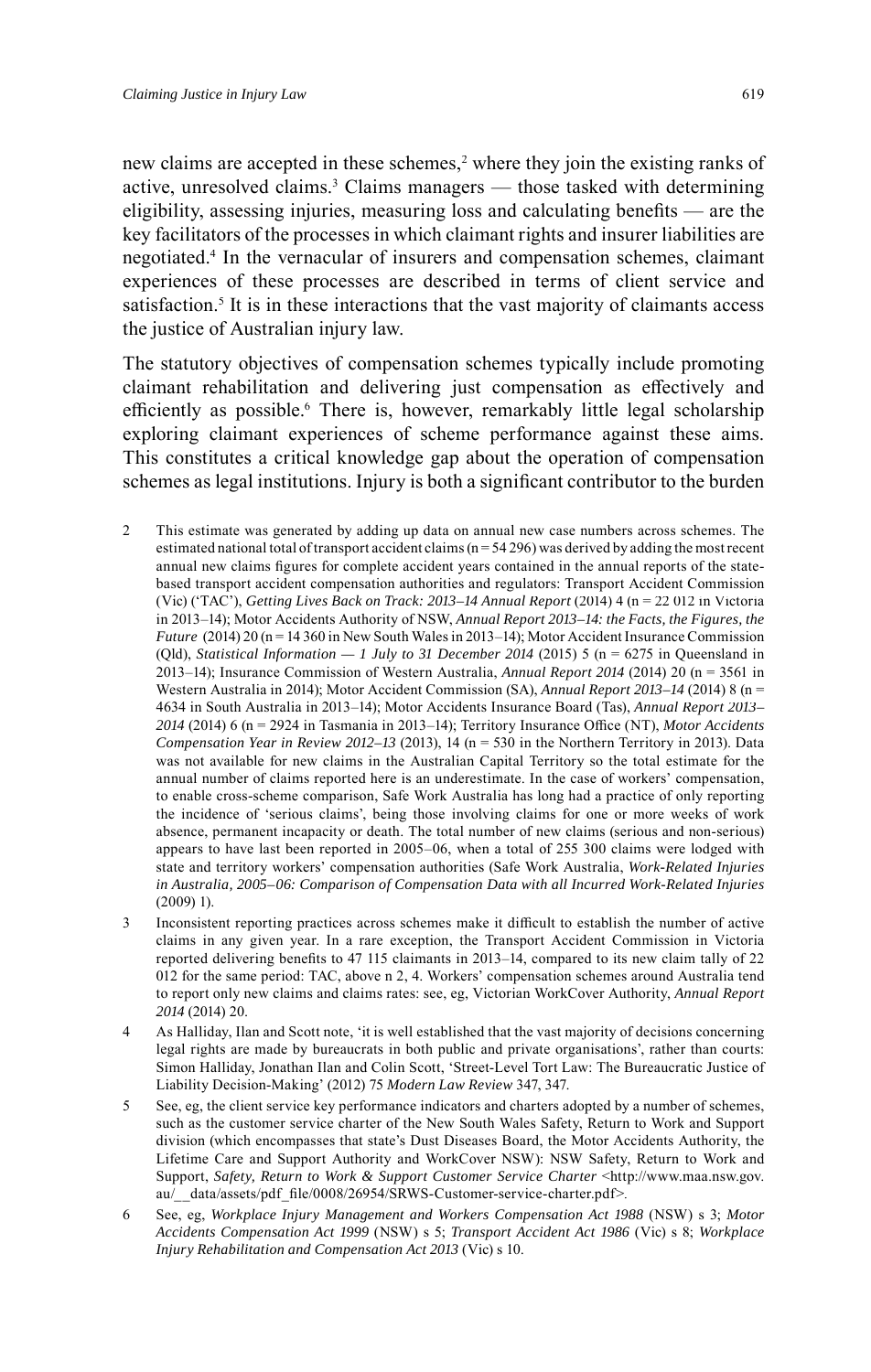of disease<sup>7</sup> and one of the more common kinds of justiciable problems affecting the community. 8 Though law has been slow to embrace the value of empirical data and evaluation in the development of justice policy,<sup>9</sup> analyses of the public's experiences of everyday legal problems have emerged as an important source of insight into the extent to which people are able to access justice. 10 The broader review of compensation systems brought on by the National Disability Insurance Scheme,<sup>11</sup> the mooted National Injury Insurance Scheme<sup>12</sup> and other high-profile reform projects<sup>13</sup> intensify our need to better understand claimant experiences of injury law.

This article argues that the bureaucratic processing of compensation claims is a neglected but significant setting for the delivery of justice. It investigates claimant experiences of claims processing through a large empirical study involving transport accident and workers' compensation claimants in three Australian states, and explores the nature of injury compensation systems as justicedispensing institutions. The article begins by laying out the neglectful treatment of injury compensation schemes in Australian legal scholarship, and situating the research in the existing (predominantly international and interdisciplinary) evidence based on claimant experiences. It then introduces the empirical study, and presents two sets of findings — first, quantitative evidence of claimants' broad experiences of claims processes, and second, more in-depth qualitative evidence of claimants' reflections and suggestions for change to improve practice.

- 7 Rafael Lozano et al, 'Global and Regional Mortality from 235 Causes of Death for 20 Age Groups in 1990 and 2010: A Systematic Analysis for the Global Burden of Disease Study 2010' (2012) 380 *Lancet* 2095; Christopher J L Murray et al, 'Disability-Adjusted Life Years (DALYs) for 291 Diseases and Injuries in 21 Regions, 1990–2010: A Systematic Analysis for the Global Burden of Disease Study 2010' (2012) 380 *Lancet* 2197; Marisol Concha-Barrientos et al, 'The Global Burden Due to Occupational Injury' (2005) 48 *American Journal of Industrial Medicine* 470.
- 8 Christine Coumarelos et al, Law and Justice Foundation of New South Wales, *Legal Australia-Wide Survey: Legal Need in Australia* (2012) 60.
- 9 See generally Productivity Commission, 'Access to Justice Arrangements' (Inquiry Report No 72, Vol 2, Australian Government, 5 September 2014) ch 25.
- 10 See the comprehensive review of legal need surveys and related literature provided in Coumarelos et al, above n 8, ch 1.
- 11 *National Disability Insurance Scheme Act 2013* (Cth). See also the critique of the patchwork of existing schemes provided in Productivity Commission, 'Disability Care and Support' (Inquiry Report No 54, Vol 2, Australian Government, 31 July 2011) ch 17.
- 12 Productivity Commission, 'Disability Care and Support', above n 11, ch 18. See also The Treasury, Australian Government, *National Injury Insurance Scheme* <http://www.treasury.gov.au/Policy-Topics/PeopleAndSociety/National-Injury-Insurance-Scheme>. Part 11 of the NDIS Heads of Agreement — Relationship to National Injury Insurance Scheme — provides for jurisdictions to 'endeavour to agree minimum benchmarks to provide no-fault lifetime care and support for people who are catastrophically injured' in motor vehicle accidents (by the NDIS launch), and for 'workplace accidents, medical accidents, and criminal and general accidents' by the commencement of the NDIS full scheme: *Intergovernmental Agreement for the National Disability Insurance Scheme (NDIS)* Launch, 18-19 <http://www.ndis.gov.au/sites/default/files/Intergovernmental\_Agreement\_for\_the\_ National\_Disability\_Insurance\_Scheme\_Launch-signed.pdf> ('NDIS Scheme').
- 13 Examples include the reforms of the NSW Workers' Compensation Scheme in 2012 brought about by the *Workers Compensation Legislation Amendment Act 2012* (NSW), the aborted efforts to introduce comprehensive no-fault benefits for transport accident injury in NSW in 2013, and the reformed workers' compensations scheme in South Australia, which commenced on 1 July 2015 with the *Return to Work Act 2014* (SA).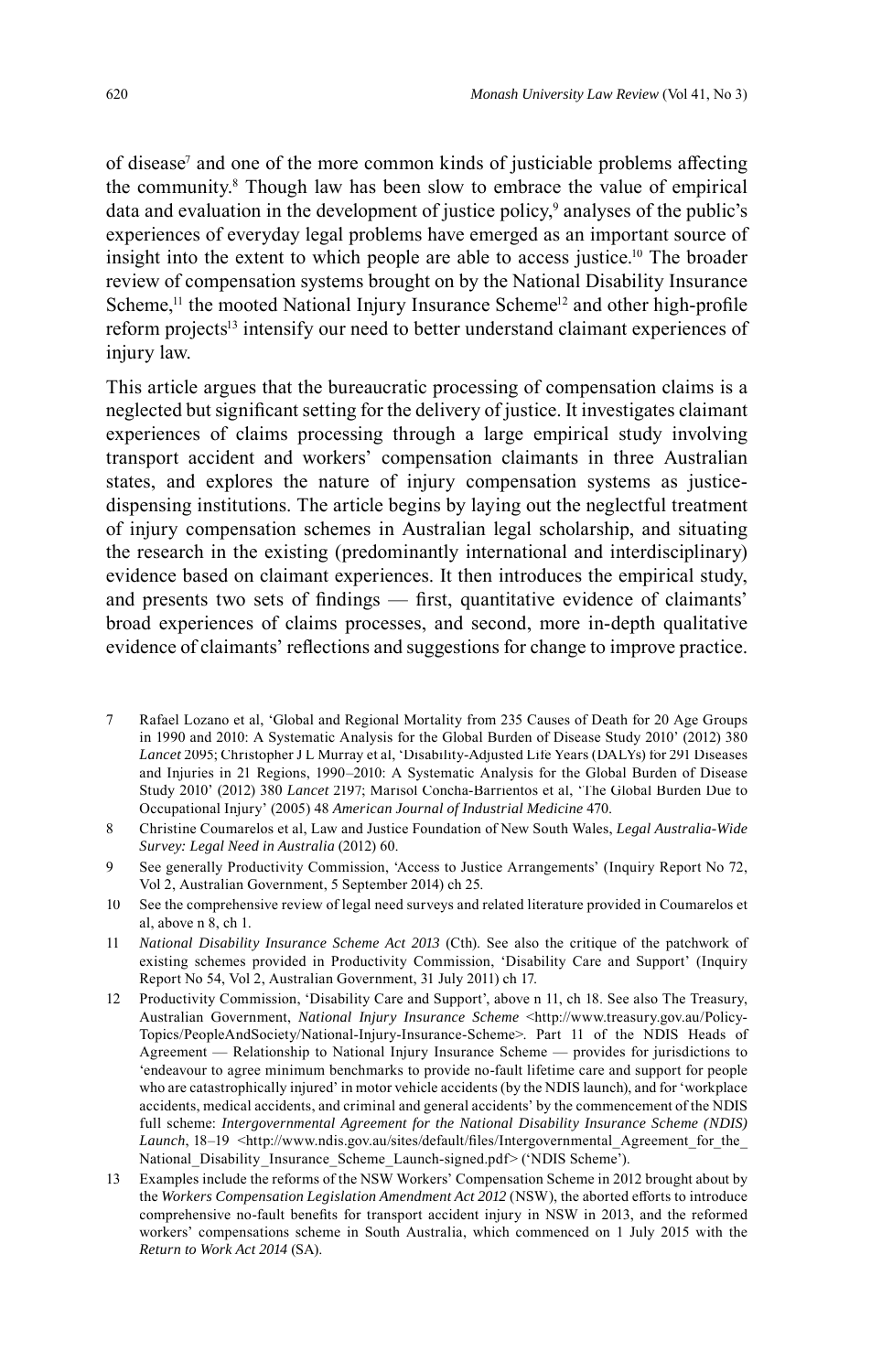The article concludes by synthesising key themes and policy implications, and making recommendations for future research.

# **II EXPLORING EXPERIENCES IN INJURY CLAIM PROCESSING**

Claims processes are the means by which injury compensation is sought, measured and delivered.14 They comprise arrangements for assessment and decision-making and mechanisms for communication between stakeholders in the facilitation of a claim. A diverse range of actors may factor in the claims process — the claimant, healthcare providers, employers, return-to-work coordinators, family members, lawyers, and critically, the organisation responsible for the administration and management of the claim (hereafter referred to as the 'compensation organisation' ('CO')).15 Depending on the claim type and jurisdiction, the CO with whom a claimant interacts may be a statutory authority, a private insurer or a claims management company. 16 Claimants whose injuries and claims are of low severity, complexity and duration may have a fleeting experience of the claims process, perhaps simply involving submitting receipts and being reimbursed for costs incurred. For many claimants, however, their engagement with the CO will be a defining aspect of their experience of personal injury law in action.<sup>17</sup>

Despite this, claimant experiences in compensation systems for work and transport accident injury outside of courts and tribunals have been neglected in

<sup>14</sup> Rose and Miller have described such tools as governmental technologies: Nikolas Rose and Peter Miller, 'Political Power Beyond the State: Problematics of Government' (1992) 43 *British Journal of Sociology* 173, 175. See also Peter Miller and Nikolas Rose, 'Governing Economic Life' (1990) 19 *Economy and Society* 1, 7–8.

<sup>15</sup> One popular means of depicting this complexity is the Sherbrooke 'arena model' of stakeholders in injury compensation settings. See Patrick Loisel et al, 'Prevention of Work Disability Due to Musculoskeletal Disorders: The Challenges of Implementing Evidence' (2005) 15 *Journal of Occupational Rehabilitation* 507, 509–12. See also Christian Ståhl, Ellen MacEachen and Katherine Lippel, 'Ethical Perspectives in Work Disability Prevention and Return to Work: Toward a Common Vocabulary for Analyzing Stakeholders' Actions and Interactions' (2014) 120 *Journal of Business Ethics* 237.

<sup>16</sup> In the case of self-insured workplaces, case management may be provided by the employer itself. See the comparison of case management arrangements provided in Safe Work Australia, *Comparison of Workers' Compensation Arrangements in Australia and New Zealand* (2014) 167, 174.

<sup>17</sup> For an explanation of law in action as a core concept of socio-legal research, see Robin Stryker, 'Law and Society Approaches' in Alexander C Wagenaar and Scott Burris (eds), *Public Health Law Research: Theory and Methods* (Jossey-Bass, 2013) 175; Lauren B Edelman and Robin Stryker, 'A Sociological Approach to Law and the Economy' in Neil J Smelser and Richard Swedberg (eds), *The Handbook of Economic Sociology* (Princeton University Press, 2<sup>nd</sup> ed, 2005) 527, 530.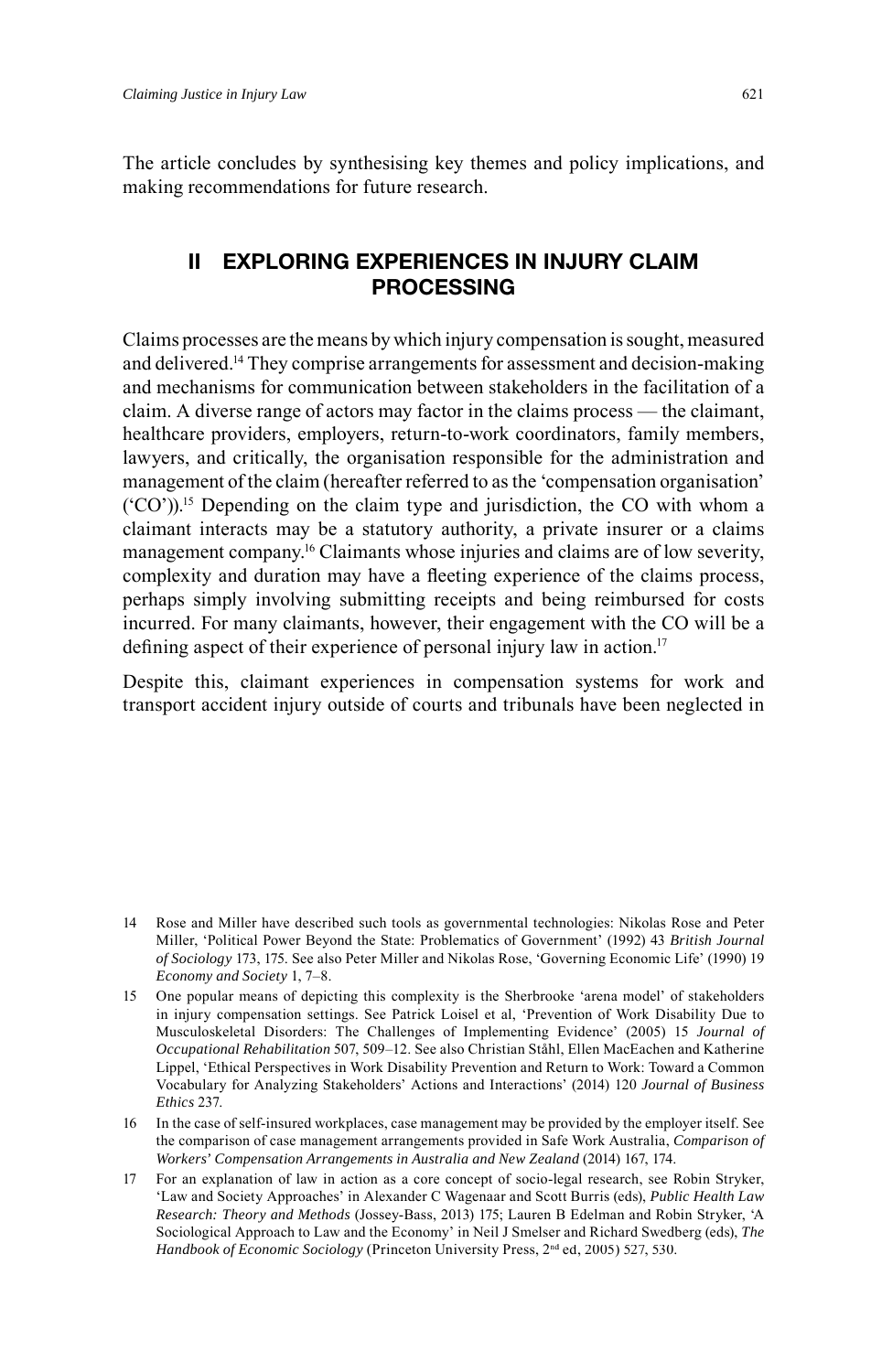legal scholarship,<sup>18</sup> especially in the Australian context.<sup>19</sup> Two chief explanations for this come to mind. The first is a visibility barrier. Claims processing occurs out of the public eye, at a 'lower tier' of justice than the disputes that attract more scholarly and community interest. 20 In Australia, the vast majority of transport accident and workers' compensation claims do not involve a formal dispute,<sup>21</sup> much less see the inside of a court or tribunal. 22 To develop an evidence-based understanding of justice as delivered and experienced in claims processes, it is therefore necessary to venture beyond formal disputes to the more prevalent experience at the lower tier.<sup>23</sup>

A second major barrier to better understanding in this field is a complexity problem. Compensation systems for work and transport accident injury are notoriously varied across state and territory jurisdictions, and they are also technically labyrinthine. 24 Around Australia, there are 11 major workers' compensation schemes and eight sets of arrangements for motor vehicle accident compensation, with substantial differences between schemes in terms of access and benefits.<sup>25</sup> Reforms over time have heightened this complexity: modern compensation systems are increasingly 'hybrid', incorporating elements of administrative no-fault and statutorily-modified common law compensation.<sup>26</sup>

- 18 Internationally, exceptions include Canada: Katherine Lippel, 'Workers Describe the Effect of the Workers' Compensation Process on their Health: A Québec Study' (2007) 30 *International Journal of Law and Psychiatry* 427; and the Netherlands: Nieke A Elbers et al, 'Exploring Lawyer-Client Interaction: A Qualitative Study of Positive Lawyer Characteristics' (2012) 5 *Psychological Injury and Law* 89.
- 19 Non-empirical contributions include Robert Guthrie 'Negotiation, Power in Conciliation and Review of Compensation Claims' (2002) 24 *Law & Policy* 229. There is a significant body of unpublished and non-public grey literature, including in-house research conducted by insurers, compensation systems and private consultants.
- 20 Halliday, Ilan and Scott, above n 4, 349. For evidence from dispute resolution contexts, see, eg, ibid; Robert Guthrie, Lisa Goldacre and Warwick Claydon, 'Workers' Compensation Dispute Resolution Procedures in Western Australia — The New Regime' (2008) 8 *Queensland University of Technology Law and Justice Journal* 46; Frances Meredith, 'South Australian Workers Compensation Disputes: From Conciliation to Adjudication and Back Again' (2000) 42 *Journal of Industrial Relations* 398.
- 21 For example, in 2012–13 the 'disputation rate' (defined as the annual rate of active claims involving new 'appeal to a formal mechanism, such as a review officer, conciliation or mediation service', but excluding disputes over common law claims) in Australian workers' compensation systems was 6.6 per cent (ie in 6.6 per cent of claims there was a new dispute in 2012–13), and 88.6 per cent of disputes were resolved within nine months: Safe Work Australia, 'Comparative Performance Monitoring Report' (16th ed, October 2014) 32–4, 42.
- 22 For example, in 2013–14 the TAC provided benefits to 47 115 claimants, and only 624 merit review applications in relation to its administrative decisions were lodged at the Victorian Civil and Administrative Tribunal (TAC, above n 2, 8, 13).
- 23 See generally Tania Sourdin, 'A Broader View of Justice?' in Michael Legg (ed), *The Future of Dispute Resolution* (Lexis Nexis, 2013) 155, 155–66.
- 24 Peter Cane, *Atiyah's Accidents, Compensation and the Law* (Cambridge University Press, 7th ed, 2006) 409.
- 25 Productivity Commission, 'Disability Care and Support', above n 11, 789. For a useful comparison of the workers' compensation schemes, see generally Safe Work Australia, *Comparison of Workers' Compensation Arrangements in Australia and New Zealand*, above n 16.
- 26 For example, transport accident and workers' compensation arrangements in New South Wales and Victoria each provide a combination of no-fault and common law benefits. See also the agreement to establish minimum benchmarks for other categories of compensation discussed in NDIS Scheme, above n 12; Productivity Commission, 'Disability Care and Support', above n 11, ch 18.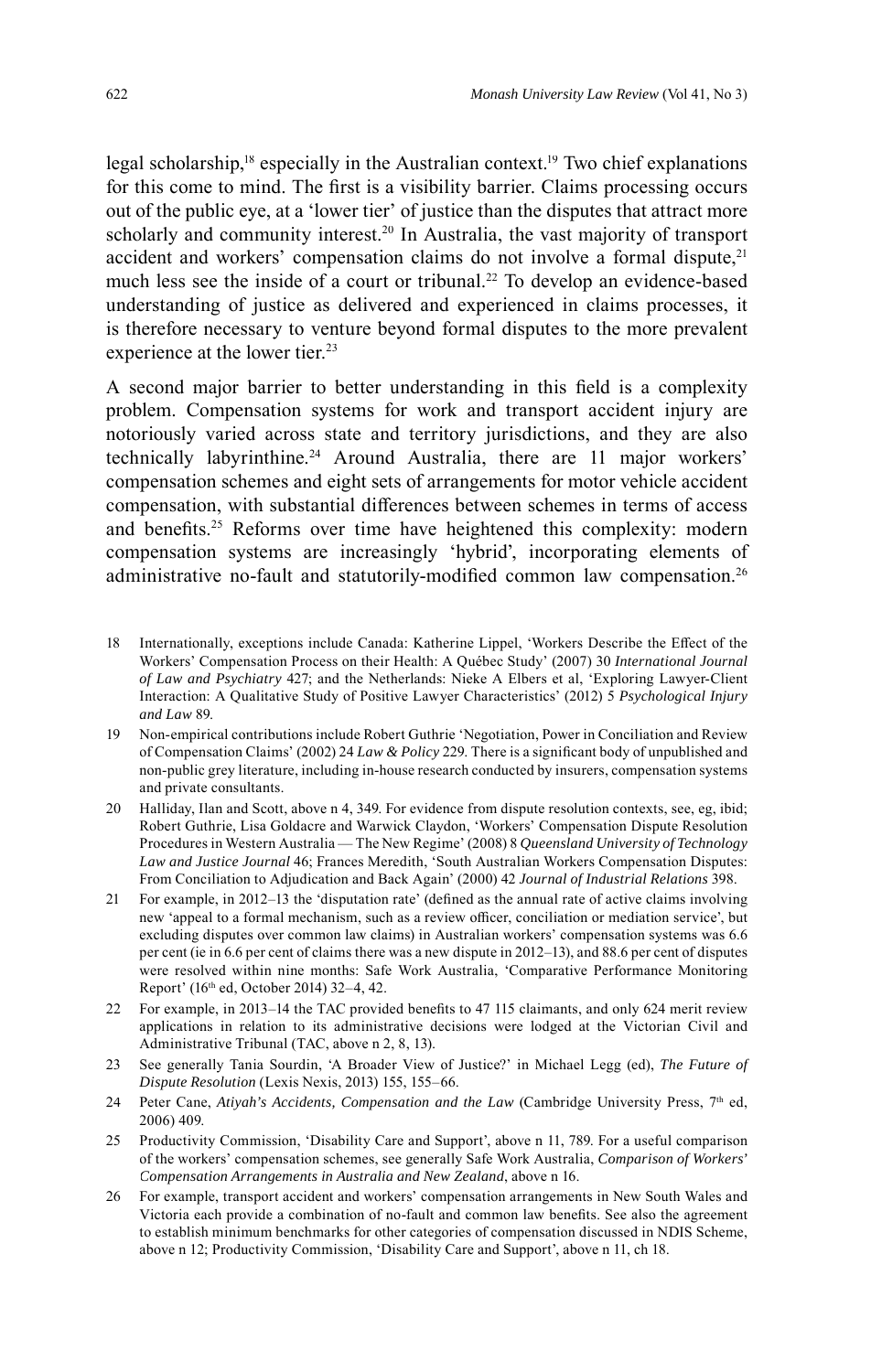The binary distinctions once used to classify compensation systems to good  $effect$  — fault versus no-fault, common law versus statute — fit poorly with the modern legal landscape. 27 Taken together, such attributes make these systems an inconvenient research subject: insights from one jurisdiction or scheme may not be generalisable to the same scheme at a later point in time, let alone to other settings. At the same time, however, the fast pace of change and the diversity of arrangements make the need for empirical evidence to inform reform all the more important.

In the absence of sustained attention from legal scholars, other research disciplines have stepped up to examine claimant experiences in compensation systems.<sup>28</sup> Contributors to this growing interdisciplinary literature hail from such fields as psychology, health sociology, rehabilitation medicine, health services research and work disability prevention. 29 Qualitative studies of the experience of claiming transport accident and workers' compensation have emphasised the impact of process factors on claimant experience, including communication, stigmatisation, and delays in decision-making and benefit delivery.<sup>30</sup> This literature tantalisingly draws on law and justice-themed concepts, such as aspects of organisational,<sup>31</sup> procedural<sup>32</sup> and perceived justice,  $33$  in its investigation of the nature and effects of claimant experiences. It focuses on the relationship between those experiences

- 27 For further discussion of the increasing importance of legislation to tort law concerns see T T Arvind and Jenny Steele, 'Introduction: Legislation and the Shape of Tort Law' in T T Arvind and Jenny Steele (eds), *Tort Law and the Legislature: Common Law, Statute and the Dynamics of Legal Change* (Hart Publishing, 2013) 1, 1; Joachim Dietrich, 'Teaching Torts in the Age of Statutes and Globalisation' (2010) 18 *Torts Law Journal* 141, 141–3.
- 28 This effort is consistent with Arvind and Steele's suggestion that legal scholars' focus on common law 'risks handing the study of legislation to other disciplines': Arvind and Steele, above n 27, 1.
- 29 Work disability prevention is a transdisciplinary field of inquiry that uses a range of methods and perspectives to expose 'the complex interrelationship between risk factors located within the worker and those located within her or his workplace and social and societal environments': Patrick Loisel and Pierre Côté, 'The Work Disability Paradigm and Its Public Health Implications' in Patrick Loisel and Johannes R Anema (eds), *Handbook of Work Disability: Prevention and Management* (Springer, 2013) 59, 60.
- 30 See, eg, Lee Strunin and Leslie I Boden, 'The Workers' Compensation System: Worker Friend or Foe?' (2004) 45 *American Journal of Industrial Medicine* 338; Ellen MacEachen et al, 'The ''Toxic Dose'' of System Problems: Why Some Injured Workers Don't Return to Work as Expected' (2010) 20 *Journal of Occupational Rehabilitation* 349; Darnel F Murgatroyd, Ian D Cameron and Ian A Harris, 'Understanding the Effect of Compensation on Recovery from Severe Motor Vehicle Crash Injuries: A Qualitative Study' (2011) 17 *Injury Prevention* 222; Christine Roberts-Yates, 'The Concerns and Issues of Injured Workers in Relation to Claims/Injury Management and Rehabilitation: The Need for New Operational Frameworks' (2003) 25 *Disability and Rehabilitation* 898; Elizabeth Kilgour et al, 'Interactions Between Injured Workers and Insurers in Workers' Compensation Systems: A Systematic Review of Qualitative Research Literature' (2015) 25 *Journal of Occupational Rehabilitation* 160; Belinda J Gabbe et al, 'Patient Perspectives of Care in a Regionalised Trauma System: Lessons from the Victorian State Trauma System' (2013) 198 *Medical Journal of Australia* 149.
- 31 Ståhl, MacEachen and Lippel, above n 15.
- 32 Renèe-Louise Franche et al, 'Perceived Justice of Compensation Process for Return-to-Work: Development and Validation of a Scale' (2009) 2 *Psychological Injury and Law* 225.
- 33 Michael J L Sullivan et al, 'Pain, Perceived Injustice and the Persistence of Post-Traumatic Stress Symptoms During the Course of Rehabilitation for Whiplash Injuries' (2009) 145 *Pain* 325; Michael J L Sullivan et al, 'The Role of Perceived Injustice in the Experience of Chronic Pain and Disability: Scale Development and Validation' (2008) 18 *Journal of Occupational Rehabilitation* 249.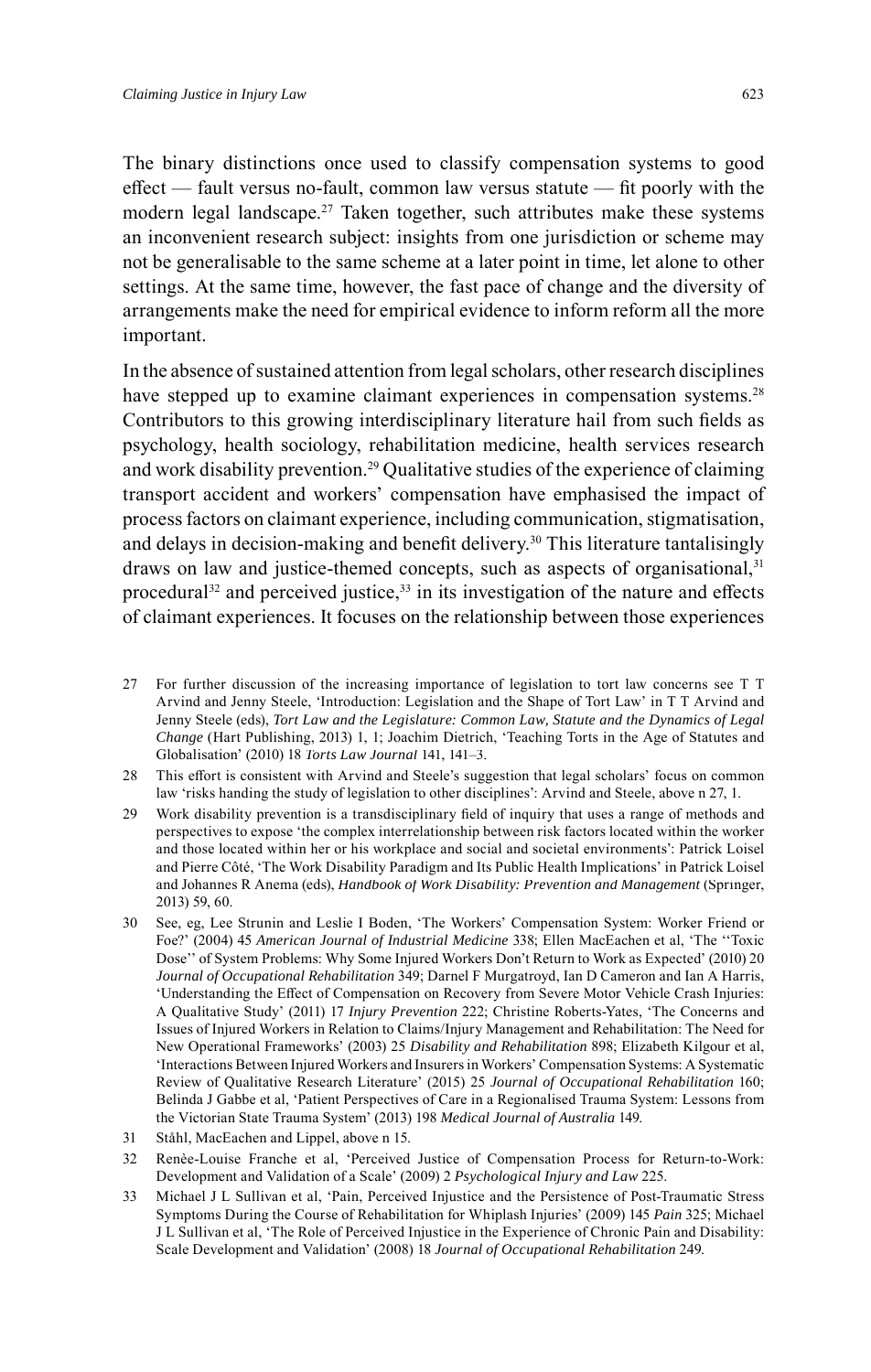and claimant recovery, however, rather than the claims process as a site for the delivery of justice. 34

Law and socio-legal scholarship have much to contribute to developing this evidence base, and can do so in ways that add considerable value to the existing research. For example, procedural justice research has identified the importance of how decisions are made and how people are treated in their satisfaction with legal encounters,<sup>35</sup> but has been under-utilised for understanding compensation systems. 36 Internationally, socio-legal research on tort and insurance practices have long provided a window on the operation of injury law,<sup>37</sup> but there has been strangely little of this work conducted in Australian settings. Interdisciplinary and empirical socio-legal analyses have the capacity to produce relevant evidence to inform debates around the optimal design and development of compensation systems, for the benefit of claimants, their families, employers and the broader community. The next part of the article introduces the empirical study that sought to explore this potential.

## **III STUDY SETTING, DESIGN AND DATA**

## **A** *Study Setting*

The study reported here draws on data collected in interviews with Australian transport accident and workers' compensation claimants. The study participants were drawn from the Injury Vulnerability Study ('IVS'), a long-running prospective cohort study of injury patients in three Australian states (Victoria, South Australia and New South Wales).<sup>38</sup> Established in 2002, the IVS has

<sup>34</sup> See also Ståhl, MacEachen and Lippel, above n 15, 245 on the different emphases and disciplinary languages employed by health and medical, business and public administration in work disability prevention field.

<sup>35</sup> Steven L Blader and Tom R Tyler, 'A Four-Component Model of Procedural Justice: Defining the Meaning of a ''Fair'' Process' (2003) 29 *Personality and Social Psychology Bulletin* 747.

<sup>36</sup> The major exceptions are Nieke A Elbers et al, 'Procedural Justice and Quality of Life in Compensation Processes' (2013) 44 *Injury: International Journal of the Care of the Injured* 1431; Franche et al, above n 32; Elizabeth Kilgour et al, 'Procedural Justice and the Use of Independent Medical Evaluations in Workers' Compensation' (2015) 8 *Psychological Injury and Law* 153; Lippel, 'Workers Describe the Effect of the Workers' Compensation Process on their Health', above n 18.

<sup>37</sup> See, eg, Tom Baker, 'Insurance in Sociolegal Research' (2010) 6 *Annual Review of Law and Social Science* 433, 434; H Laurence Ross, *Settled Out of Court: The Social Process of Insurance Claims* Adjustment (Aldine Publishing, 2<sup>nd</sup> ed, 1980); Hazel Genn, *Hard Bargaining: Out of Court Settlement in Personal Injury Actions* (Oxford University Press, 1987); Richard V Ericson and Aaron Doyle, *Uncertain Business: Risk, Insurance and the Limits of Knowledge* (University of Toronto Press, 2004); Nora Freeman Engstrom, 'Run-of-the-Mill Justice' (2009) 22 *Georgetown Journal of Legal Ethics* 1485; Nora Freeman Engstrom, 'Sunlight and Settlement Mills' (2011) 86 *New York University Law Review* 805; Halliday, Ilan and Scott, above n 4.

<sup>38</sup> Further detail on the IVS Study and its recruitment strategy is available in Meaghan L O'Donnell et al, 'Prior Trauma and Psychiatric History as Risk Factors for Intentional and Unintentional Injury in Australia' (2009) 66 *Journal of Trauma Injury, Infection, and Critical Care* 470.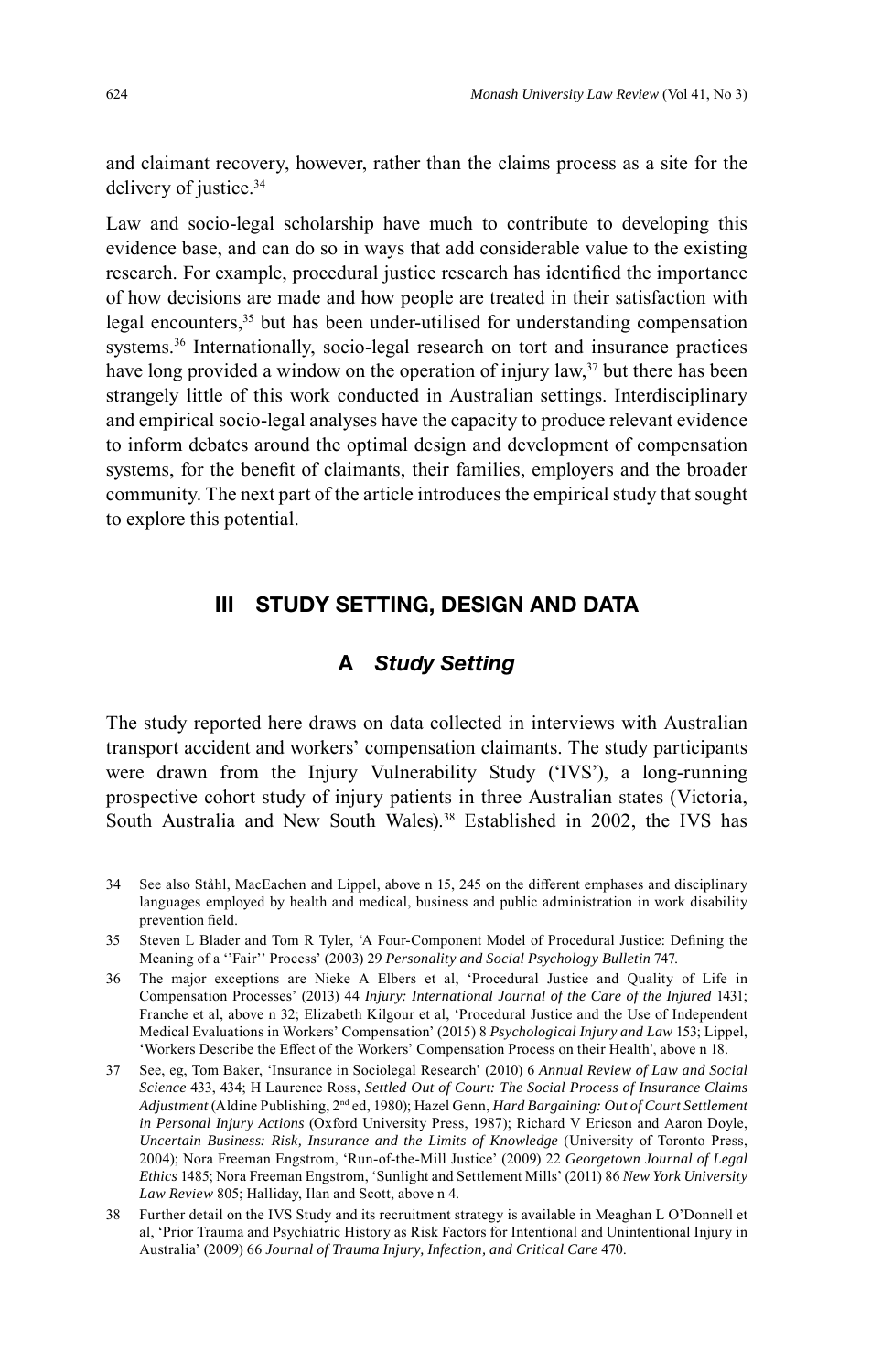provided ground-breaking insight into the relationship between mental and physical health in the wake of injury. <sup>39</sup> When the participants were recruited, New South Wales and South Australia had entirely fault-based transport accident compensation schemes. <sup>40</sup> South Australia had (and still has) a strictly no-fault workers' compensation scheme. 41 The remainder of the compensation schemes in which participants had claims were hybrid schemes (blending elements of faultbased and no-fault compensation). <sup>42</sup> Key aspects of the recruitment of participants for the IVS and the data collection are summarised below. 43

### **B** *Data Collection*

IVS participants consisted of injury patients admitted to one of four major trauma hospitals in Victoria, New South Wales and South Australia between April 2004 and February 2006. 44 At those hospitals, a random sample of 1590 patients was selected from among English-speaking patients aged 16–70 years who had injuries severe enough to warrant admission lasting at least 24 hours. 45 The study was approved by university and hospital human research ethics committees. In total, 1010 patients provided informed consent to participate and completed an intake assessment immediately prior to their discharge from hospital. Follow-up interviews and data collection took place in waves at 3, 12, 24 and 72 months post-injury. Six years after injury, consenting participants were interviewed over the telephone. The interviews took place between January 2011 and May 2012, and 616 members (61 per cent) of the original IVS cohort participated.

- 39 See, eg, Meaghan L O'Donnell et al, 'Psychiatric Morbidity Following Injury' (2004) 161 *American Journal of Psychiatry* 507; Richard A Bryant et al, 'The Psychiatric Sequelae of Traumatic Injury' (2010) 167 *American Journal of Psychiatry* 312; Richard A Bryant et al, 'Trajectory of Post-Traumatic Stress Following Traumatic Injury: 6-Year Follow-Up' (2015) 206 *British Journal of Psychiatry* 417; David Forbes et al, 'An Evaluation of the DSM–5 Factor Structure for Posttraumatic Stress Disorder in Survivors of Traumatic Injury' (2015) 29 *Journal of Anxiety Disorders* 43; Stephanie Schweininger et al, 'The Temporal Relationship Between Mental Health and Disability after Injury' (2015) 32 *Depression and Anxiety* 64.
- 40 See *Motor Accidents Compensation Act 1999* (NSW); *Civil Liability Act 1936* (SA); *Motor Accident Commission Act 1992* (SA). In 2010, reforms to the NSW scheme enabled at-fault claimants to claim up to \$5000 in treatment costs and lost income. See Motor Accidents Authority, *The Scheme History <*http://www.maa.nsw.gov.au/about-us/about-the-nsw-ctp-scheme/the-scheme-history>. Both the NSW and SA schemes now provide for lifetime care for people who sustain catastrophic injuries, regardless of fault.
- 41 *Workers Rehabilitation and Compensation Act 1986* (SA), replaced by the *Return to Work Act 2014* (SA) (which) commenced on 1 July 2015).
- 42 *Transport Accident Act 1986* (Vic); *Workplace Injury Rehabilitation and Compensation Act 2013* (Vic); *Workplace Injury Management and Workers Compensation Act 1998* (NSW).
- 43 See further O'Donnell et al, 'Psychiatric Morbidity Following Injury', above n 39; Bryant et al, 'The Psychiatric Sequelae of Traumatic Injury', above n 39.
- 44 They were the Royal Melbourne Hospital and Alfred Hospital in Victoria, Westmead Hospital in NSW and the Royal Adelaide Hospital in South Australia.
- 45 Patients with moderate or severe traumatic brain injury were excluded from the sample, as were those who were assessed by medical staff as currently psychotic or actively suicidal.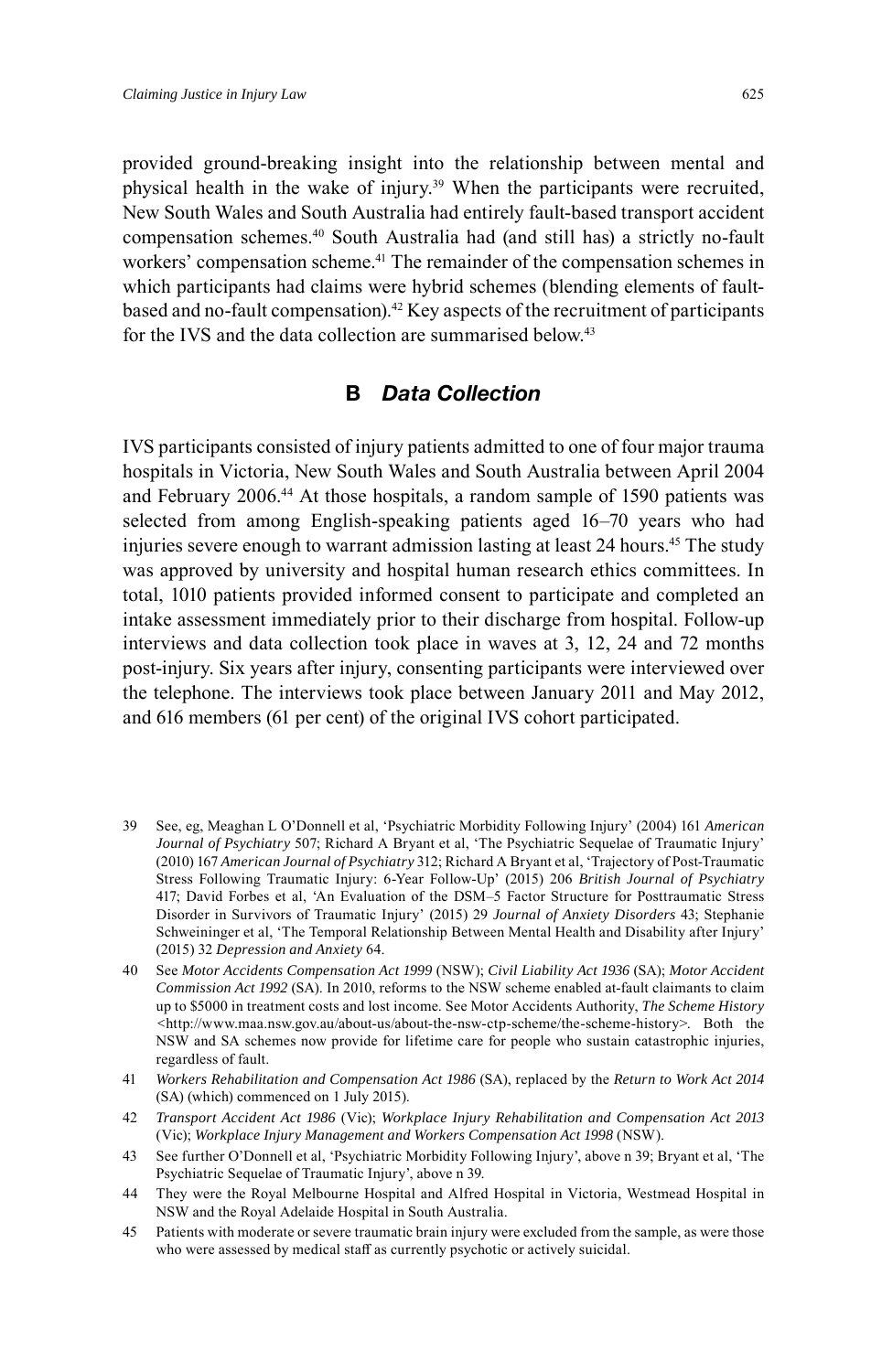### **C** *Interview Questions and Analytical Method*

In their six-year interview, IVS participants were asked whether they had made a claim for compensation in connection with their injuries, and if so, what kind of claim they made. Participants who had made a transport accident or workers' compensation claim (n=339), the population of interest for this study, were then asked about their experiences of the claims process and dealing with the organisation responsible for managing their claim. To do this, a survey with closed and open-ended items was used to get both a broad sense of claimant experiences and to acquire deeper insight into key challenges claimants encountered and their recommendations for improvement. 46

The survey asked participants a series of Likert-type questions requiring them to rate their agreement with a series of statements about the claims process (see Table 1).47 These questions were formulated on the basis of a review of literature on organisational justice,<sup>48</sup> procedural justice (including validated measures)<sup>49</sup> and previous research on claimant experiences in compensation processes. 50 The questions covered elements of the claims process experience including the clarity of communication with, and information received from, the CO; timeliness of CO responses and decisions; fairness; respect and dignity; claimant voice; and the amount of compensation received. The survey was piloted for face validity, comprehension, and feasibility and then administered to participants in the sixyear IVS follow-up interview.

<sup>46</sup> Analyses involving other items from the claim experience survey have been reported elsewhere: see, eg, Genevieve M Grant et al, 'Relationship Between Stressfulness of Claiming for Injury Compensation and Long-Term Recovery: A Prospective Cohort Study' (2014) 71 *JAMA Psychiatry* 446.

<sup>47</sup> See Rensis Likert, 'A Technique for the Measurement of Attitudes' (1932) 22 *Archives of Psychology* 5, 5–55.

<sup>48</sup> Jerald Greenberg, 'Organizational Injustice as an Occupational Health Risk' (2010) 4 *Academy of Management Annals* 205; Jason A Colquitt, 'On the Dimensionality of Organizational Justice: A Construct Validation of a Measure' (2001) 86 *Journal of Applied Psychology* 386.

<sup>49</sup> E Allan Lind and Tom R Tyler, *The Social Psychology of Procedural Justice* (Plenum Press, 1988); Franche et al, above n 32.

<sup>50</sup> See above n 30.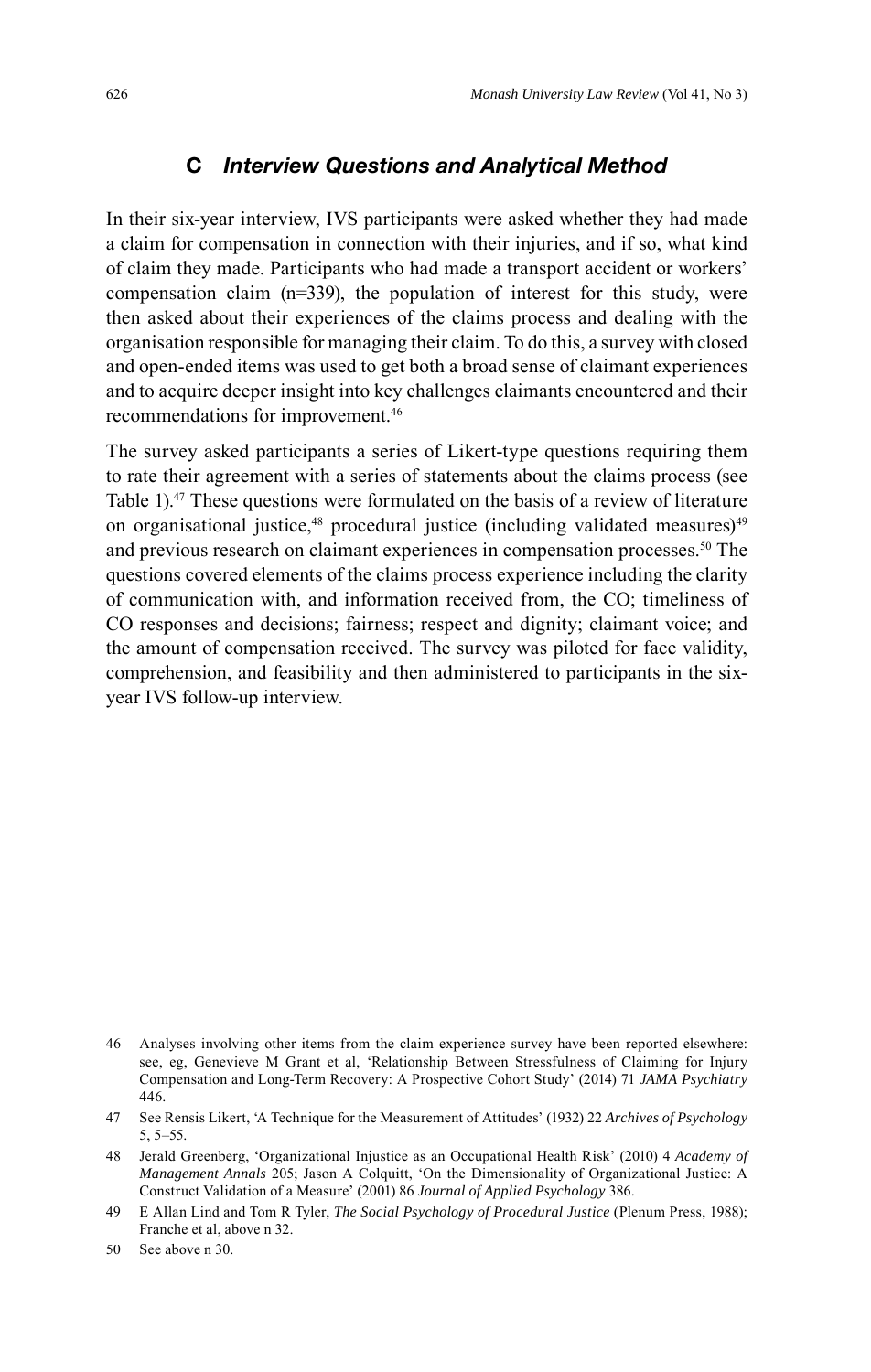|     | Claim experience statement                                                                                                                                                                      | <b>Abbreviation</b>                     |  |  |
|-----|-------------------------------------------------------------------------------------------------------------------------------------------------------------------------------------------------|-----------------------------------------|--|--|
| 1.  | The people I dealt with from [the<br>CO] understood my claim, and were<br>knowledgeable about what I was and wasn't<br>entitled to.                                                             | CO understood and had<br>knowledge      |  |  |
| 2.  | The letters and instructions I received from<br>[the CO] were clear and easy to understand.                                                                                                     | Correspondence was clear                |  |  |
| 3.  | It was easy to pull together the information<br>and paperwork [the CO] needed to process<br>my claim.                                                                                           | Easy to provide<br>information          |  |  |
| 4.  | [The CO] answered my questions and<br>made decisions about my claim within a<br>reasonable time.                                                                                                | Response time was reason-<br>able       |  |  |
| 5.  | The people I dealt with from [the CO] treated<br>me with respect and dignity.                                                                                                                   | Treated with respect and<br>dignity     |  |  |
| 6.  | [The CO] tried to be fair in dealing with my<br>claim.                                                                                                                                          | CO tried to be fair                     |  |  |
| 7.  | [The CO] gave me a chance to fully explain<br>my situation and took what I said into<br>account in dealing with my claim.                                                                       | Given chance to explain                 |  |  |
| 8.  | If something went wrong with my claim<br>- such as a wrong decision being made,<br>or a long delay - I felt like I was able<br>to challenge [the CO] about what was<br>happening with my claim. | Felt able to challenge                  |  |  |
| 9.  | The number of medical interviews or<br>assessments I had to do for my claim was<br>reasonable.                                                                                                  | Reasonable no of medical<br>assessments |  |  |
| 10. | I am satisfied with the amount of<br>compensation I have got from [the CO].                                                                                                                     | Satisfied with compensa-<br>tion amount |  |  |
| 11. | Friends, family or colleagues thought<br>negatively about me because of my<br>compensation claim.                                                                                               | Negative friends, family,<br>colleagues |  |  |
| 12. | Doctors and other health professionals who<br>treated me thought negatively about me<br>because I was making a compensation claim                                                               | Negative health care<br>providers       |  |  |

|  | Table 1 Claims process experience: Likert-type items |  |  |  |
|--|------------------------------------------------------|--|--|--|
|--|------------------------------------------------------|--|--|--|

The response options provided in relation to each claim experience statement were 'strongly agree', 'agree', 'neither agree nor disagree', 'disagree' and 'strongly disagree'. Simple counts and percentages were calculated in relation to participant characteristics and survey responses.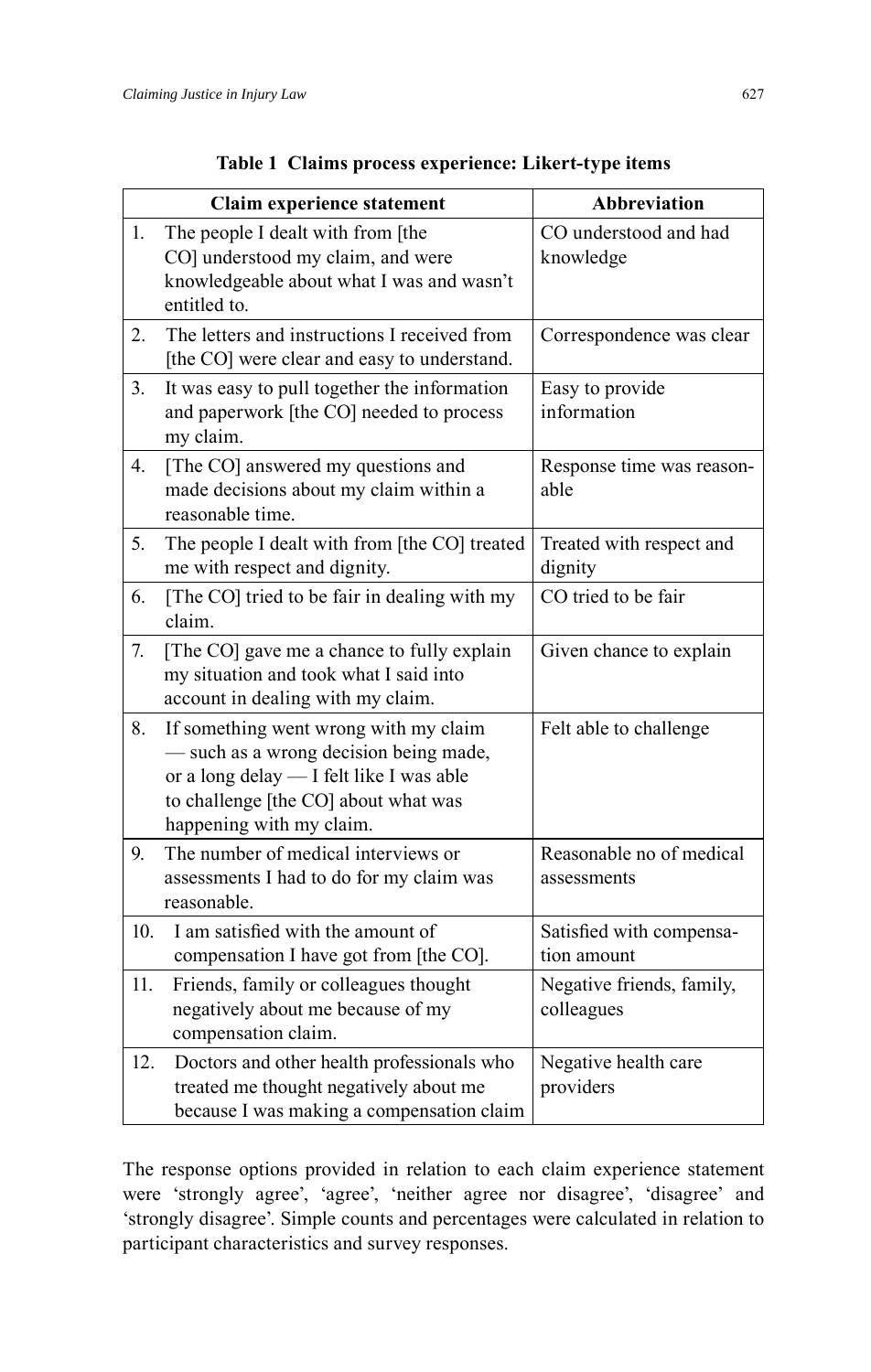To complement the snapshot of claimant experiences provided by the Likerttype items, participants were also asked the open-ended questions presented in Table 2. Participants' responses to the two open-ended questions were digitally recorded and transcribed verbatim for analysis.

**Table 2 Claims process experience: Open-ended questions**

| <b>Question</b>                                                                                                                                                                      |  |  |
|--------------------------------------------------------------------------------------------------------------------------------------------------------------------------------------|--|--|
| 1. Reflecting on your whole experience in dealing with [the CO], what was<br>the hardest thing about the process?                                                                    |  |  |
| Based on your personal experience, if you could change one thing about<br>the process of claiming compensation to try and make it better for other<br>people, what would you change? |  |  |

Analysis of data collected using the open-ended questions was conducted in accordance with principles of qualitative content analysis, consistent with Forman and Damschroder's 'inherently iterative' routine of immersion, reduction, interpretation and verification.<sup>51</sup> Interview data were read through several times, and preliminary themes and codes were identified by two members of the research team using an inductive coding approach and constant comparison of the data. <sup>52</sup> The preliminary coding framework was applied to a subset of the data by each of the two researchers independently, after which they engaged in in-depth discussions about the evolving framework, the coding categories and connections between categories. Using a consensus approach, a final coding framework was then developed and applied to the data, with particular emergent themes selected for more in-depth analysis.

## **IV FINDINGS**

The findings are presented in three parts. Part A describes the participants and Part B presents the results of the quantitative component of the claim experience survey. Part C presents the findings from the qualitative content analysis of the open-ended questions from the survey. In Part C, the name of any insurer, claims management company or compensation authority referred to by participants has been replaced by the acronym CO. Details have been omitted from participant quotes as necessary in order to preserve participants' anonymity.

<sup>51</sup> Jane Forman and Laura Damschroder, 'Qualitative Content Analysis' in Liva Jacoby and Laura A Siminoff (eds), *Empirical Methods for Bioethics: A Primer* (Elsevier, 2008) 39, 41–46; Hsiu-Fang Hsieh and Sarah E Shannon, 'Three Approaches to Qualitative Content Analysis' (2005) 15 *Qualitative Health Research* 1277, 1281; Catherine Pope, Sue Ziebland and Nicholas Mays, 'Qualitative Research in Health Care: Analysing Qualitative Data' (2000) 320 *British Medical Journal* 114, 114.

<sup>52</sup> Barney G Glaser, 'The Constant Comparative Method of Qualitative Analysis' (1965) 12 *Social Problems* 436. See also Lisa Webley, 'Qualitative Approaches to Empirical Legal Research' in Peter Cane and Herbert M Kritzer (eds), *The Oxford Handbook of Empirical Legal Research* (Oxford University Press, 2010) 926.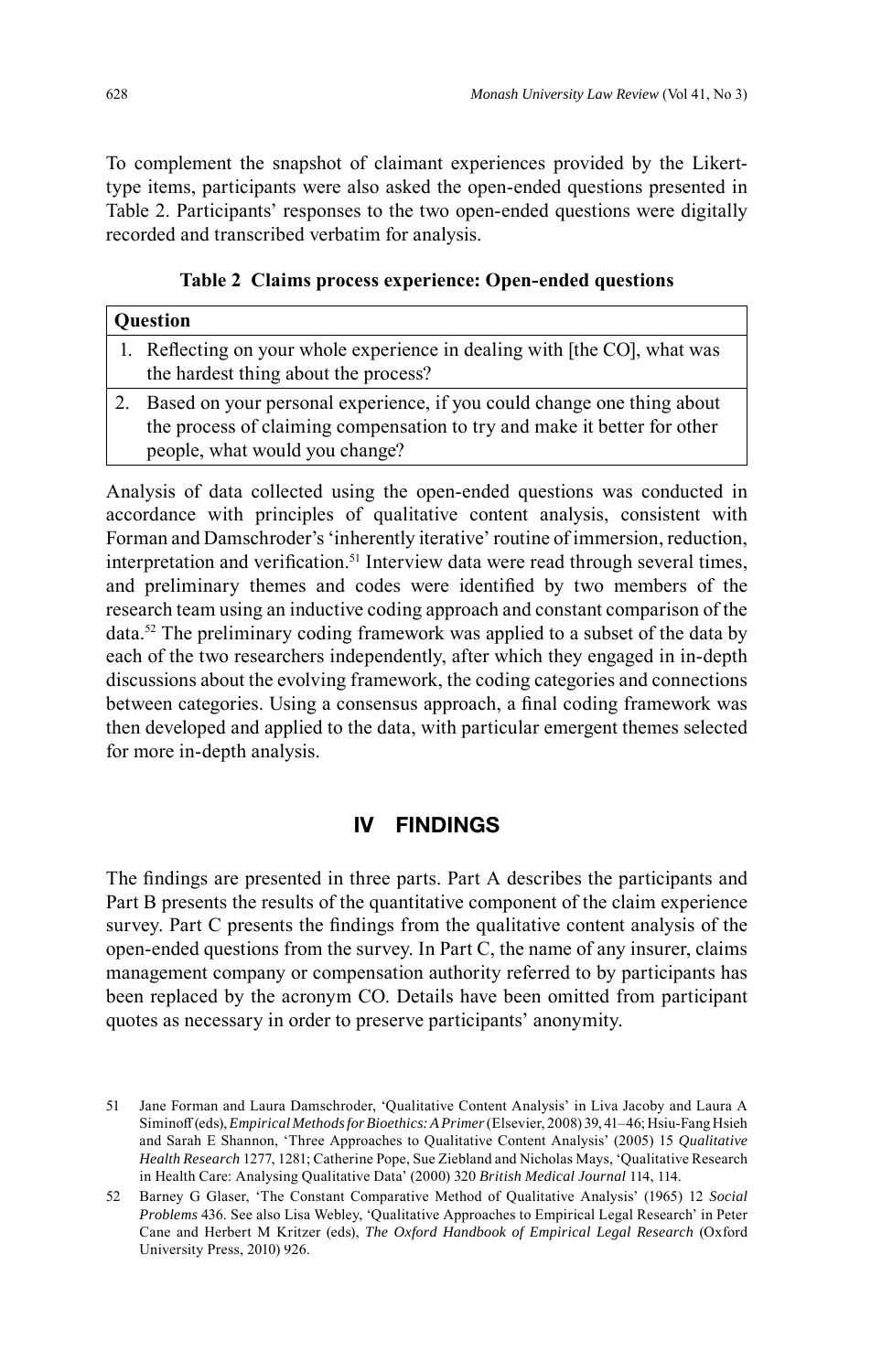# **A** *Participant Characteristics*

Survey responses indicated that 409 of the 616 IVS participants retained in the sample at six years (66 per cent) had made some form of claim for compensation or injury insurance in connection with their injury (see Figure 1). Of these, 339 (83 per cent) had made claims for transport accident or workers' compensation.

**Figure 1 Claiming activity among injury patients at six years post-injury**



Seven participants did not respond to questions about their claim experiences and were therefore excluded from the analyses. Consequently, the study sample consisted of 332 claimants to transport accident and workers' compensation schemes in Victoria, New South Wales and South Australia, who were hospitalised with injury in 2004–06 and interviewed six years after injury. This was the study sample  $-$  the analyses were confined to this group, and their characteristics are set out in Table 3.

Participants had a mean age on hospital admission of 39 years — 71 per cent were men and 59 per cent had experienced a mental health disorder at some point in their lives before their hospitalisation. 53 The median length of hospital stay

<sup>53</sup> History of psychiatric disorder was measured using the Mini International Neuropsychiatric Interview (MINI), Version 5.5: David V Sheehan et al, 'The Mini-International Neuropsychiatric Interview (M.I.N.I.): The Development and Validation of a Structured Diagnostic Psychiatric Interview for DSM–IV and ICD–10' (1998) 59 *Journal of Clinical Psychiatry* 22. Disorders screened for were major depressive episode, dysthymia, panic disorder, agoraphobia without panic, social phobia, obsessive compulsive disorder, post-traumatic stress disorder, generalised anxiety disorder, alcohol abuse and dependence. For further discussion see O'Donnell et al, 'Prior Trauma and Psychiatric History', above n 38.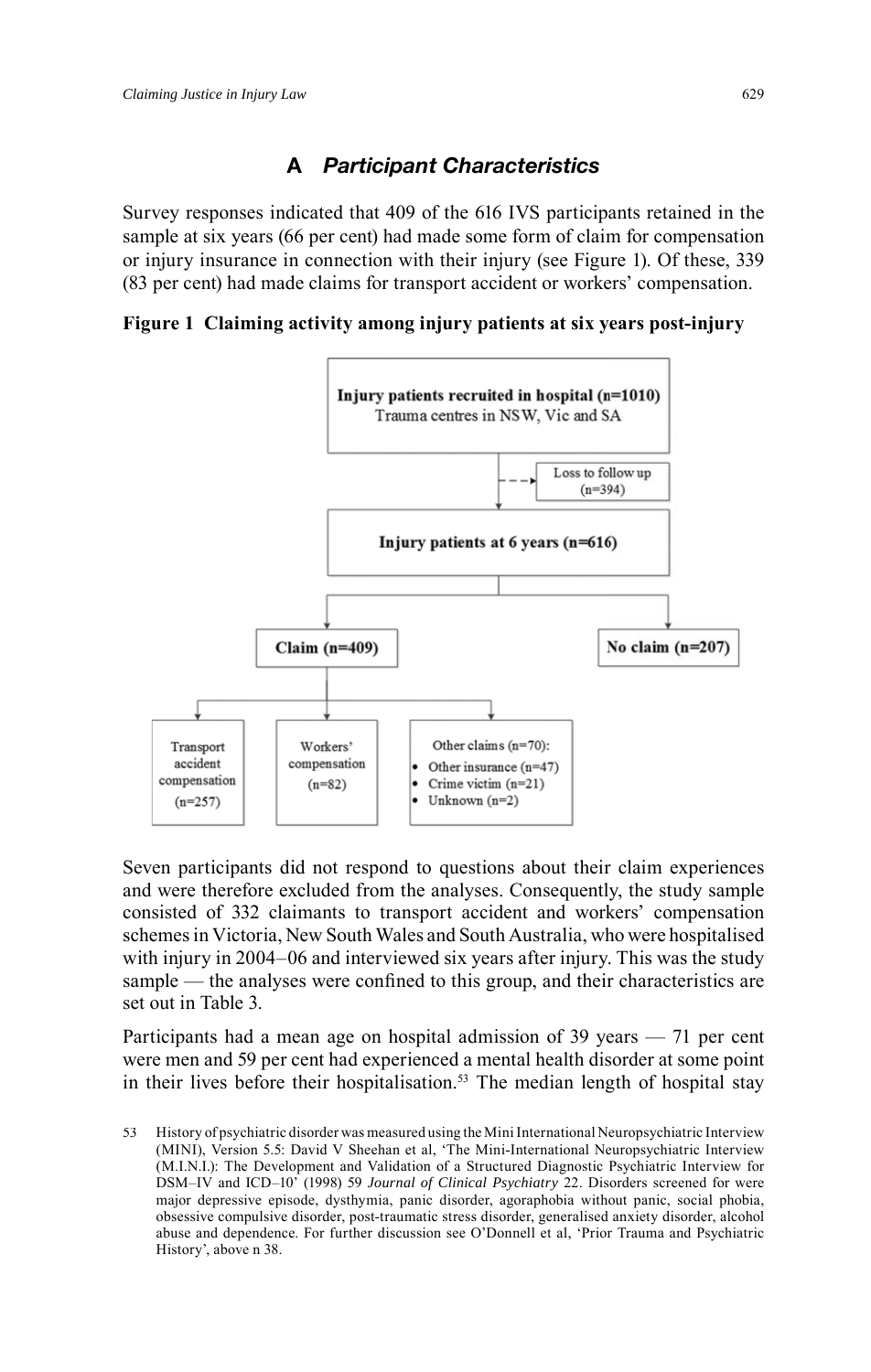after injury was 8.5 days (inter-quartile range 5–15 days). Approximately three quarters of participants had made claims in the transport accident scheme (61 per cent) or workers' compensation scheme (11 per cent) in Victoria. Eighty-seven per cent of participants reported that their claim was complete at six years post-injury (excluding any residual claims for health and medical costs, an ongoing benefit in some schemes), 54 and 48 per cent reported using a lawyer in connection with their claim.

| <b>Characteristic</b>                                 |            |  |  |
|-------------------------------------------------------|------------|--|--|
| Male $(n, %)$                                         | 235 (71%)  |  |  |
| Mean age on hospital admission, in years              | 39         |  |  |
| Partnered on admission (% married or cohabiting)      | 53%        |  |  |
| Education (completed year 12)                         | 48%        |  |  |
| Working prior to injury                               | 94%        |  |  |
| Lifetime history of psychiatric disorder              | 59%        |  |  |
| Injury characteristics                                |            |  |  |
| Intensive Care Unit admission                         | 16%        |  |  |
| Presence of mild traumatic brain injury               | 45%        |  |  |
| Discharged to rehabilitation facility (versus home)   | 30%        |  |  |
| Compensation system                                   |            |  |  |
| Transport accident — Victoria                         | 202 (61%)  |  |  |
| Workers' compensation — Victoria                      | 35 (11%)   |  |  |
| Transport accident - South Australia                  | (9%)<br>31 |  |  |
| Workers' compensation - New South Wales               | (7%)<br>23 |  |  |
| Transport accident — New South Wales                  | 18<br>(5%) |  |  |
| Workers' compensation — South Australia               | (5%)<br>18 |  |  |
| Another transport accident or workers' compensation   | (2%)<br>5  |  |  |
| system                                                |            |  |  |
| Compensation claim complete at six years after injury | 87%        |  |  |
| Used a lawyer in connection with claim                | 48%        |  |  |

|  |  | Table 3 Participant characteristics (n=332) |  |  |
|--|--|---------------------------------------------|--|--|
|--|--|---------------------------------------------|--|--|

## **B** *Quantitative Findings*

The Likert-type item responses are presented using a diverging stacked bar chart (Figure 2). 55 In this chart, the neutral responses ('neither agree nor disagree') are divided with half on the left-hand side of the central zero reference point and half on the right-hand side. In reflecting on their experience of dealing with the CO,

<sup>54</sup> Schemes included in the study with elements of such benefits were each of the workers' compensation schemes (NSW, SA and Vic), and the Victorian transport accident compensation scheme.

<sup>55</sup> See Richard M Heiberger and Naomi B Robbins, 'Design of Diverging Stacked Bar Charts for Likert Scales and Other Applications' (2014) 57(5) *Journal of Statistical Software* 1.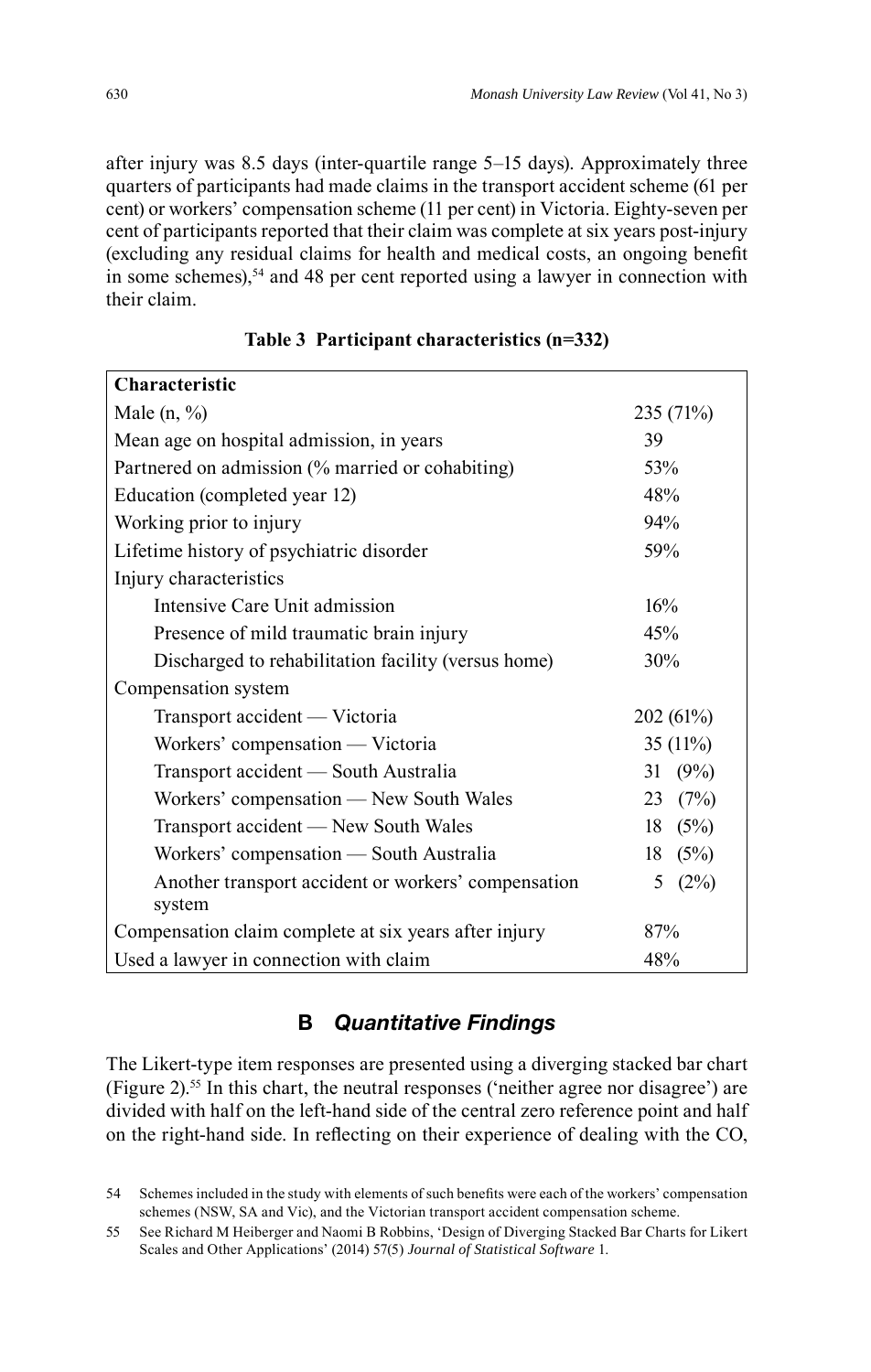more than three quarters of claimants agreed or strongly agreed that they were treated with respect and dignity (80 per cent), received letters and instructions that were clear and easy to understand (78 per cent), and felt that the CO understood their claim and was knowledgeable about the claimant's entitlements (76 per cent). Additionally, 78 per cent agreed or strongly agreed that the number of medical assessments they underwent in connection with their claim was reasonable, while 16 per cent disagreed or strongly disagreed with this statement.



**Figure 2 Level of agreement with claim experience statements**

Around one third of participants (34 per cent) disagreed or strongly disagreed that they were satisfied with the amount of compensation they received. One in five participants disagreed or strongly disagreed that it was easy to pull together the information and paperwork required for their claim (21 per cent), or that the CO answered questions and made decisions about their claim in a reasonable time (20 per cent). Similarly, one in five disagreed or strongly disagreed that they felt able to challenge the CO (20 per cent), were given the opportunity to fully explain themselves (21 per cent) or that the CO tried to be fair in dealing with their claim (21 per cent). Small numbers of participants perceived that as a result of their compensation claim, health professionals (6 per cent) or their friends, family or colleagues (10 per cent) thought negatively about them.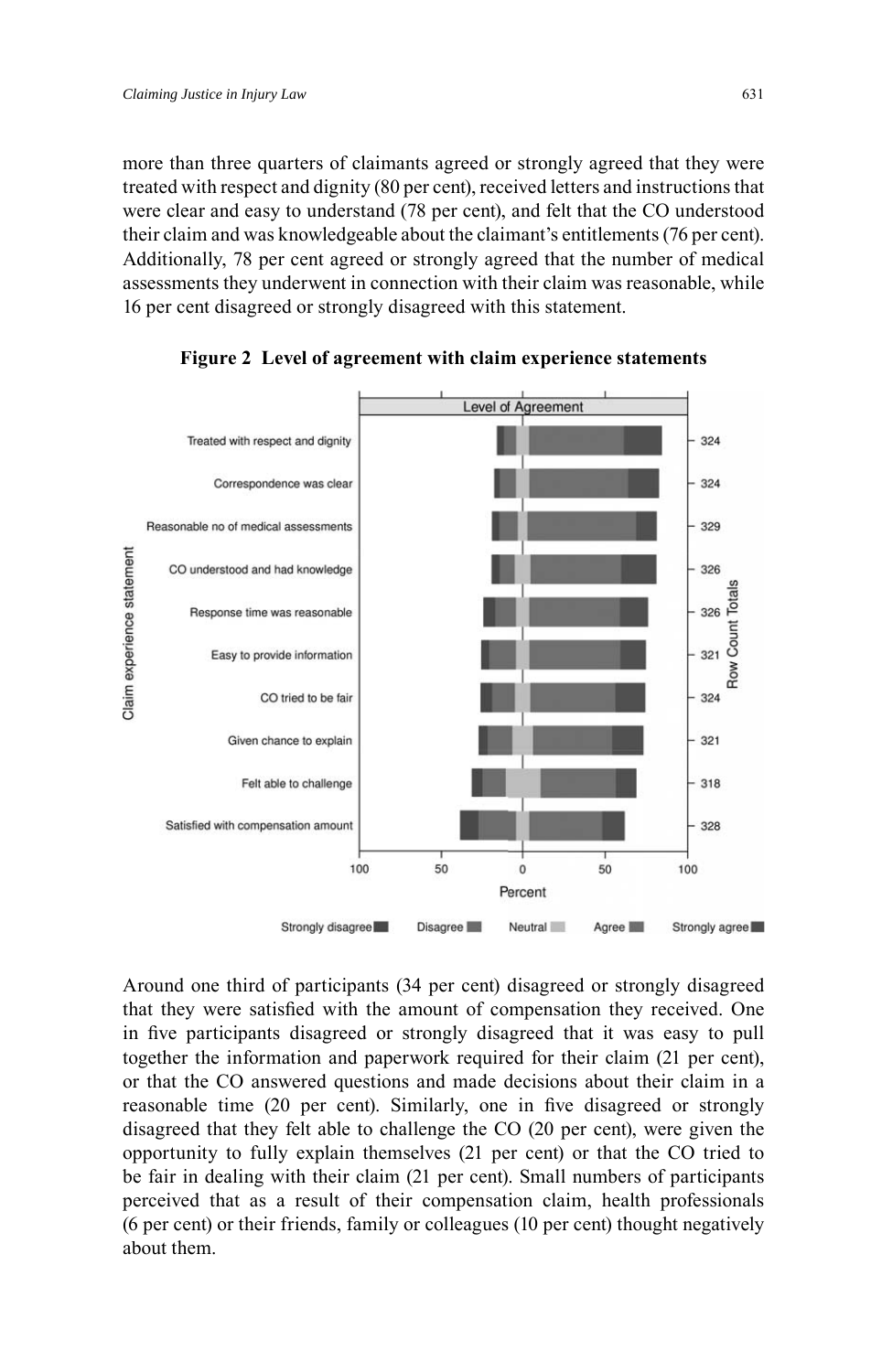# **C** *Qualitative Findings*

Turning now to the responses to the open-ended questions, this section presents claimants' experiences on the difficulties they experienced and their recommendations for change. These findings are organised and laid out in four parts. Part 1 sets out overarching findings on claimant experiences of claims processes and management. These range from positive encounters to administrative burdens claimants perceived as justified in the claims context, to criticisms of claims management, including inconsistency, deficiencies in CO staff expertise, challenges in making contact, the absence of care and concern and delays.

The remaining three parts focus on findings relating to specific dimensions of the legal experience rendered in the claims process. Part 2 reports on the interlocking themes of rights information and advocacy, including accessing information about rights and entitlements and the use of legal and non-legal sources of support and advice. Part 3 presents findings on processes of evidence and proof, including claimant experiences of the initial gathering of evidence in support of a claim, building that proof over the course of the claim and the emergence of doubt about the motivations of claimants and COs. Part 4 reports on claimants' lived experiences of the application of the blunt and technical assessment rules of compensation systems.

## **1** *Claims Management*

#### *(a) Easy Encounters and Justified Burdens*

A substantial proportion of participants reported that they found the process of claiming compensation straightforward and were pleased and impressed with the management of their claim by the CO. Seamless processes ('like clockwork'), responsive and helpful communication with professional CO staff who were pleasant to deal with, and the absence of animosity were hallmarks of these experiences. Such claimants noted being 'just amazed that a bureaucracy could work so well', that they felt supported and regarded the CO as being 'well ahead of the game'. One described claiming itself as:

akin to a lot of processes I've used during my long life and I just hopped in and did it. All I had to do was sort of jot down the consultations and the treatment that I could claim for, send it in, got back the response, Bob's your uncle, that's it. (Female, 70–79)

One claimant reported having anticipated a difficult claims process, but finding that the CO's reputation did not match his actual, far more positive, experience:

One thing that was a little off -putting was everybody else's stories about [the CO]. Other patients and nurses and doctors had stories about how difficult [the CO] was to deal with. I didn't experience that at all but it made me a little bit concerned until I was confident with my case manager.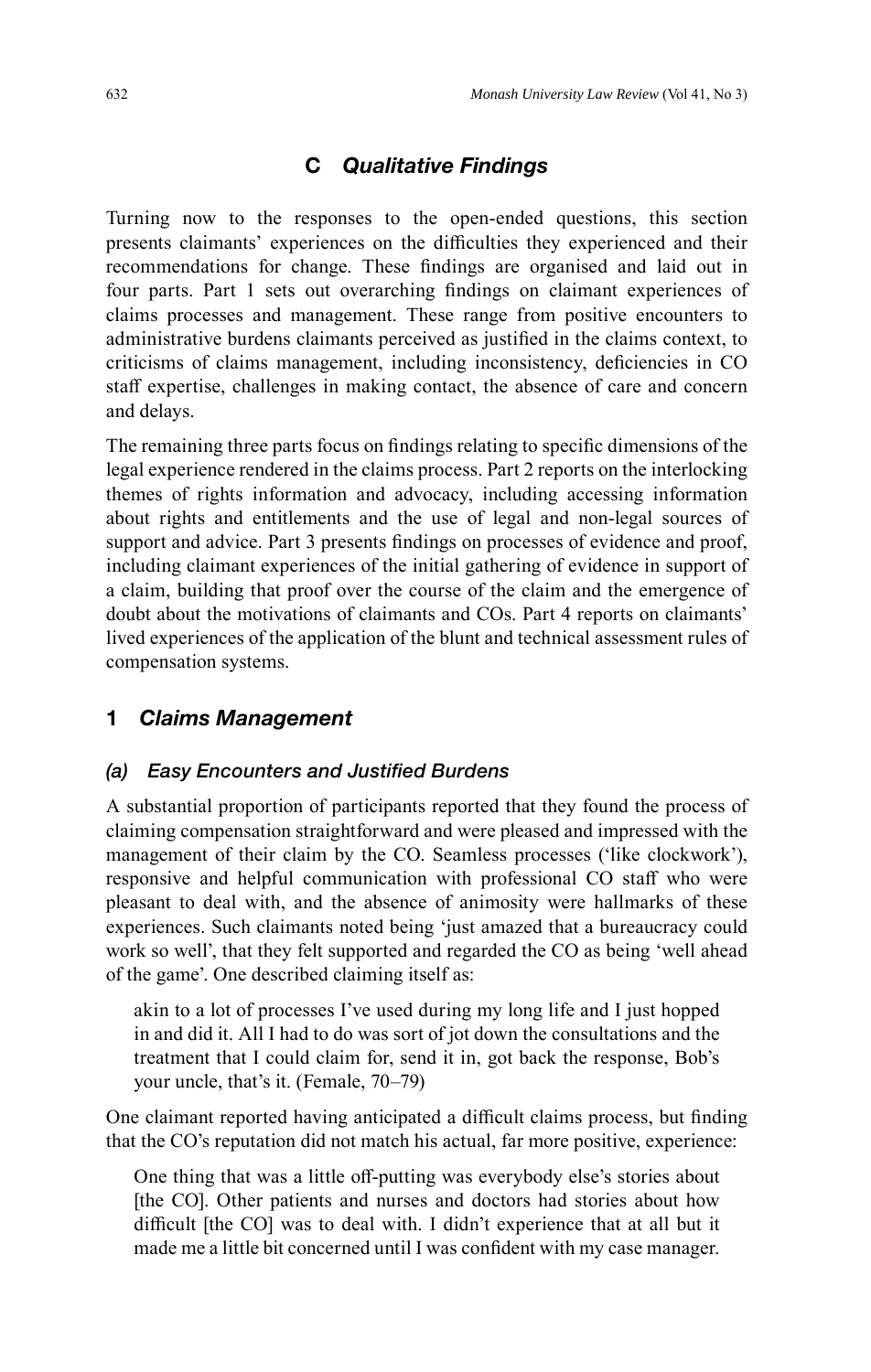[The CO] had a reputation which proved to be unfounded … I think it probably all comes down to really good case managers, so if all [CO] staff were as good as the one I had, I'm sure everyone would be happy. (Male, 40–49)

A sub-set of claimants attributed the ease of the process to the fact that that their spouse, parent or lawyer had been principally responsible for dealing with the CO — 'it made it easy when you had someone else doing it for you'.

Another group of claimants had encountered challenges in the claims process, but were accommodating of those difficulties in the context of their broadly positive experience. For example, one such claimant acknowledged that the CO is 'dealing with large volumes of people from different walks of life'. Minor communication difficulties, such as bills received in error or other varieties of 'administrative confusion' did not significantly tarnish these claimants' appraisals of the process of dealing with the CO. Such claimants reported that with the benefit of hindsight, delays in claim processing that had been stressful during the acute post-injury phase no longer seemed unreasonable. Others described the necessity of learning how the process functioned and acting accordingly — finding out and recognising 'the right things to say and do'. In the view of these claimants, 'going through the hoops' was understandable and necessary in order for the CO to appropriately verify their claim:

Yeah, going to see different doctors, getting specialist reports, just jumping the hoops. To me it's just a standard thing anyway, you can't just say 'I want this' and then 'Yep, we'll give it to you'; you have to go with the flow. (Male, 50–59)

[I]t's just one of these things. There were times when it surprised you that they got things done for you, and then other times it was like I can't expect too much because [the CO] is a big government thing and you're just a number to them sort of thing ... [L]ike how often you had to go to appointments — sure it was a pain in the arse but at the end of the day you're thinking, well, they're only doing it to check up on you, to make sure you are still sore, and you're thinking, well, at least I get to see a doctor, at least I get to find out how I'm going. (Male,  $30-39$ )

For many claimants then, the claims process comprised a mixture of positive experiences and bureaucratic burdens that they regarded as being justified to facilitate their claim and recovery.

## *(b) Criticisms and Recommendations for Change*

A number of claimants identified negative aspects of the management of their claim that they believed could have been improved. There were five prominent themes in claimants' discussion of these experiences: inconsistency, staff expertise, mode of contact, care and concern, and delay. Quotes to illustrate these themes are presented in Table 4.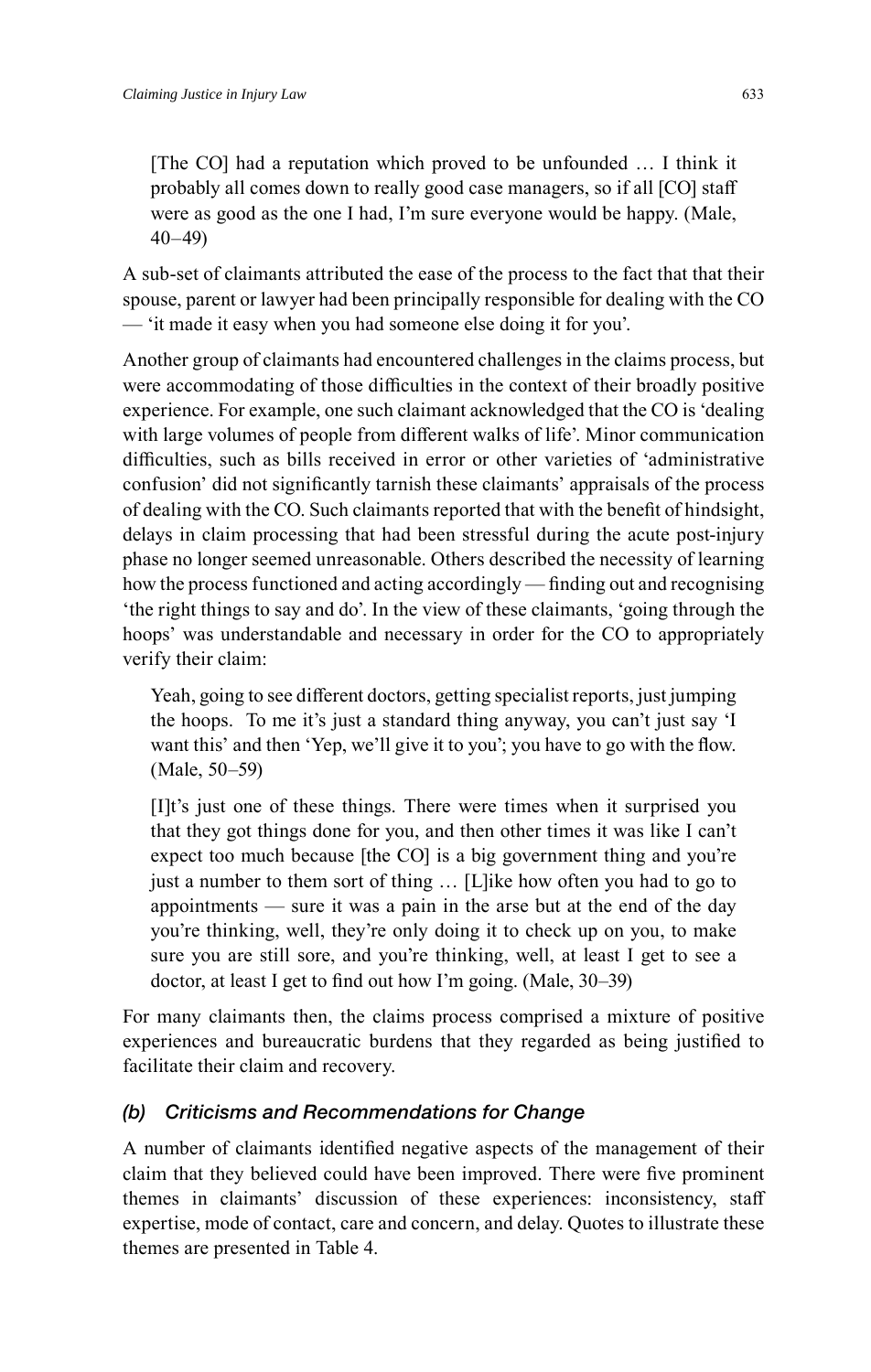| <b>Theme</b>           | <b>Illustrative quotes</b>                                                                                                                                                                                                                                                                                               |  |
|------------------------|--------------------------------------------------------------------------------------------------------------------------------------------------------------------------------------------------------------------------------------------------------------------------------------------------------------------------|--|
| Inconsistency          | I get a new case manager every 2-3 months, and then<br>every 2–3 months I have to go through explaining every<br>single thing, and they all try to do different things. (Male,<br>$30 - 39$                                                                                                                              |  |
|                        | I've had that many different case managers, just crazy,<br>you know. I think I'm up to about number 10 now. It just<br>gets disheartening. (Male, 40-49)                                                                                                                                                                 |  |
| <b>Staff</b> expertise | Until they actually get out there and actually understand<br>and see what the workers have to go through and<br>understand their injuries, man, they haven't got a hope in<br>hell of understanding what goes on. (Male, 50–59)                                                                                          |  |
|                        | Basically, you know, they're just admin people with no<br>medical degree at all, and when the doctor or the physio<br>says 'she needs this or that', they say 'well, no she doesn't',<br>well, what would they know? (Female, 40-49)                                                                                     |  |
| <b>Making contact</b>  | I recommend more personal, hands on, one-on-one<br>individual people, not over telephones or through<br>paperwork. There seems to be a paper trail and you don't<br>know anyone personally; it's all over phones or faxes or in<br>the mail. It's a bit hard to deal with people you don't know<br>or see. (Male, 50–59) |  |
| Care and concern       | Try and make them understand that what we have to go<br>through is not easy. I know at the end of the day, yes,<br>they're doing their job, but I think they take more of an<br>'it's their job' approach rather than putting themselves in<br>our shoes. (Female, 20-29)                                                |  |
| <b>Delay</b>           | They should probably be upfront with the timeline so that<br>people know what to expect and how long things would<br>take there and then, just so they're aware of the full process.<br>(Male, 30-39)                                                                                                                    |  |

**Table 4 Key criticisms of case management**

#### (i) Inconsistency

Claimants frequently referred to the challenges of dealing with multiple and changing claims management staff, and the associated difficulty of having to continually repeat the story of their accident and injuries to new personnel:

You get assigned claims assessors at a whim and having to restart the whole process almost every time you get a new claims assessor is exceptionally frustrating. You do build some rapport with the person that you're trying to deal with, and they have more of an idea of what you're trying to achieve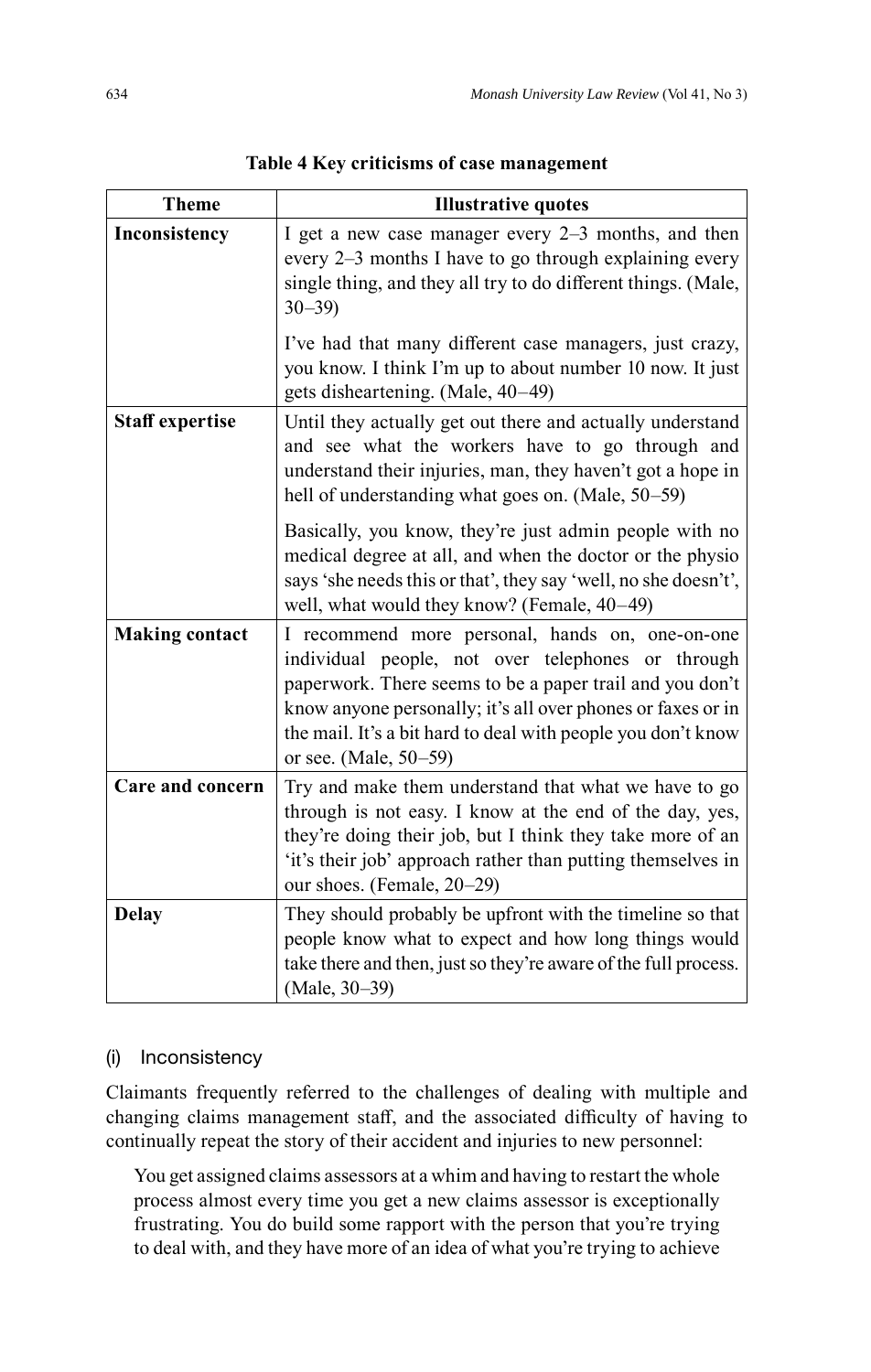and what you're going through. Then you ring up and go 'Can I speak to X?' and they say 'Oh sorry, Y has been appointed your new case manager'. (Male, 30–39)

I'd ring up one day and there'd be a different case manager. I'd ring up a couple of months later and it'd be a different case manager ... To have one would have been better, because then they know your history and you can talk to them. I did feel comfortable with the first couple I had and they were very helpful, but as time went by … they were less helpful, I suppose. (Male, 50–59)

With changing personnel came the risk of inconsistency of advice for some claimants — where conflicting messages were received from different personnel, confusion resulted.

Claimants who had sustained head injuries were particularly troubled by the need to repeat details of their condition and claim, especially dates on which claim-related events had occurred. Some claimants noted that where their claims were of long duration, they understood the likelihood that they would need to deal with multiple staff , but that this should be minimised where possible. Better record keeping by claims managers was also recommended as a strategy to avoid claimants having to repeat themselves.

## (ii) Staff Expertise

Some claimants questioned the extent to which claims management staff had sufficient skills and insight into the claimant experience, which impacted on the perceived quality of the service and process:

Probably have some of their officers understand what it's like to be either a motorcyclist or a truck driver ... I was asked by my case manager how long it could be before I went back to driving a truck, and I still can't throw rope or chains, or change tyres on trucks or anything like that, which is all part of your job. They didn't really have much perception of that. (Male, 40–49)

When you're dealing with [the CO] you feel like you're dealing with the bookkeepers, and not doctors and counsellors and people who are vaguely in the know. (Male, 30–39)

## (iii) Making Contact

For some claimants, getting hold of the appropriate contact person at the CO was a challenge, and this difficulty resulted in frustration. Complaints about the mode of contact also featured in claimants' responses. They expressed a preference for in-person contact with claims management staff, rather than the phone-based and written communication they encountered. Claimants perceived that having the opportunity to meet their case manager face-to-face would make it easier for them to explain their problems, and that 'in an ideal world, you'd have a face to go with the caseworker'.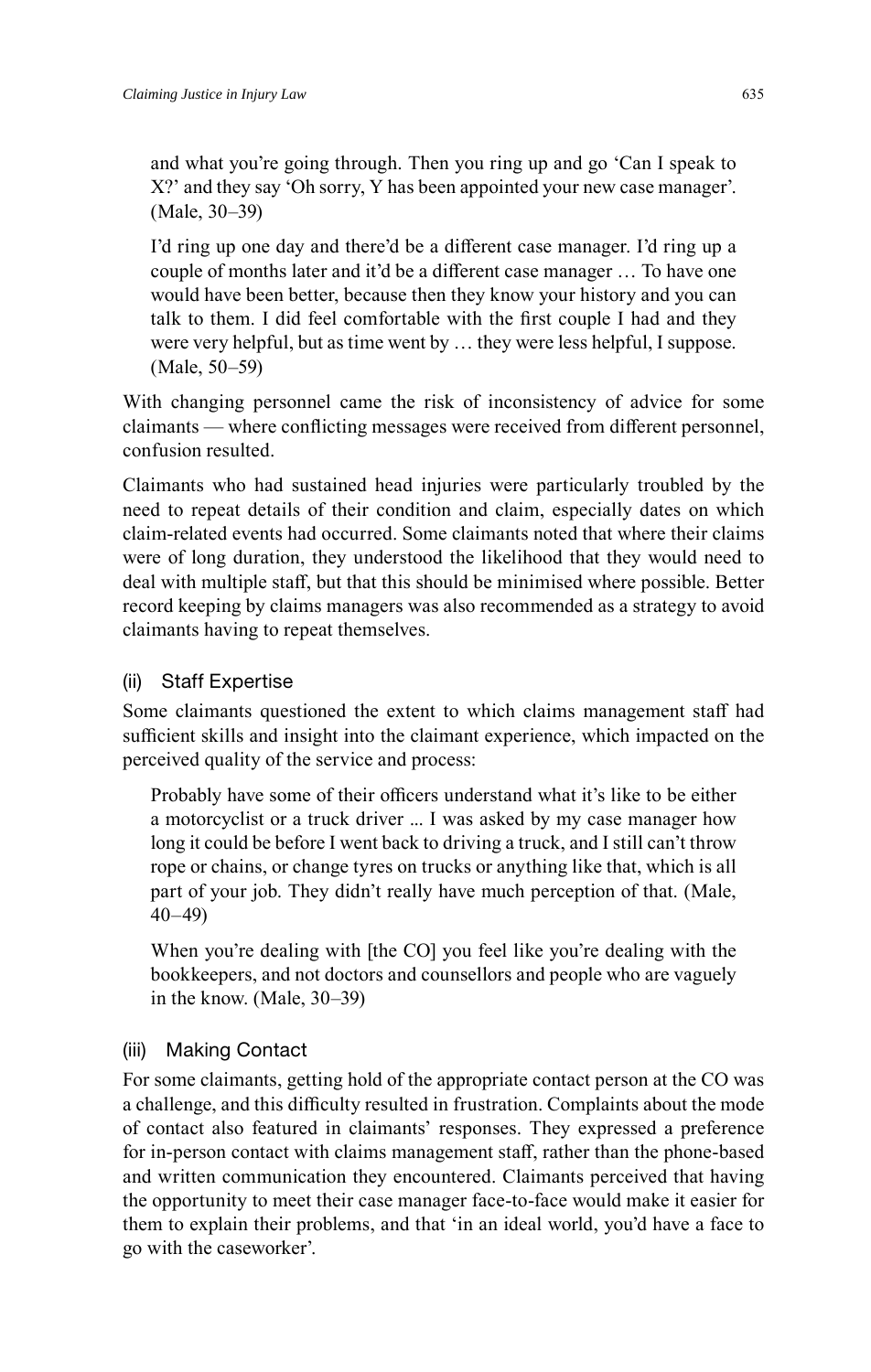## (iv) Care and Concern

A number of claimants perceived that the CO staff they dealt with demonstrated a lack of care and concern for the claimant's wellbeing. This manifested in the sensation of being treated like a number, and contributed to a sense of dehumanisation in the claims process:

The guy who phoned me, he treated me like I was just a number on a piece of paper; he knew nothing about me except I had a claim. He didn't want to know any more about me, it was just an amount of money, and to me it was more about the injury than it was about money. (Female, 50–59)

The feeling of being 'case managed' — 'being told rather than asked', and 'handing over all of my decision-making to someone else and simply being sent to places' — also engendered a sense of powerlessness and lack of control for some claimants. Judgemental communication from CO staff was perceived by claimants as the antithesis of the care and concern they needed.

## (v) Delay

Claimants described their frustration with a range of delays in the claims process. Overwhelmingly, claimants emphasised the overall duration of the claim — 'the length of time it took to be completely clear of it' — as their primary concern in this regard. Many referred to the time it took to get approval for, and access to, specific healthcare services and support  $-$  'trying to get them to approve the services I need when I need them' — and timely payment for those services. For one claimant, realising that the CO's payment of her physiotherapist had been delayed was a source of humiliation:

I was having physiotherapy; everything was fine. One day I got there and he wasn't very pleasant any more and I wondered why because I normally talk to him; just normal things. I insisted to know what's wrong, and he said [the CO] was not paying the treatments. He said 'Don't worry, it's not your fault ... They do that on a regular basis, it's not the first time with you.' It was so embarrassing for me that I never went back to him. I said: 'Listen, if I need to pay for it I'll pay for it and then I'll worry about [the CO].' But I was so embarrassed ... It took me a while to find another person. (Female, 50–59)

Claimants emphasised the need for the CO to communicate about and explain delays in the claims process:

If there's a delay, it needs to be explained why there's a delay, not just there's a delay and that's it … You need to be treated with respect, given information. (Male, 30–39)

One claimant recommended the use of penalties for COs or their staff where service quality standards such as timeliness were not met, as an accountability mechanism: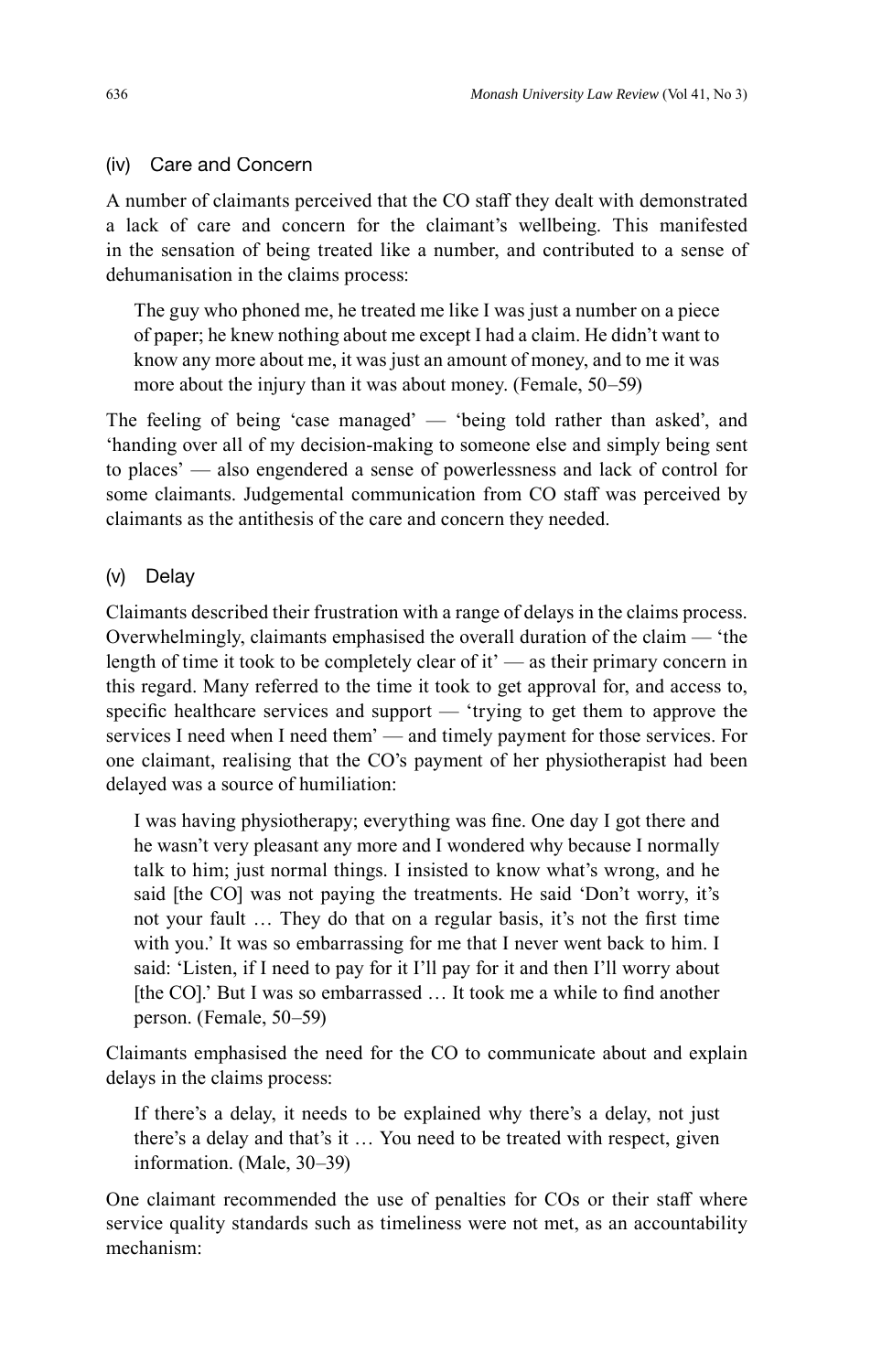They should have to have a checklist and a time limit in which these processes had to be carried out by the insurance company … I think they should have to meet the criteria within X amount of time after you either put in the claim or put in the actual medical reports … I think there should be some sort of financial penalty for them if they don't. (Male, 50–59)

## **2** *Information and Advocacy*

### *(a) Accessing Information about Rights*

Claimants commonly identified determining what their entitlements were as one of the major sources of difficulty they encountered. Lack of knowledge contributed to a sense of vulnerability for some claimants. Uncertainty surrounding rights and the processes for accessing compensation was particularly acute at the outset of the claims experience. Claimants recommended that more information be provided to facilitate better understanding, whether by information booklet, web resources or in person. Plain English communication was also requested:

They need to put all information into easily understandable sentences. A lot of gobbledygook and a lot of internal talk was used, a lot of acronyms which didn't mean a jolly thing to me; it just was not in plain English. I think also because of at the time an undiagnosed brain injury I found that I wasn't retaining as much information as I should have, and I relied very heavily on my husband. (Female, 60–69)

At the time I didn't think that there was any reason why all of that information couldn't be easily found on the internet. If there was information there at the time, then it didn't seem to me to be easy to access at all, so making that much more easily available I think would be a good start … I mean, if people are entitled to apply for compensation, then that process should be made easier. (Male, 30–39)

## *(b) Non-Legal Support*

Claimants also described the extent to which they drew on the advice and explanations provided by non-legal actors such as friends, family, and social workers in the early post-injury period to understand their entitlements. Social workers were regarded as valuable sources of neutral advice and explanation during hospital stays and inpatient rehabilitation, and that support was sorely missed by one claimant after discharge:

The hardest thing was dealing with [the CO] after I'd left the rehabilitation facility because at that point in time there were mediators and social workers who could explain parts of the process. So once I got home some of the letters and things became less clear as time went on; I also didn't have the support services to explain what they were actually asking. (Male, 30–39)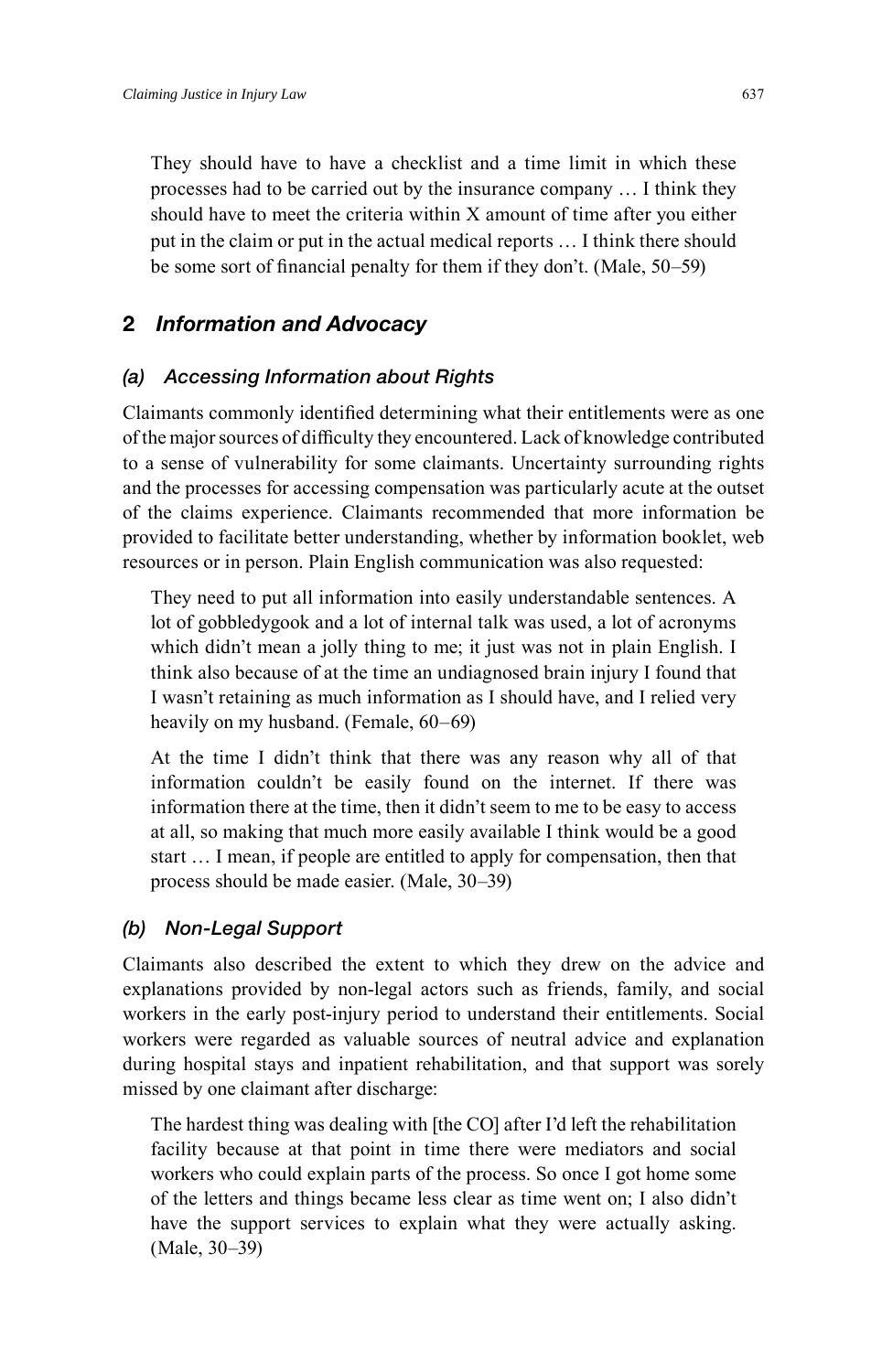Several claimants suggested that it would have been useful to have the services of a non-legal advocate or consultant to manage their claim, arrange transport to appointments and explain entitlements in the early stages:

It would be good if there was somebody who could handle it for you when you come home from hospital and you're really sick. Somebody who could just be a mediator in between, who could just do that, that would be their job, sorting out people's claims for them, because when you're sick and not coping it's just an added stress that you don't need at the time. And you shouldn't have to be paying the lawyers to do it for you. It should be straightforward, fill in the form, put the form in, they say yes or no and then you go to a lawyer. (Female, 60–69)

It's like you've had the accident, you have to manage everything, you have to look after everything, from your insurance, to meet your appointments, to everything. It's like you're the manager of yourself, which is OK, but when you've had a major trauma or accident I think somebody needs to step in and do that for you. You know, someone needs to come in and give you that caring advice. (Male, 50–59)

Some claimants were resentful of the extent to which they felt they had to manage their own claim:

Just having to collate information or even talk about it, any of it, it's all very difficult. Look, I want it done for me, I suppose, because it's all too hard, I didn't do anything, I was just sitting in a car, a parked car, why now do I have to run around and do all this stuff, when I just can't be bothered? I just haven't got the energy. It's all very stressful. (Female, 50–59)

#### *(c) Transparency*

Concern about the perceived lack of CO transparency regarding claimants' rights and entitlements was common. One claimant suggested that transparency required more than the provision of written materials — clear and meaningful explanations were required. Others noted the lack of a forthcoming approach by the CO on claimant entitlements — that 'they don't want to put their hand up until they have to':

One that always sticks in my mind the most is that they weren't forthcoming with what I was entitled to earlier, so it took a while to realise what I was entitled to and it was extremely hard at the start until we got some help. (Male, 40–49)

The hardest thing would have been actually getting information out of [the CO] as to what I was entitled to. If I didn't know the right question to ask, there's no information volunteered. (Male, 50–59)

One claimant reported that she adjusted her approach to dealing with the CO after encountering problems, but was concerned about how others less capable than her would manage: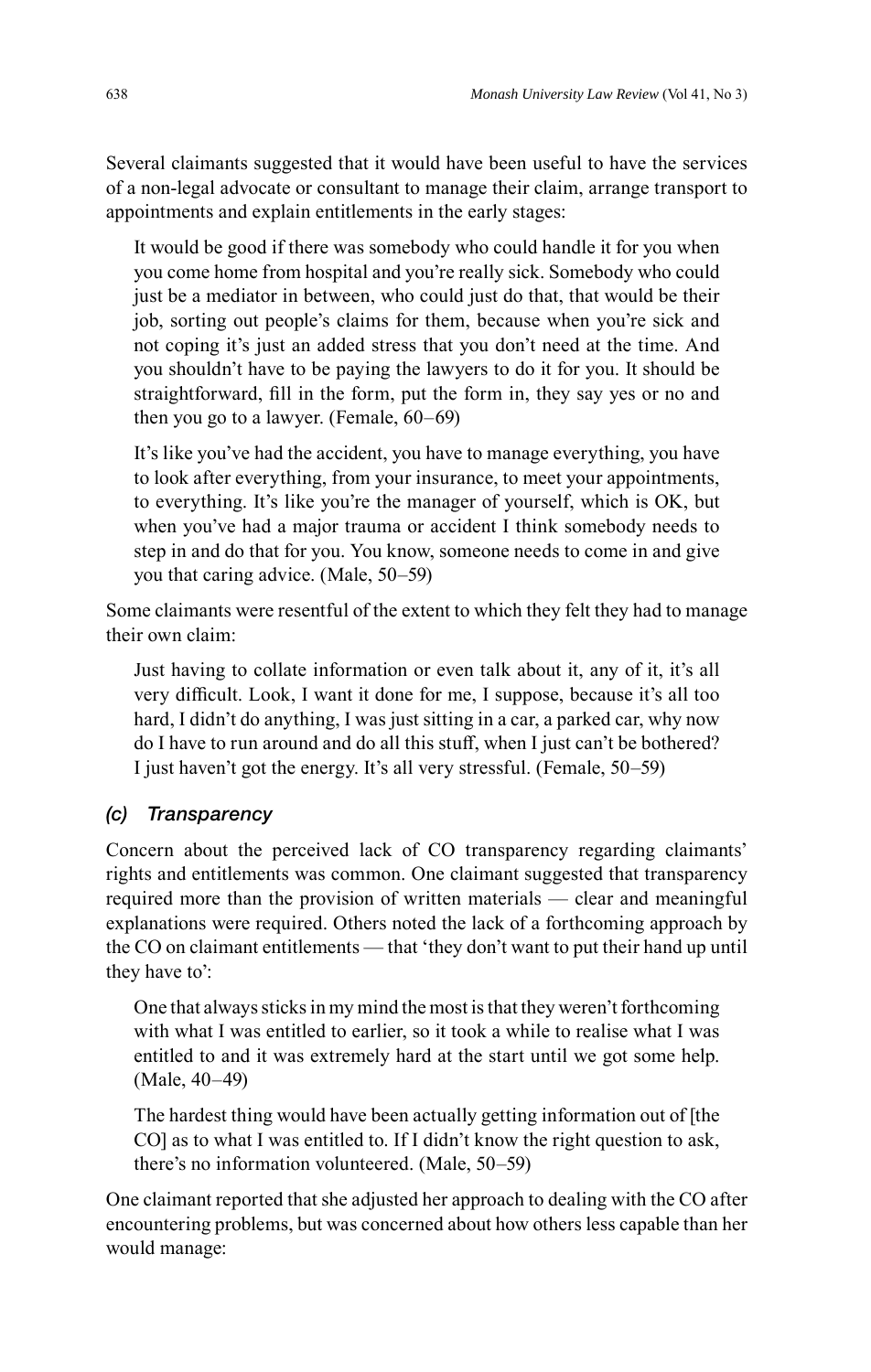I'm a professional person, so once I realised that this was going to be a bit of a battle, I was able to put a professional spin on it and be absolutely diligent, but my big concern is the people who aren't articulate, don't know what they're entitled to and just go along with, 'oh well, your teeth will just rot, that's not my problem.' (Female, 50–59)

Additionally, lack of transparency in CO communication was interpreted by some claimants as a deliberate strategy to reduce claim activity:

All of the [the CO] processes and everything once they were in train were really efficient, but it was just getting information, particularly about compensation, it was difficult and it was almost like they make sure they don't give you enough information about that because they don't want people to claim. (Male, 30–39)

Some claimants identified a direct link between the perceived lack of transparency from the CO about claimant rights, and their decision to seek a lawyer — one noted, for example, that they contacted a lawyer after panicking about not getting sufficient information from the CO. Claimants noted that where processes and the required steps are not transparent, claimants will then seek and be reliant upon legal advice:

[The CO] should be more transparent and say if you want to make a claim, these are the steps that you can do, alternatively, to seek legal advice. Make it more transparent and cut out all that extra jargon that's in there. There's so much paperwork that you don't understand and you're under so much stress after an accident that it's almost like they're hiding the fact that you can claim … [the CO] should be more transparent about what your rights are and not to make it such a secret. That's why we think we should have a lawyer, because it doesn't make it easy for you to claim by yourself. (Female, 30–39)

#### *(d) Legal Representation*

Claimants who had engaged lawyers in connection with their claims provided diverse assessments of the lawyer's impact on their experience of the process. A number identified their lawyer as a facilitator of positive outcomes they believed they would not have achieved on their own:

Just from my experience and seeing other people who have had injuries, you certainly need the services of a solicitor. I was very fortunate really, but I've seen other people have an injury and really in a way much more affected long-term than me and they've got nothing, so I think it's because they didn't have the services of someone like I had. (Female, 50–59)

Eff ective lawyers were noted to have enhanced claimants' understanding of the process, 'taking care of things' and reducing the stressfulness of the experience. Legal representatives were seen by some as an effective means to 'get through' to the CO when communication had been problematic. One claimant attributed the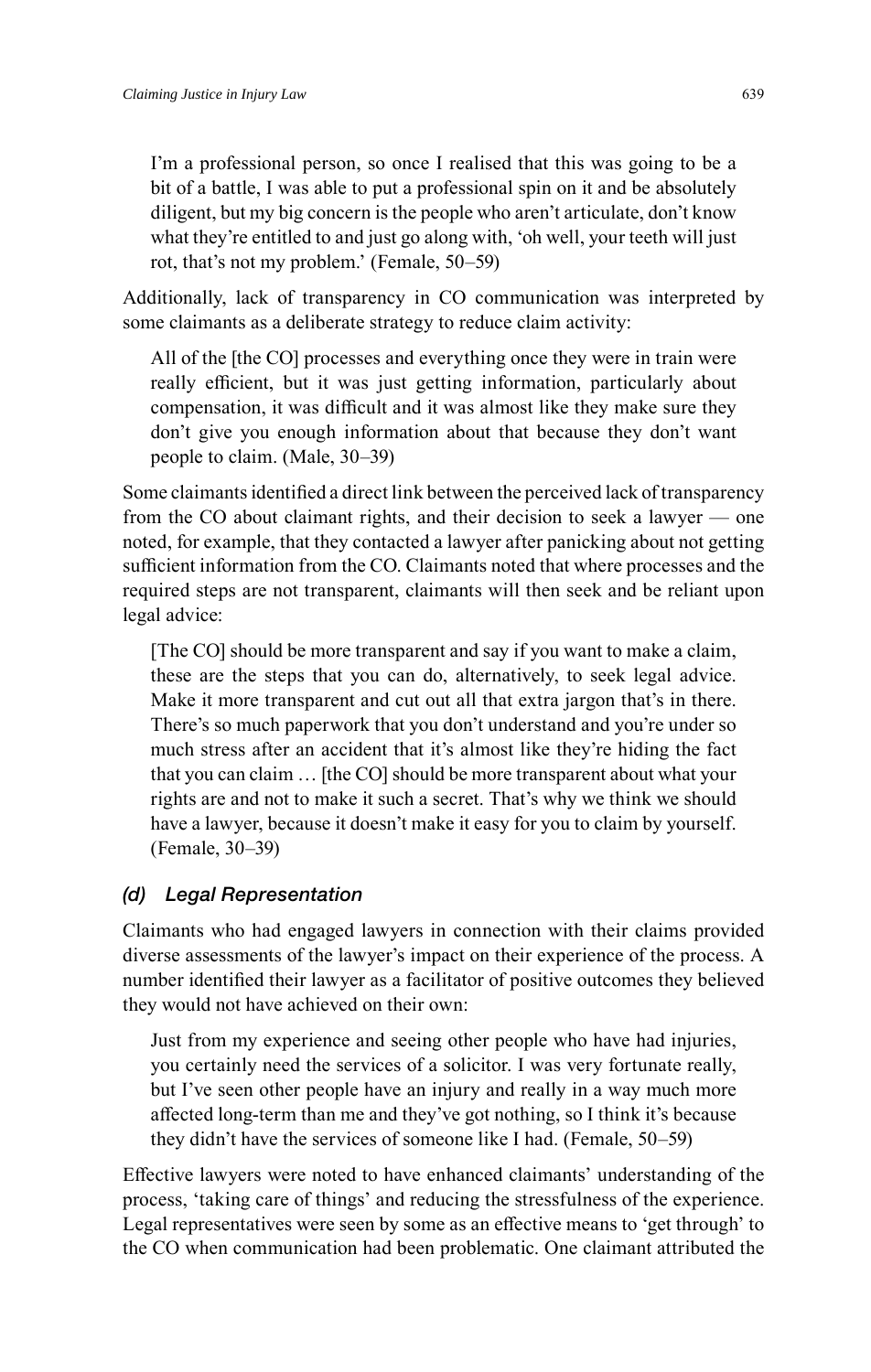positive outcome of his claim to his lawyer's involvement, but noted that a lawyer should not be required for a claimant to get a good result:

If I hadn't got a lawyer, I would have never gone through the process; [the CO] would have just given me \$11 000 as opposed to this alternative outcome when that should have been built into the system. On an honest level, it's just got to be more transparent rather than having lawyers involved; cheaper too, in some ways. (Male, 40–49)

Others, however, regarded their lawyer as being of marginal benefit, and articulated that with the benefit of hindsight they might not again choose to be legally represented:

The lawyers' firm, they just kept moving and I never even knew 'em, they'd pass my case on down the line, down the line, down the line, not telling me anything. They obviously helped with making appointments, but other than that if I'd have known I could do it without a lawyer … looking back I would have done that gladly. (Male, 40–49)

Some claimants went further, suggesting that the poor quality and high cost of the legal services they obtained were key negative aspects of their claim experience. They felt claimants needed:

somebody that was outside of it that could just guide you. Somebody that was on my side that could just guide you, listen maybe. I mean that's what your solicitors are meant to be for, but I just chose the wrong ones. (Female, 30–39)

Ensuring that the claimant's lawyer was sufficiently capable and expert in the subject of the claim was important. Getting the 'wrong lawyer' contributed to negative experiences, and left claimants feeling that an alternative, independent support was required to improve the process.

## **3** *Proof and Doubt*

#### *(a) Initial Evidence*

Processes of gathering evidence to provide to the CO in support of their claim were challenging for some claimants, especially in the immediate post-injury period. These formative experiences of the claims process stood out in claimants' minds, even six years after injury. Assembling initial claim forms and obtaining the necessary supporting materials such as income records often constituted a serious burden:

I was in the hospital and injured and so it was difficult to put them all together while I was undergoing that experience of trying to get myself better again … The other thing was I had only just started working and so it took quite a lot of work to get the required letters and paperwork from the people who had just employed me. (Female, 20–29)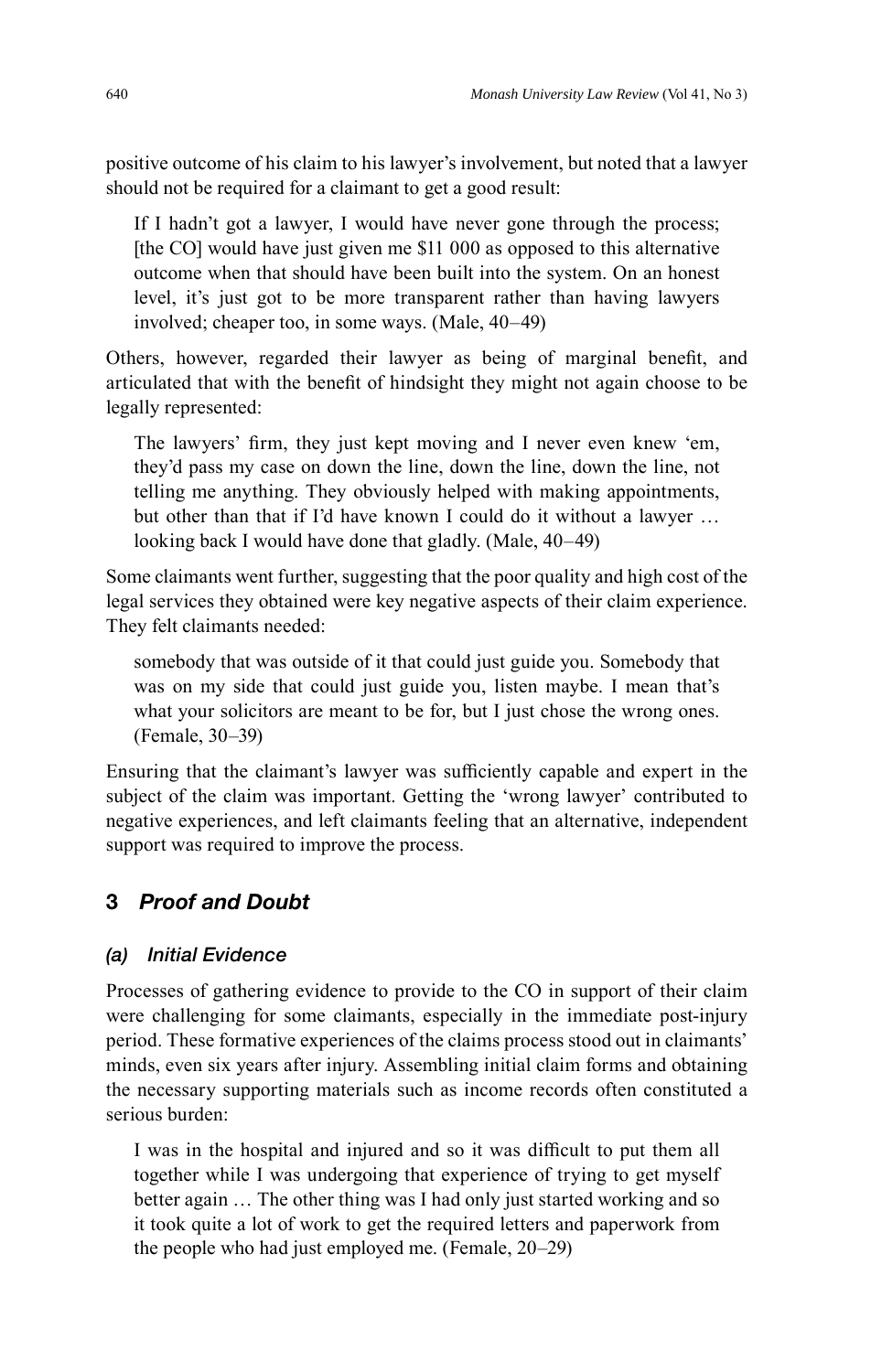It's the timing that's the awful thing because you have to sort of pull the information together while you're sitting in hospital, so because you need to do it instantly you don't have access to everything that you may need … It's really quite hard to do while you're lying in a hospital bed. (Male, 40–49)

Mechanisms suggested to combat this difficulty were an interim payment with later verification of evidence, streamlined forms and paperwork, greater direct transmittal of information from healthcare providers and hospitals to COs, online processes and the use of in-person interviews rather than hard copy forms to elicit information from claimants.

# *(b) Building the Proof*

Beyond the initial phase of the claim, the need to concurrently recover and build the required proof created challenges for many claimants. One such claimant articulated that the process of amassing the required evidence for her claim left her feeling negative about her recovery and the injury's impact on her life:

When you have a claim, to make a case you have to build on all your reports and how it affected you and the things you can't do, where in the meantime you're trying to recover … In order to build a case you have to focus on the negative things, that's the reality of it. (Female, 50–59)

Another described the difficulty he experienced in getting the CO to acknowledge the existence of his condition:

Trying to get them to see that the injuries I had, I sustained from the accident are there for the rest of my life, the mental scarring as well. It's hard to get them to acknowledge that it happened. (Male, 40–49)

In a setting in which evidence and proof are central, claimants also described proving the presence and legitimacy of non-visible injuries a particular evidentiary challenge:

The hardest thing would be to try and prove the injuries, because some injuries, you can't see 'em. You can't see my injuries, you look at me you don't know what injuries I've sustained, because mine are internal. I've had heaps of examinations on 'em, but you can't see it … To try and prove it, it's just a heartache, it's absolutely not worth it for me. That's how I see it, it just fails you there. (Male, 30–39)

The number of assessments claimants had to undergo — 'always being sent to more and more and more and more assessments' — was a source of considerable frustration. Key dimensions of this response were the need to relive and repeat the details of the accident and injury, along with the sense of frustration associated with seeing two sets of doctors for assessments (for the CO, and for the claimant's lawyer):

The plastic surgeon I had did such a good job that the scar is barely recognisable, which is good for me. I've already sent photos through to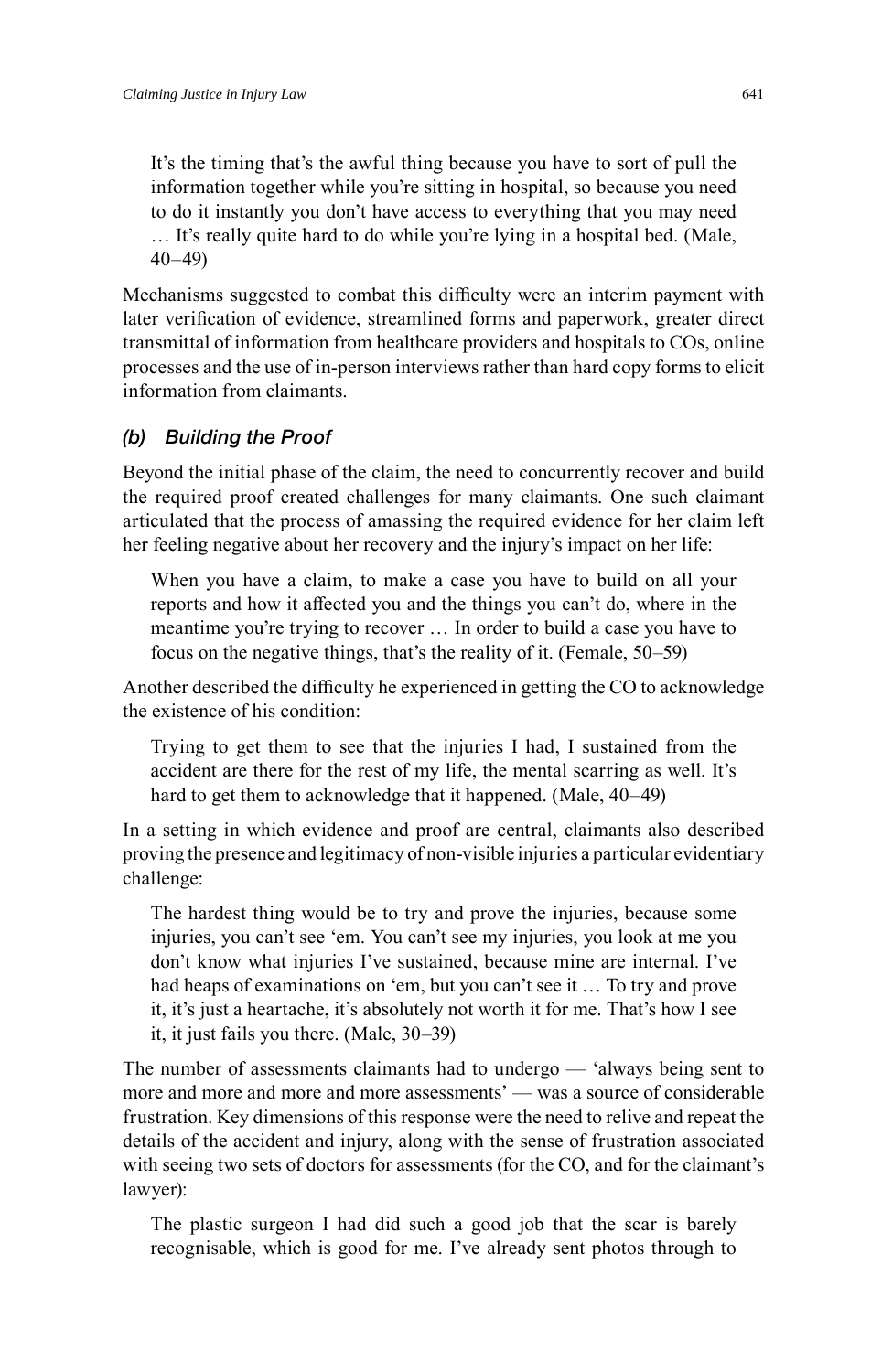[the CO] but they want me to go to have more photos done. I rang my solicitor and he said it's a formality; they like their own photos. I said 'but they're not going to be any different to the ones I've already sent', you know, that he's already got, and he said 'but we've just got to do this, so just go'. It's a hassle because I've got to get the day off work … I mean you've already been sent photos from a reputable plastic surgeon, why do you need me to come in to get more? (Female, 40–49)

Perceived CO insensitivity and inconvenience in the scheduling of medical assessments further contributed to claimant dissatisfaction with this element of the process:

They'd always set them up for first thing in the morning and it's a three hour drive, and at the time I couldn't sit for that long, so you know, you'd have to drive for about an hour or so and then get out of the car … It was quite nerve-racking to go to the city, and because they were all scheduled at weird times you had to either stay overnight or go at really odd hours. They'd just make the appointment and say you will be there, because a lot of them were specialists and it's really difficult to get appointments with them anyway. (Female, 40–49)

#### *(c) Doubting Motivation*

Claimants referred to two types of doubt associated with the motivations of actors in the claims process. The first was the sense in which claimants perceived the fraudulent behaviour of others operated as a lens through which their motivations and conduct were evaluated — by the CO, but evidently also in their own minds. One claimant noted the difficulty of 'all the rigmarole you have to go through', but:

by the same token I can understand that there are probably a lot of people out there that are fraudulent, you know, bullshit artists and whatnot. (Male, 50–59)

Others suggested the concern about fraud was the cause of delay in what should have been regarded as 'clear cut' claims:

I don't understand why these things need to drag out. I know some people, they fake it, and they put a neck brace on and they jump up and down and they cry poor, but I nearly lost my leg and I've got the scars to prove it. To me it was pretty obvious that I had something go wrong, I wasn't a fake. (Male, 30–39)

Some claimants perceived the CO's suspicion of wrongdoing as an attack on their personal integrity, that served only to compound stigma they already felt was associated with having a claim:

They treat you with contempt most of the time, as if you were less of a person than any normal person because you weren't back to work. You know they always think you're lying. (Female, 40–49)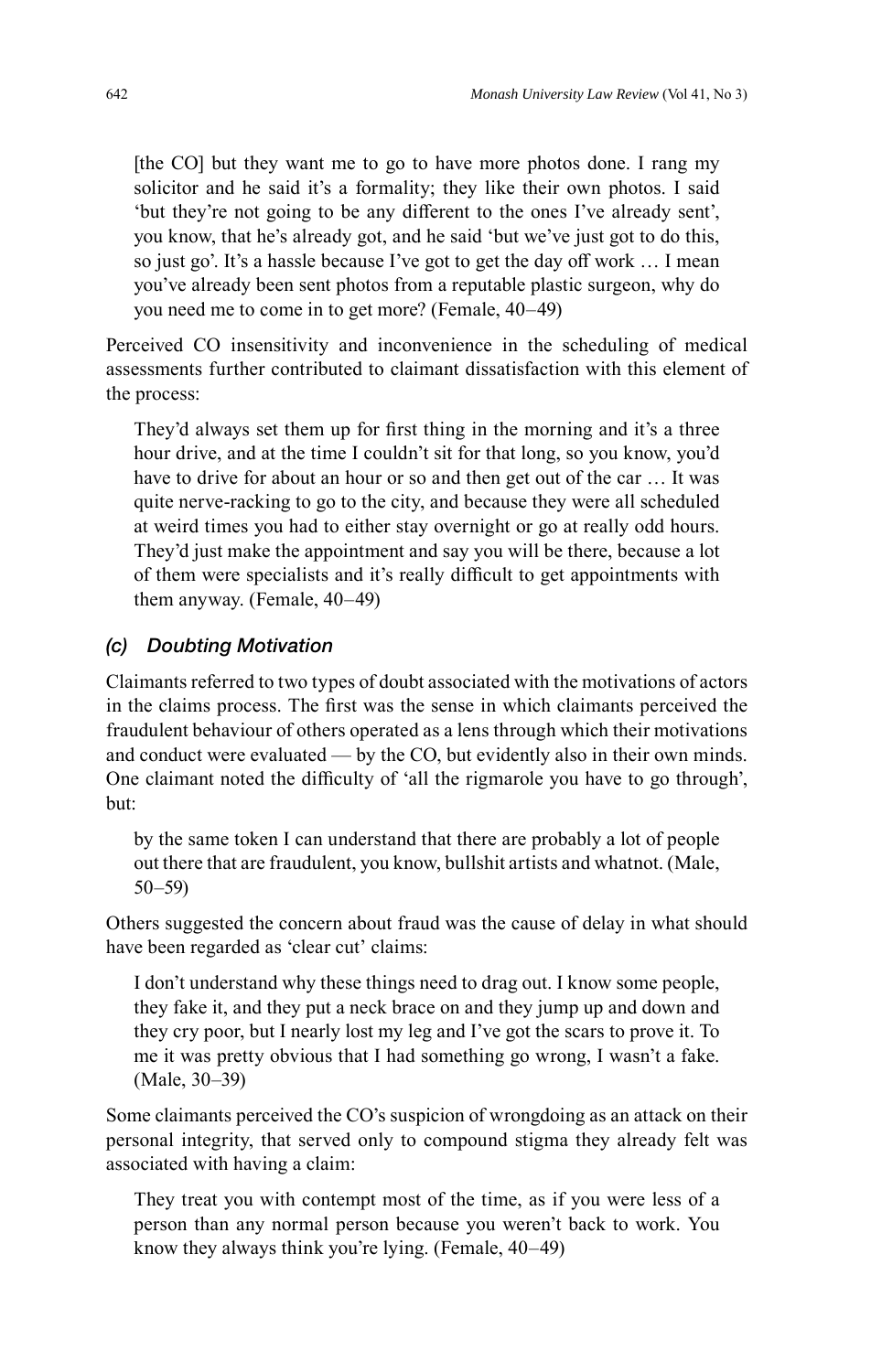I didn't want to milk the system; you get enough people looking at you like as if you're 'one of those people'. (Male, 30–39)

The second type of motivation-related doubt claimants described involved the changing motivations of the CO over the course of a claim, and the perceived impetus for COs to minimise their liability. One such claimant described grappling with the change in the CO role he had observed:

The hardest thing was moving from [the CO] being a support to me in rehabilitation to being the actual entity that I had to deal with to receive compensation, so [the CO] changed from being a support to being the, if you like, the legal opponent. I'd separate those roles out so that [the CO] shouldn't be both the support agency and also the opponent, or potentially the opponent. (Male, 50–59)

Others referred to what they interpreted as an organisational imperative for COs to minimise and close claims as early as possible, rather than facilitating optimal rehabilitation for the claimant:

They want you back at work and not costing them a cent as soon as possible … Obviously once you're back at work, they're sort of yep, boom, big tick on that, you're out of the system, you're gone sort of thing. (Male, 30–39)

Talking to one of the case managers, who was trying to do the right thing and felt bad because of the stonewalling every step of the way, she said: 'You know, they've got all these graphs and bits and you're just one big blot on their graph that they're simply saying get rid of'. (Male, 40–49)

#### **4** *The Bluntness of Legal Tools*

A large number of claimants commented on the CO use of rules, formulae, limits, lists, boxes and 'mathematical scenarios in assessing claimants' entitlements. Claimants emphasised the depersonalising impact of the benefi t assessment rules, described by one claimant as the result of 'the bluntness of the law … [I]t's not the people that I deal with, it's just the things they have to do by their principles'. The perceived 'bureaucratically-driven' and formula-orientated nature of the claims process also left some claimants feeling as though their individual circumstances were not adequately recognised:

I think the legislation was such that it's too black and white, too defined; you can't define a few of these injuries, you know what I mean, like bladder problems. It was very difficult and very stressful for me; they didn't consider that a lot when I was claiming. It didn't make any difference. (Female, 60–69)

I was the only person working for my company, so when I had to try and get things organised being a director of the company but also being in hospital it made it very difficult ... I couldn't necessarily pay myself a wage while I was in hospital … I had no means to actually generate income for the company, yet they were telling me I had to pay myself a wage when I still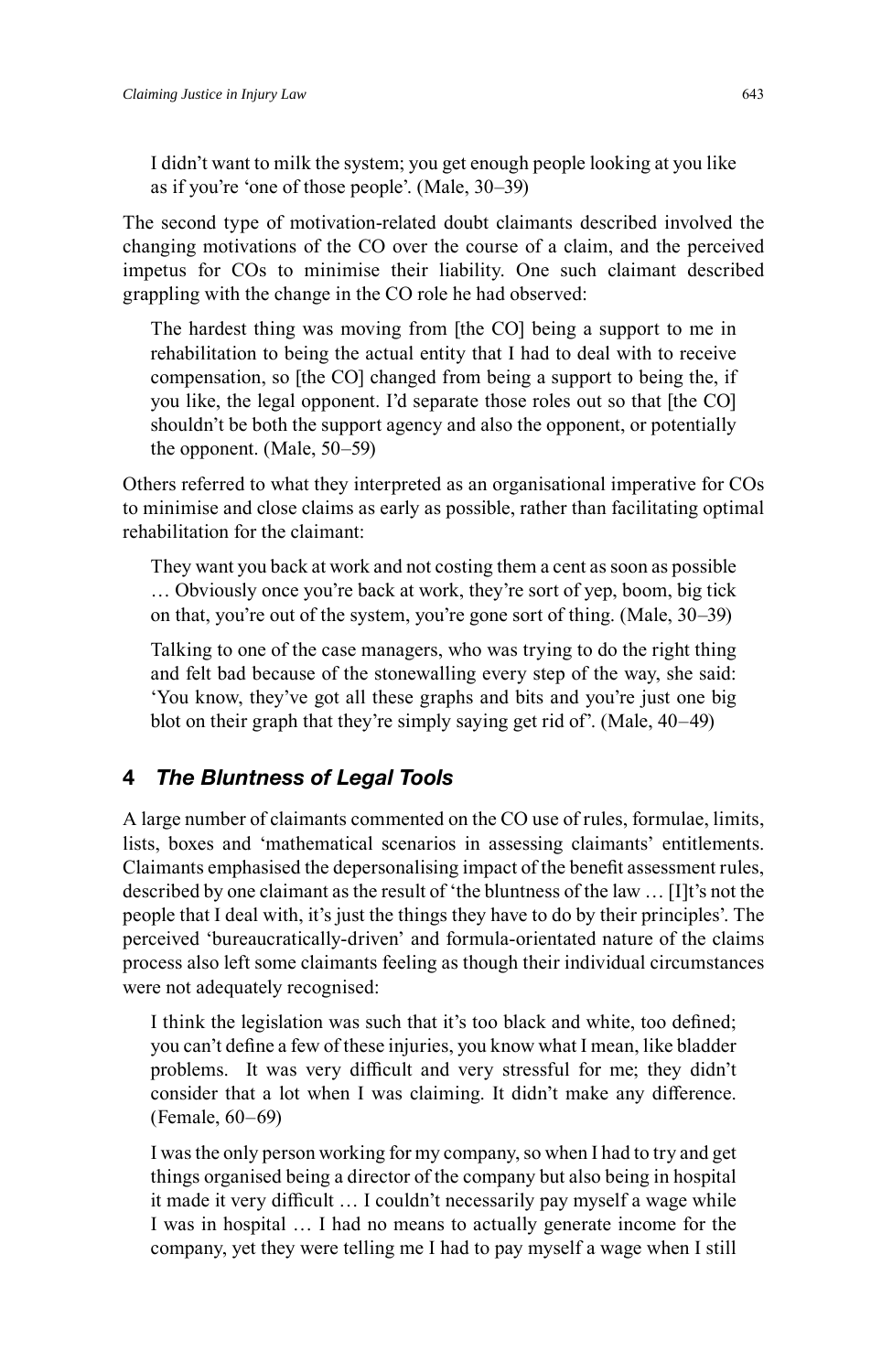had to find \$1000 a week to make recovery payments which obviously I couldn't do with no income, so that side of things is a little bit difficult for [the CO] to get their head around ... It was real black and white, it had to happen; well, if you don't have income, and you've still got two kids and a mortgage and a truck repayment to make, how are you supposed to do it? Things that are written in black and white don't necessarily work in the real world. (Male, 30–39)

Many claimants expressed gratitude and even surprise about the generosity of nofault benefits they were paid, especially in circumstances where they were at fault. For others, a chief complaint about the application of benefit assessment rules and tools was the perceived mismatch between the losses claimants incurred, and the compensation they received. For some, the focus was on the caps and limits on statutory income benefits. For others, the manner in which their income was assessed and benefits paid did not match well with their specific circumstances or their financial loss:

I had some big jobs coming up in the next month, which were like major jobs, they didn't even want a bar of it, didn't want to know about it even though I had like quotes and stuff from them, they didn't want a bar of it. So it was quite stressful to try to get an amount that I was actually meant to get. (Male, 20–29)

They just seemed like they worked off a list … If something wasn't on that list, it was just bad luck and they just didn't want to know … Even when it came down to weekly or fortnightly payments how they used to pay you, they'd insist and you'd have to fight them for every last penny, and they'd say, '[w]ell you're not going to work so your expenses are less', well that's not the case, you're stuck at home, you had the lights on, you had heating going, you had all of these expenses were more because you were in the house all of the time. (Male, 50–59)

A number of claimants expressed surprise, dissatisfaction and confusion about the operation of technical legal rules in the context of their claim. The process of compensation recovery to Centrelink was one such issue:

I had to because I was getting different payments, I then had to backpay. It's hard because they backdate your claim, so when I get my money it goes back to the date of the accident, so therefore I wasn't entitled to my disability pension, so I had to pay all that back, so it gets very, very stressful, and I wouldn't wish it on anybody. (Male, 40–49)

Other claimants described disbelief regarding the legal principle of contributory negligence in the context of the settlement of their claims. One was particularly outraged:

They come up with a figure and then they turn around after we agreed on that figure and they said 'oh, by the way we blame you for 10 per cent of the accident', and I said 'oh, OK, what does that mean?', and they said 'oh that means we're going to take 10 per cent of what we just offered you off.'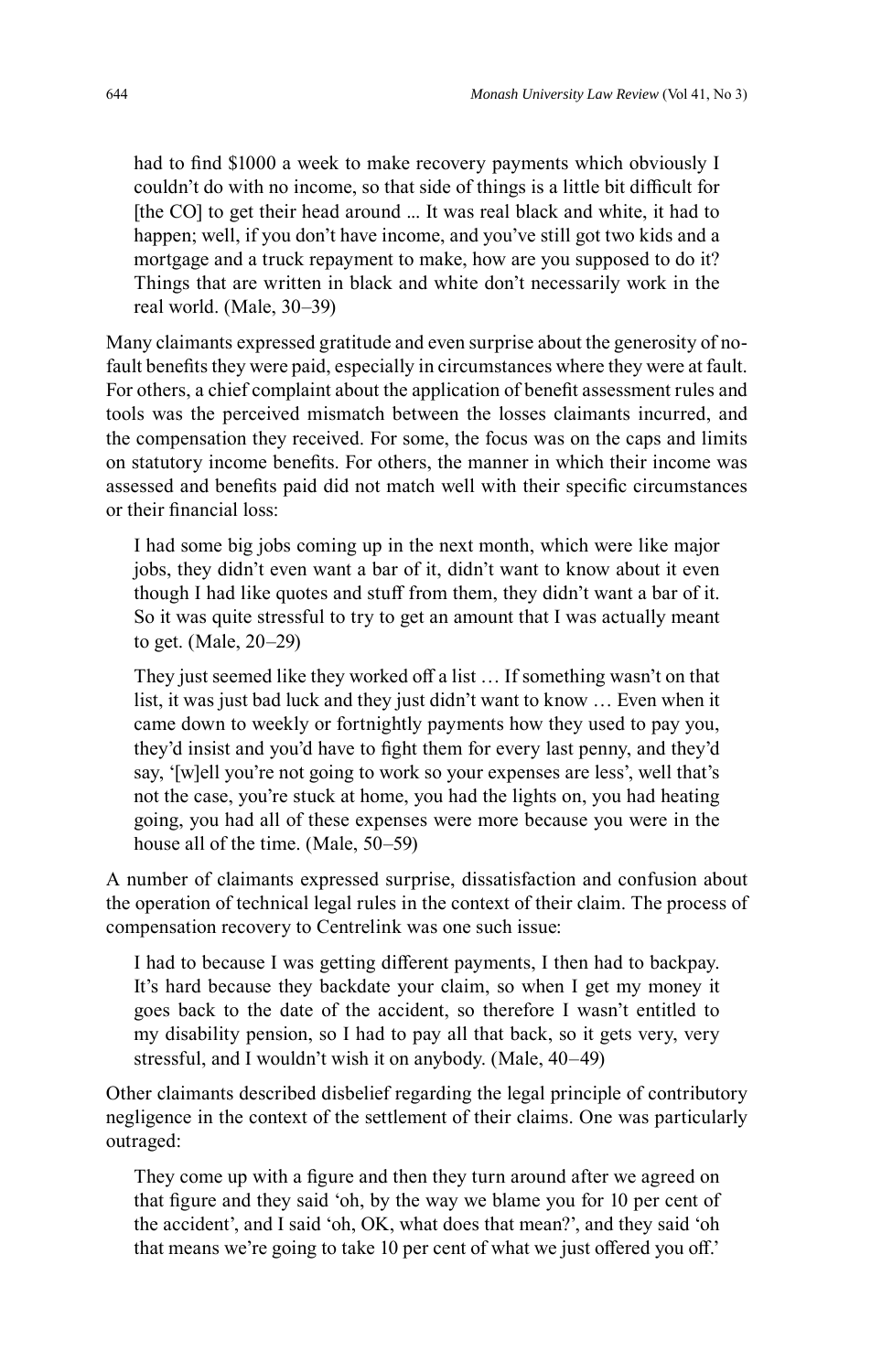And I said, 'hang on a sec, so you're saying if you reckon it was 50 per cent my fault, then you'd take 50 per cent off?' and I said 'that's not how it should work', and that's just exactly what they did, they took 10 per cent off even though they said it was totally his fault, they said as I was going past him I could have beeped the horn and blah blah blah. And I said 'oh, so do you beep the horn at everyone that pulls over on the side of the road as you drive past them?'. He said, 'well no,' I said 'so it's gonna cost me \$40 000 cause I didn't beep the frickin' horn at him?'. I said 'you blokes are unreal, go back to your million dollar salaries and see you later', you know. (Male, 40–49)

With the elapse of time since their claim was concluded, some claimants developed the view that their claims had been resolved too quickly, before the true extent of their incapacity was apparent:

From where I started I've come out pretty well, but I'm sort of thinking back over the whole thing I think we were probably a little hasty in sort of saying OK that's it, everything's alright now, when in actual fact it really isn't. (Male, 60–69)

One such claimant noted the inflexibility and finality of the closure of his claim:

I've been told now that it's all done, that's it, I can't make any further claims except for the medical side of things, for the injuries sustained in the accident. You take your chances when you get your payout that if you get better, good on you, and you can go back to work and make more money and all that sort of stuff, and sometimes it doesn't work. In my case, I haven't been able to return to work and my payout figure was based on returning to work part-time. When everything goes negative, you should be able to make a further claim ... I mean, I could have gone in the first place and said no, I don't think I'll ever return to work, that would've been a different story, but at the time there was a hope that I could return to work. Once you make that decision back then, that's it — you're stuck with that. I can't ever go back and make another claim just because I cannot go back to work. (Male, 50–59)

For these claimants, the formal conclusion of the claim process clearly did not mark the end of their experience of the life impacts of their injury.

## **V THEMES AND POLICY IMPLICATIONS**

Through interviews with claimants, this exploratory study provides new insight into claimant perspectives on the front-line justice delivered in Australian transport accident and workers' compensation systems. This section explores several key aspects of the findings and their implications: the diversity of claimant experiences; the connection between rights information, capability and strategy; and the tensions inherent in the bureaucratic justice of claims processing.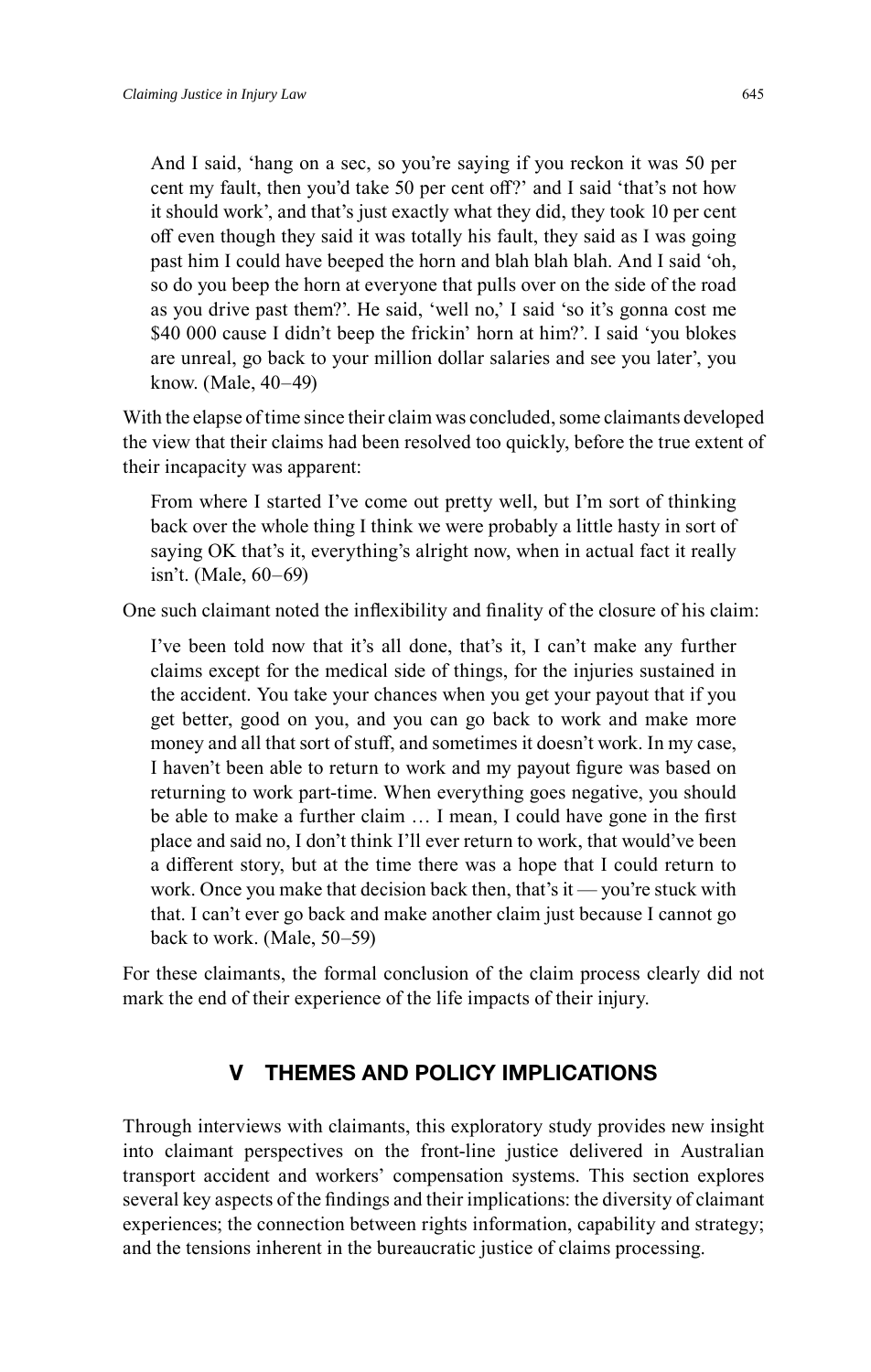#### **A** *Diversity in Claimant Experiences*

The study found that claimants have highly variable experiences of their engagement with claims processes and COs. In recent years, a growing body of qualitative research evidence has documented the significant challenges some claimants face in negotiating claims processes. 56 The analysis reported in this article provides further evidence of these challenges: some claimants experienced difficulties with documentation, delay, and contact and communication with CO staff. Importantly, the study also showed that not all claimants encountered such problems; many were broadly positive about their experiences, and acknowledged the necessity of processes to document and verify claims made. The findings also demonstrate the benefit of combining qualitative and quantitative data in investigations of claimant experiences.<sup>57</sup> One in five respondents disagreed that the CO answered questions and made decisions about their claim within a reasonable time. The deeper insight provided by the open-text responses highlighted the multiple dimensions of delay claimants encountered, from accessing required services as and when they were needed, to the consequences of delayed payment and broader concern about claim duration. 58

The diversity of experiences documented in the study is predictable. Claims vary in complexity and magnitude, and claimants differ in their injuries, circumstances and expectations. 59 Exploration of the predictors of negative and positive experiences is needed. These further inquiries are necessary not only because of the statutory obligations of compensation schemes (to promote timely and just resolution of claims), $60$  and the need to promote claimant justice and dignity in claims processes, <sup>61</sup> but also because of the mounting evidence that stressful experiences of claims processes have a negative impact on claimant health.<sup>62</sup>

One of the candidate factors for further exploration identified by the findings is claimants' differing expectations of claims processes and the support they

<sup>56</sup> See, eg, Kilgour et al, above n 30; MacEachen et al, above n 30.

<sup>57</sup> See Sheilah Hogg-Johnson and Ellen MacEachen, 'Methodological Issues in Work Disability Prevention Research' in Loisel and Anema, above n 29, 125; Jane H Aiken and Stephen Wizner, 'Measuring Justice' [2013] *Wisconsin Law Review* 79, 94–5, 98.

<sup>58</sup> See also Nieke A Elbers et al, 'Factors That Challenge Health for People Involved in the Compensation Process Following a Motor Vehicle Crash: A Longitudinal Study' (2015) 15 *BMC Public Health* 339 < http://www.ncbi.nlm.nih.gov/pmc/articles/PMC4399435/>.

<sup>59</sup> Despite this, many epidemiological studies continue to reduce having a claim to a binary variable: see Lippel, 'Workers Describe the Effect of the Workers' Compensation Process on their Health', above n 18, 440.

<sup>60</sup> See above n 6.

<sup>61</sup> Katherine Lippel, 'Preserving Workers' Dignity in Workers' Compensation Systems: An International Perspective' (2012) 55 *American Journal of Industrial Medicine* 519.

<sup>62</sup> Grant et al, above n 46; Meaghan L O'Donnell et al, 'Compensation Seeking and Disability after Injury: The Role of Compensation-Related Stress and Mental Health' (2015) 76 *Journal of Clinical Psychiatry* 1000.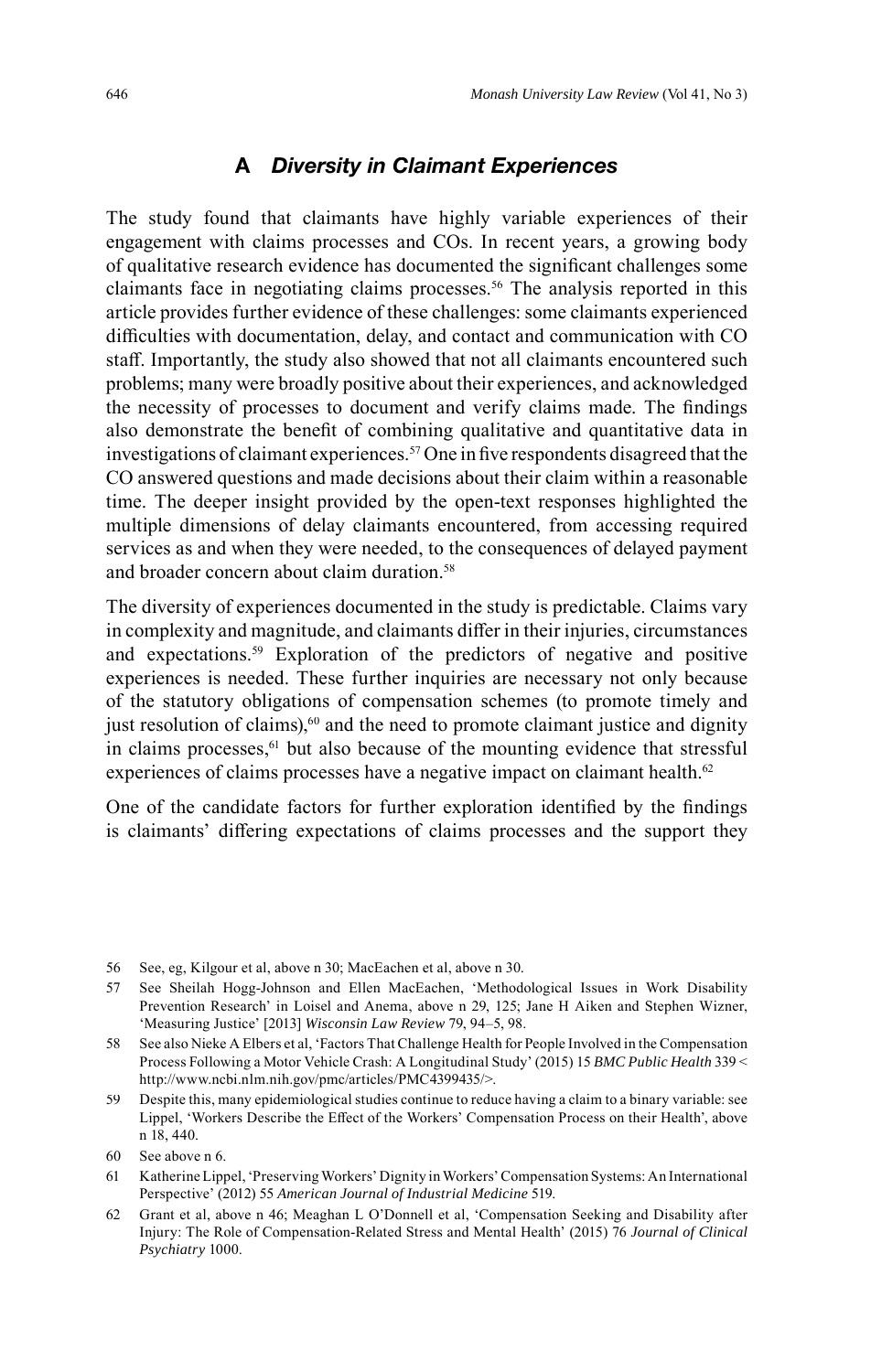will or should receive from the CO.<sup>63</sup> Injured persons' expectations regarding return to work and recovery are increasingly recognised as contributing to those outcomes.64 Claimant expectations of CO support may play an important role in driving experiences within scheme processes. In light of the study findings about the difference between some claimants' expectations and the support with which they were provided, better understanding of the sources of expectations is also required. 65 Recent evidence has also highlighted the contribution of the perception of fault in accident circumstances to claimant outcomes and satisfaction. 66 In light of this, and the different types of benefits available to claimants injured in atfault and not-at-fault circumstances, the way fault and blame for the occurrence of injury contribute to claimant experiences in claims processes should also be investigated.

#### **B** *Legal Rights, Capability and Strategy*

Another major theme in the findings involves the close connections between access to trustworthy information about claimants' rights and their advice-seeking and problem-resolution strategies, including the use of lawyers. Three quarters of respondents reported that the CO was knowledgeable about their entitlements; one in five, however, reported difficulty with pulling together the information and paperwork needed for their claim and disputed that they felt they were given the chance to explain their situation and had that taken into account by the CO. Nearly half of the respondents used a lawyer in connection with their claim; a number linked their decision to get a lawyer with difficulties they encountered in obtaining clear access to information about entitlements and negative perceptions of the transparency or motivations of the CO. A number of respondents reported positive experiences of lawyer use, describing the support as indispensable in achieving a positive outcome. Others reported challenges — getting in contact,

<sup>63</sup> Expectations 'serve as standards with which subsequent experiences are compared, resulting in evaluations of satisfaction or quality': Valarie A Zeithaml, Leonard L Berry and A Parasuraman, 'The Nature and Determinants of Customer Expectations of Service' (1993) 21 *Journal of the Academy of Marketing Science* 1, 1.

<sup>64</sup> See, eg, Michael V Mondloch, Donald C Cole and John W Frank, 'Does How You Do Depend on How You Think You'll Do? A Systematic Review of the Evidence for a Relation Between Patients' Recovery Expectations and Health Outcomes' (2001) 165 *Canadian Medical Association Journal* 174; Joanna Fadyl and Kathryn McPherson, 'Return to Work After Injury: A Review of Evidence Regarding Expectations and Injury Perceptions, and Their Influence on Outcome' (2008) 18 *Journal of Occupational Rehabilitation* 362.

<sup>65</sup> As Cane suggests, public debates about compensation systems are often characterised by ignorance about the way these systems operate and the history of debates about their development and reform: Cane, above n 24, 409.

<sup>66</sup> Jason Thompson et al, 'The Association between Attributions of Responsibility for Motor Vehicle Accidents and Patient Satisfaction: A Study within a No-Fault Injury Compensation System' (2015) 29 *Clinical Rehabilitation* 500; Nieke A Elbers, Alex Collie and Arno J Akkermans, 'Does Blame Impede Health Recovery after Transport Accidents?' (2015) 8 *Psychological Injury and Law* 82; S M Littleton et al, 'The Influence of Fault on Health in the Immediate Post-Crash Period Following Road Traffic Crashes' (2012) 43 *Injury* 1586.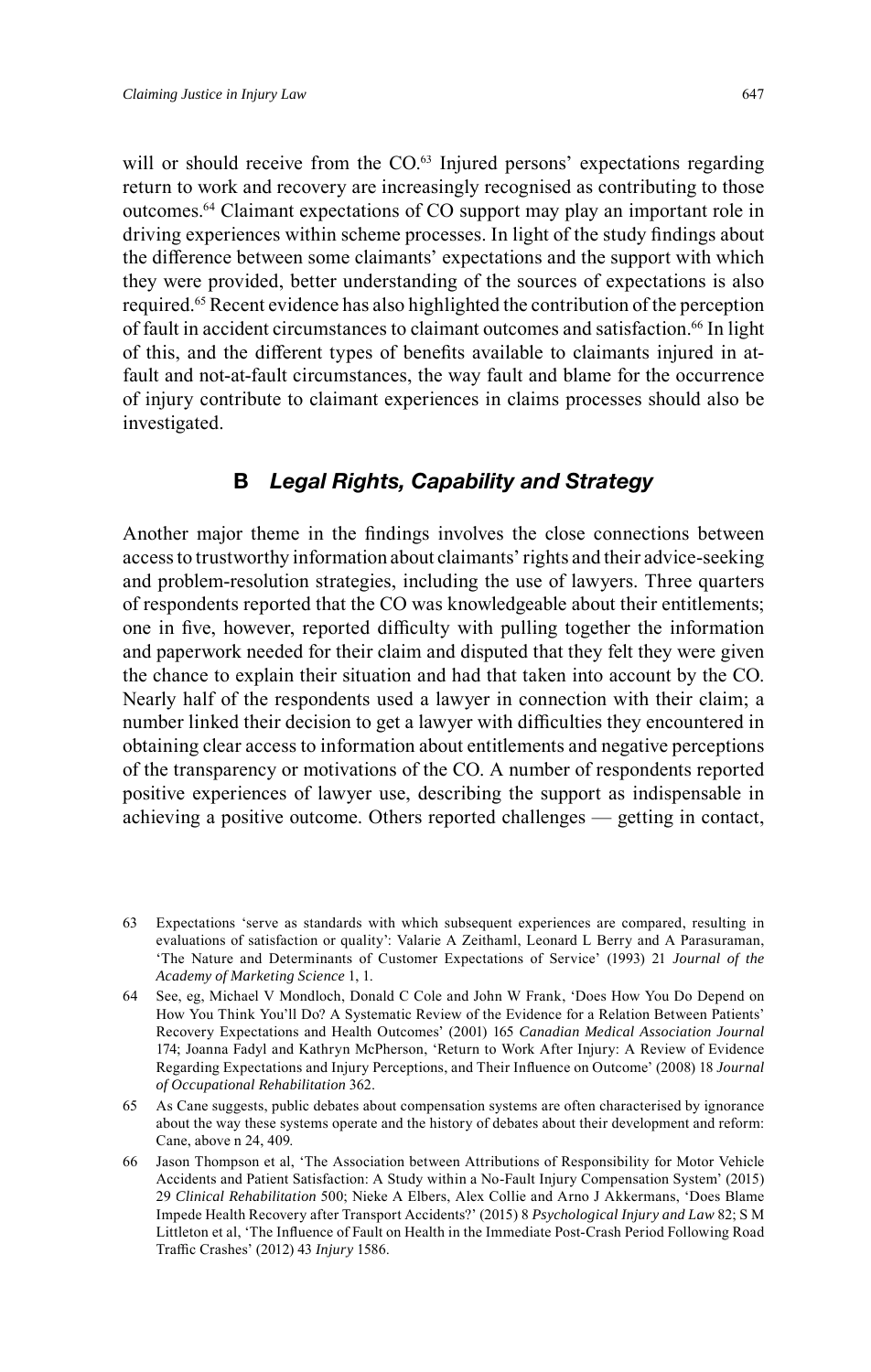timeliness of response, inadequate advice — that are consistent with previous findings<sup>67</sup> and also with the criticisms made of COs in this study.<sup>68</sup>

These insights are a useful contribution to the literature because understanding how and why claimants seek advice and support about their legal rights is critical to understanding and evaluating compensation systems. There is little evidence from Australian settings about how or why injury compensation claimants go about making the decision to seek legal advice. In the international occupational health literature, the use of lawyers in compensation systems has been dealt with in a relatively unsophisticated way. 69 For example, the use of a variable representing lawyer engagement in studies predicting health outcomes after injury has led to findings suggesting an association between poor outcome after injury and use of a lawyer. 70 Such analyses are plagued by a reverse causality problem — though it may be the case that lawyer involvement is associated with poor recovery after injury, poor recovery might also play a role in a claimant's decision to seek legal advice. 71 A small number of studies have explored the relationship between claimant dissatisfaction with claims management and lawyer use,72 but there has been little in-depth analysis of the pathways to lawyer engagement. 73

Recent evidence suggests that where people who experience legal problems associated with personal injury take action to deal with the problem, that action more frequently includes seeking advice from a professional advisor (whether a healthcare provider or lawyer) than is the case for other kinds of legal problems.<sup>74</sup> The number and variety of advisors used is closely connected to the perceived severity of the problem (with more severe problems being associated with more advisors).75 An emergent strand of research points to other factors that play a role in compensation settings: in a study of transport accident compensation claimants 12 months after injury, Casey et al identified speaking a language other than English at home as being associated with lawyer use at 12 months. 76 In the same jurisdiction, Murgatroyd et al identified claimant frustration with the complexity of claims processes and poor recovery as likely precursors to legal advice being

- 67 Coumarelos et al, above n 8, 136; Elbers et al, above n 18.
- 68 See above Part IV(C)(1).
- 69 Laura S Welch and Leslie I Boden, 'Letters to the Editor: Attorney Involvement, Claim Duration, and Workers' Compensation Costs' (2009) 51 *Journal of Occupational and Environmental Medicine* 1.
- 70 See, eg, Ian A Harris et al, 'Predictors of General Health after Major Trauma' (2008) 64 *The Journal of Trauma: Injury, Infection, and Critical Care* 969.
- 71 Natalie M Spearing et al, 'Research on Injury Compensation and Health Outcomes: Ignoring the Problem of Reverse Causality Led to a Biased Conclusion' (2012) 65 *Journal of Clinical Epidemiology* 1219, 1220.
- 72 Thomas M Wickizer et al, 'Use of Attorneys and Appeal Filing in the Washington State Workers' Compensation Program: Does Patient Satisfaction Matter?' (2004) 46 *Journal of Occupational and Environmental Medicine* 331; John T Chibnall and Raymond C Tait, 'Legal Representation and Dissatisfaction with Workers' Compensation: Implications for Claimant Adjustment' (2010) 3 *Psychological Injury and Law* 230.
- 73 Chibnall and Tait, above n 72.
- 74 Coumarelos et al, above n 8, ch 6.
- 75 Ibid 110, 135.
- 76 Petrina P Casey, Anne Marie Feyer and Ian D Cameron, 'Associations with Legal Representation in a Compensation Setting 12 Months after Injury' (2015) 46 *Injury* 918, 922.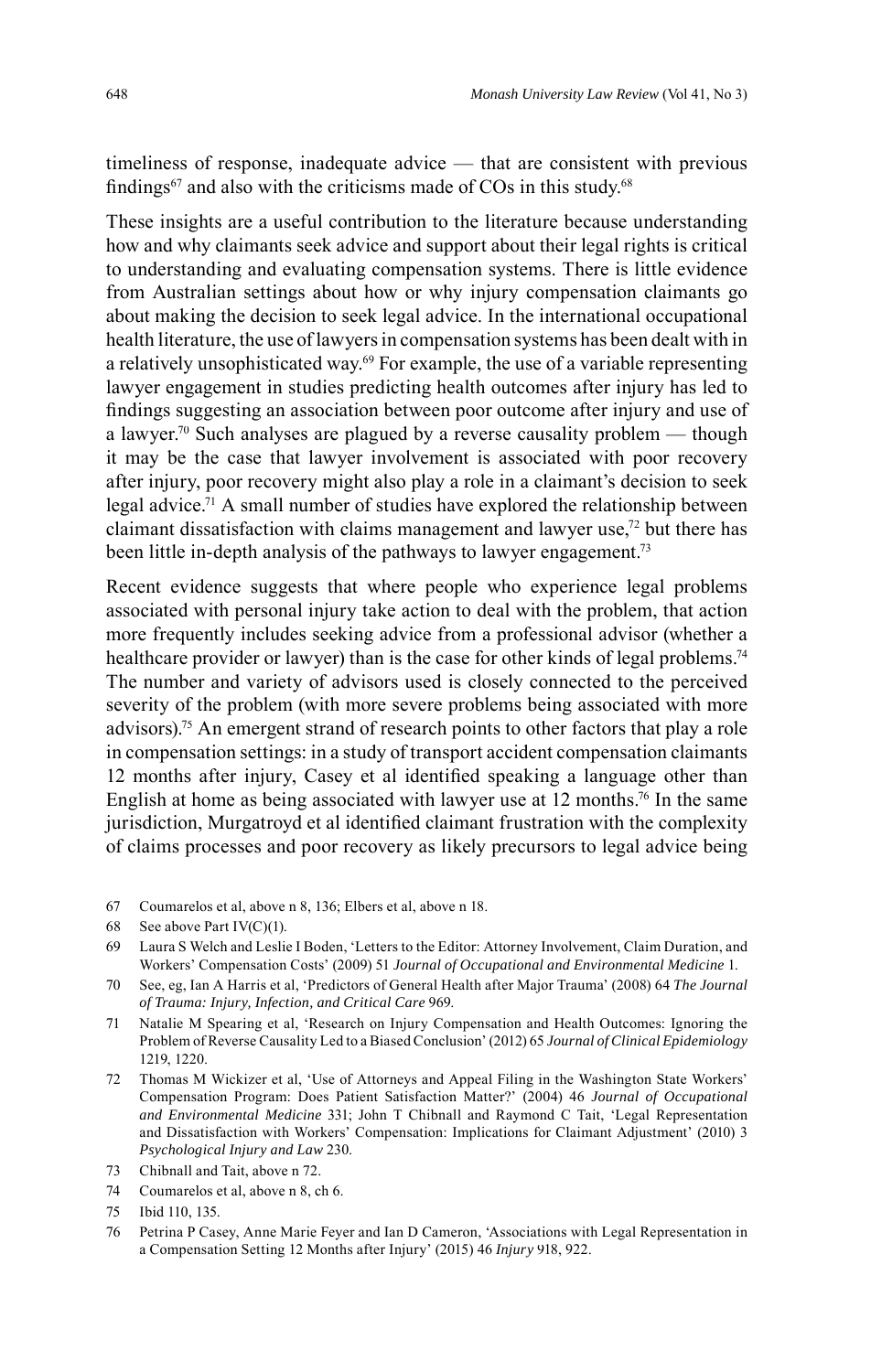sought. 77 Further research is required to untangle the pathways to legal advice in Australian injury compensation settings, including whether some claimants or claims have characteristics that make legal advice more necessary or desirable in the interests of just outcomes.

Importantly, a number of respondents in the present study reported that nonlegal advisors played a critical role providing them with assistance — family, spouses, friends and social workers were all identified as providing support or even taking responsibility for much of the interaction with the CO in relation to the claim. 78 While discussion with friends and family is well-recognised as a means by which people seek advice to help them to resolve legal problems,<sup>79</sup> there is a dearth of research on the nature and effectiveness of this kind of support.<sup>80</sup> Similarly, there is a lack of literature exploring the advice-providing role of health care providers in compensation settings. 81 The role of these actors should also be further explored.

A frustrating range of basic questions remain unanswered about justice in compensation systems, not least about whether claimants know their rights. 82 More specifically, we do not well understand how people access information about their entitlements, whether the information is the right information, and how being equipped with the right information relates to claiming behaviour, decision-making and problem resolution strategy, and quality of and satisfaction with claim experiences. Some claimants in the study suggested the support of a personalised, non-legal advocate was needed to navigate the claims process; others were aggrieved by the extent to which they perceived that they had to manage their own claim. These findings, along with claimants' identified preference for face-to-face contact with the CO, raise questions about claimant expectations of support and self-management, and how these can be best managed or addressed in claims management within COs. Self-help strategies clearly have a role in enabling people to deal with legal problems themselves, but are widely regarded as being more appropriate for those with some existing level of legal capability

<sup>77</sup> Darnel Murgatroyd et al, 'The Perceptions and Experiences of People Injured in Motor Vehicle Crashes in a Compensation Scheme Setting: A Qualitative Study' (2015) 15 *BMC Public Health* 423, 8 <http://bmcpublichealth.biomedcentral.com/articles/10.1186/s12889-015-1739-9>.

<sup>78</sup> Social support has been identified as contributing to recovery after injury: see Ute Bültmann and Sandra Brouwer, 'Individual-Level Psychosocial Factors and Work Disability Prevention' in Loisel and Anema, above n 29, 149, 150, 155. Though recent research suggests the evidence base is inconclusive for musculoskeletal injuries: see Khic-Houy Prang, Sharon Newnam and Janneke Berecki-Gisolf, 'The Impact of Family and Work-Related Social Support on Musculoskeletal Injury Outcomes: A Systematic Review' (2015) 25 *Journal of Occupational Rehabilitation* 207.

<sup>79</sup> Coumarelos et al, above n 8, 32.

<sup>80</sup> Alexy Buck and Marisol Smith, 'The Importance of Family and Friends in Advice-Seeking for Rights Problems' (2015) 14 *Social Policy and Society* 175.

<sup>81</sup> Agnieszka Kosny et al, 'The Role of Health Care Providers in Long Term and Complicated Workers' Compensation Claims' (2011) 21 *Journal of Occupational Rehabilitation* 582.

<sup>82</sup> For a detailed examination of the empirical challenge of assessing this, see Catrina Denvir, Nigel J Balmer and Pascoe Pleasence, 'When Legal Rights Are Not a Reality: Do Individuals Know Their Rights and How Can We Tell?' (2013) 35 *Journal of Social Welfare and Family Law* 139.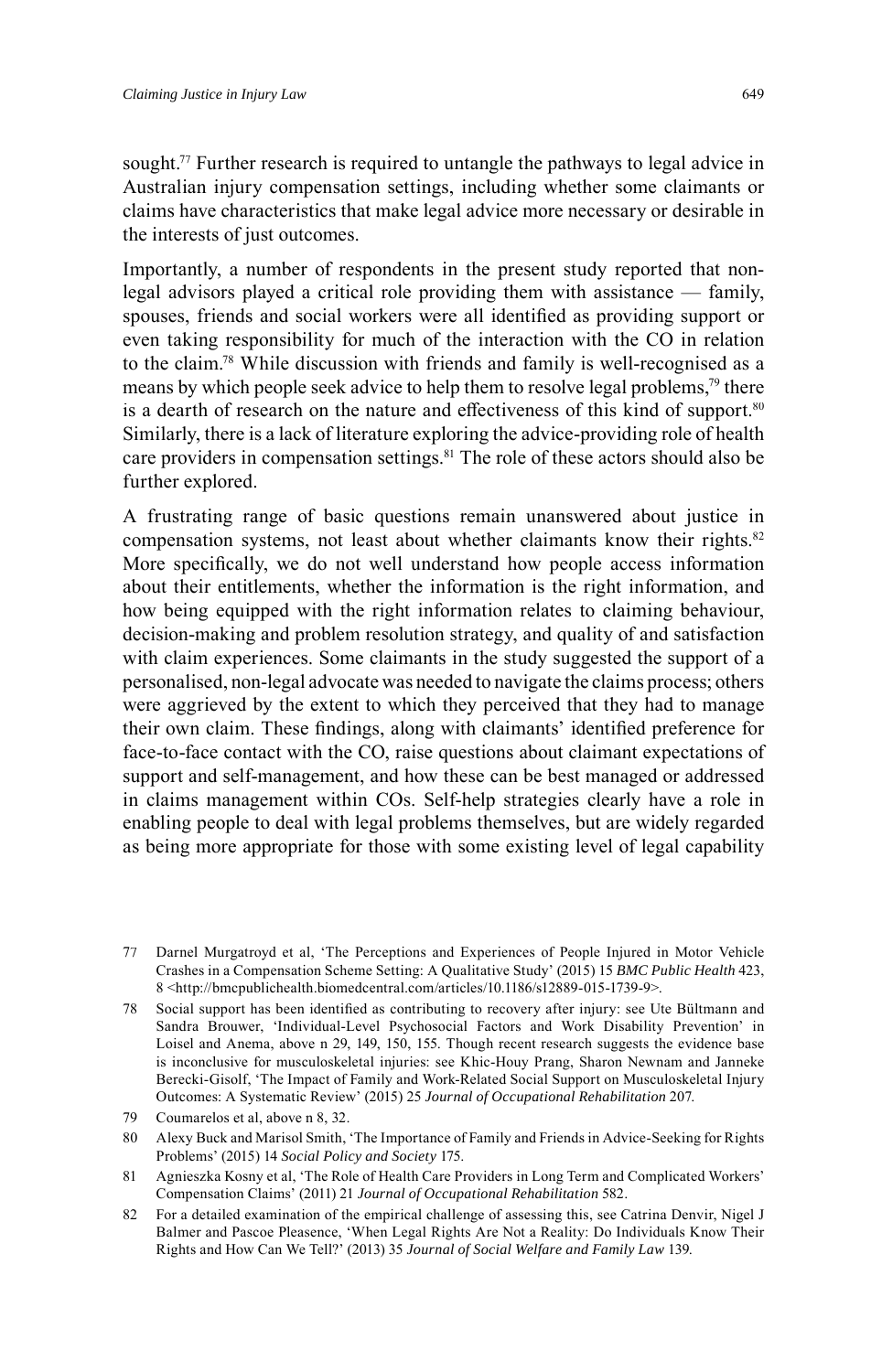and in the absence of significant disadvantage and complex problems.<sup>83</sup> Traits of self-efficacy, including motivation, engagement, self-belief and confidence have been found to be important to success for self-advocates in civil dispute settings,<sup>84</sup> and it seems likely that such attributes would be valuable in claims processing contexts too.

#### **C** *Doing Justice in Claims Processing*

The third major theme in the findings relates to the way claimants experienced tensions in the values underpinning the bureaucratic processing of their claims. For example, some claimants reported that they regarded the administrative burden associated with making their claim as justified. Others catalogued the difficulties they experienced in putting together the information required by the claims process, especially in the immediate post-injury phase. The lengthy duration of claims was a common complaint, but some claimants acknowledged that it takes time to amass the necessary evidence to enable accurate decisions to be made. Some claimants reported wanting more information about their entitlements, but others found the information they were provided with was overly complex, jargon-laden and confusing. These observations are indicative of the balance claims processing strikes between such values as administrative expeditiousness, accuracy and cost effectiveness; meeting a claimant's individual needs through the application of professional judgment; and providing an opportunity for a claimant to participate meaningfully and be heard in the decision process. 85

Two strands of findings are particularly illustrative of these tensions: (i) the status of proof as a burden and (ii) claimant experiences of the rules used to calculate compensation. The next section examines these examples, and makes suggestions about the use of socio-legal models of decision-making for understanding the justice of claims processing in compensation systems.

<sup>83</sup> Coumarelos et al, above n 8, 44; Productivity Commission, 'Access to Justice Arrangements' (Inquiry Report No 72, Vol 1, Australian Government, 5 September 2014) 510.

<sup>84</sup> Michael Robertson and Jeff Giddings, 'Self-Advocates in Civil Legal Disputes: How Personal and Other Factors Influence the Handling of Their Cases' (2014) 38 *Melbourne University Law Review* 119, 143–50.

<sup>85</sup> Jerry L Mashaw, *Bureaucratic Justice: Managing Social Security Disability Claims* (Yale University Press, 1983), 24–5. See further the discussion of Mashaw's work provided in Simon Halliday and Colin Scott, 'A Cultural Analysis of Administrative Justice' in Michael Adler (ed), *Administrative Justice in Context* (Hart Publishing, 2010) 183. See also Zuckerman's conceptualisation of truth (rectitude of decision), time and cost as competing procedural qualities in civil justice systems, between which choices and compromises must be made in Adrian A S Zuckerman, 'Justice in Crisis: Comparative Dimensions of Civil Procedure' in A A S Zuckerman (ed), *Civil Justice in Crisis: Comparative Perspectives of Civil Procedure* (Oxford University Press, 1999) 3, 3–12.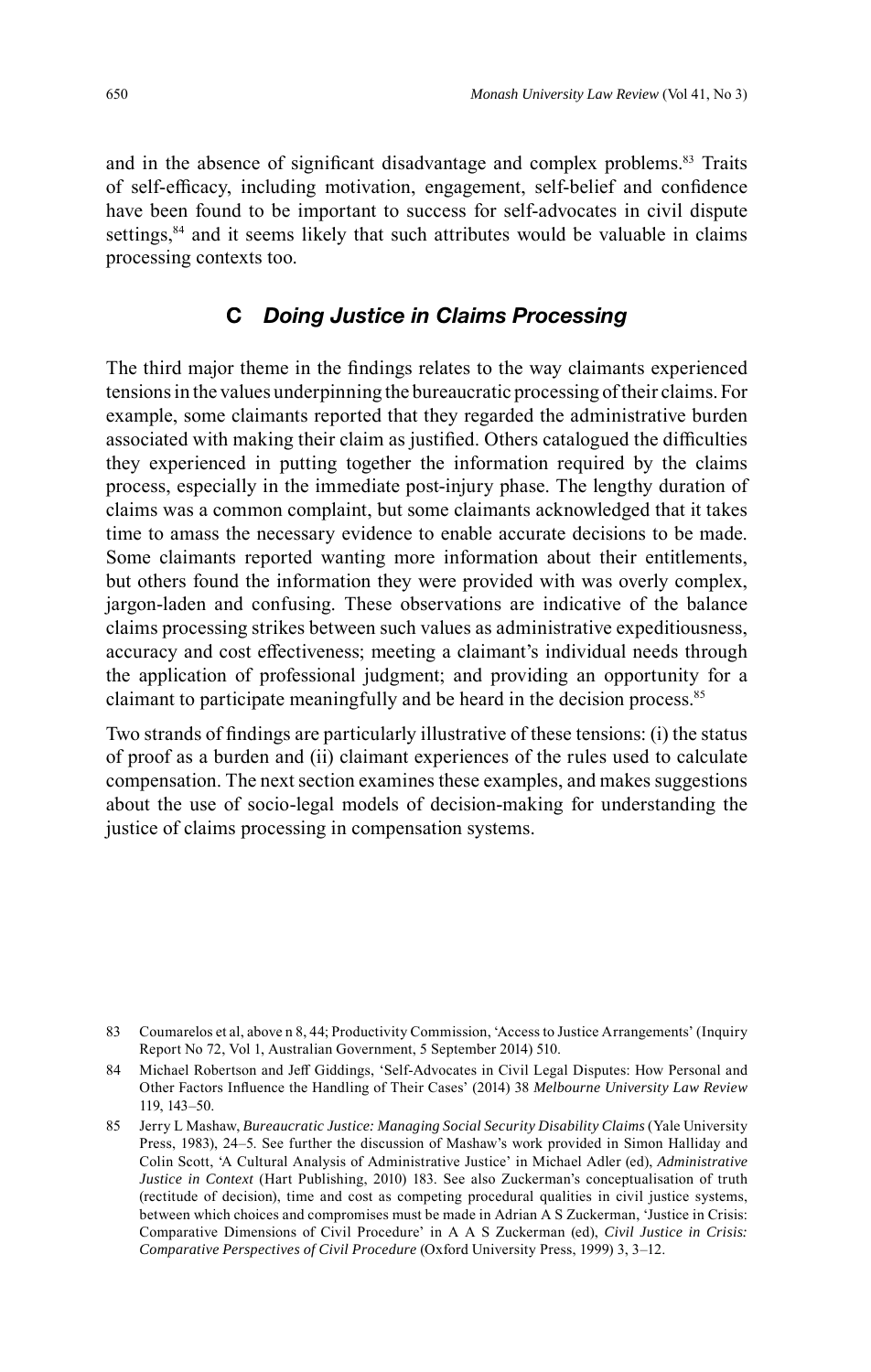## **1** *Proof as a Burden*

Claimants articulated a range of ways in which amassing the necessary evidence and proof for their claims caused them to re-live their traumatic experiences. 86 For example, telling their stories to multiple CO staff and medical assessors required claimants to focus on the nature and consequences of their injuries in unwanted ways. Sixteen per cent of claimants reported that the number of medical assessments they underwent in connection with their claim was unreasonable. From a scheme perspective however, assessing claimants' injuries and their effects is critically important to ensure accurate benefits and support are provided. There is a clear tension between COs' need for accurate, up-to-date information and the adverse effects of these evidence-gathering processes for some claimants. Evidence gathering and medical assessment practices therefore represent domains of claims management where further review and revised practices are required in order to improve claimant experiences. 87

## **2** *Calculating Compensation*

One-third of participants were dissatisfied with the amount of compensation they had received. In a quantitative sense, this was the leading source of dissatisfaction. Closer inspection of the qualitative data sheds light on some potential explanations for this dissatisfaction: a perceived mismatch between benefits and losses, and the mechanistic lists of injuries and impacts that participants felt were used in the assessment of their loss. These findings are consistent with research in workers' compensation settings that demonstrates claimants' evaluations of procedural and distributive (outcomes-based) justice are distinct but behave in closely-connected ways.<sup>88</sup>

Claimants in the study reported feeling confronted by the 'black and white' and technical nature of the legal rules used to measure and assess compensation. The tools used in assessing claimants' injuries and loss, including the *AMA Guides* to the Evaluation of Permanent Impairment<sup>89</sup> and benefit levels and limits, have a central but often overlooked role in the calculation of compensation. 90 The use of these tools is intended to foster accuracy, predictability and consistency of decision-making. The study found that many claimants experienced the

<sup>86</sup> See also Gary Fulcher, 'Litigation-Induced Trauma Sensitisation (LITS) — A Potential Negative Outcome of the Process of Litigation' (2004) 11 *Psychiatry, Psychology and Law* 79.

<sup>87</sup> Examples of such reforms include the introduction of joint medical examinations in the TAC scheme (see *Transport Accident Act 1986* (Vic) sub-ss 60(2F)–(2I)) and the use of medical panels for dispute resolution in workers' compensation contexts (see, eg, *Workplace Injury Rehabilitation and Compensation Act 2013* (Vic) div 3).

<sup>88</sup> Franche et al, above n 32, 235.

<sup>89</sup> The most recent edition is Robert D Rondinelli et al (ed), *Guides to the Evaluation of Permanent Impairment* (American Medical Association, 6<sup>th</sup> ed, 2008). Australian compensation schemes use a complicated combination of predominantly the 4th and 5th editions of the *Guides* with modifications and additions of their own devising. See, eg, the overview of impairment guides used in Australian workers' compensation schemes provided in Safe Work Australia, *Comparison of Workers' Compensation Arrangements in Australia and New Zealand*, above n 16, 71–5.

<sup>90</sup> Richard Lewis, 'Insurance and the Tort System' (2005) 25 *Legal Studies* 85, 109.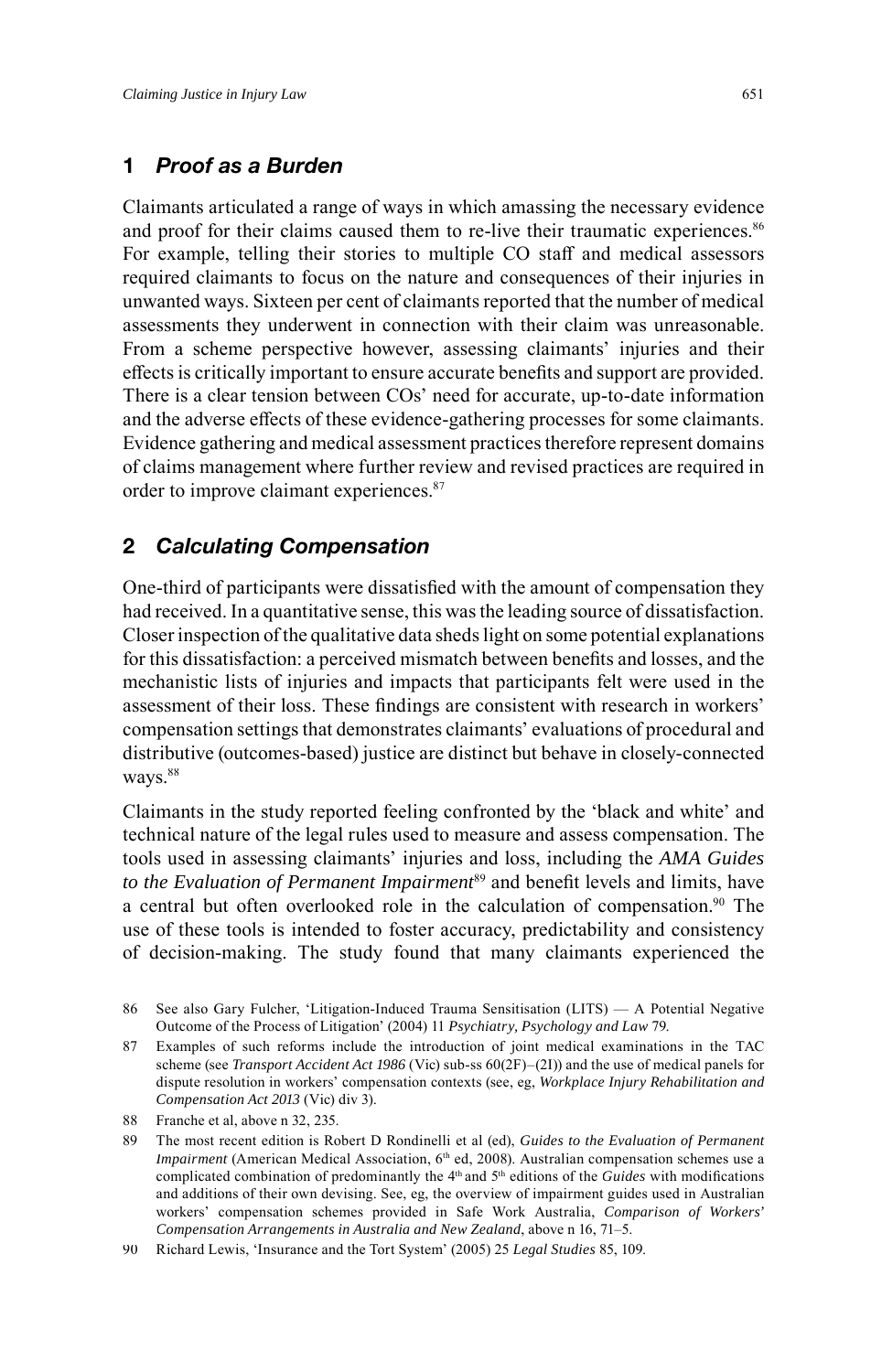application of these tools to their particular circumstances as dehumanising and insensitive. It may be that the measurement of injury for compensation assigning a monetary value to what are often intangible losses — will always be jarring and confronting to some extent. It seems likely, however, that better communication with claimants about benefit assessment rules could play a role in ameliorating some of the distress they experience. This is particularly the case given the study findings about the reported difficulty many claimants experience in getting access to information about their entitlements.

#### **3** *The Bureaucratic Justice of Claim Decision-Making*

An existing but underutilised body of socio-legal scholarship on the justice of decision-making in bureaucratic settings can help us make sense of the inherent tensions of the justice of injury claims processing. Writing about the assessment of social security disability benefits in the United States, Mashaw conceived of bureaucratic justice as the 'qualities of a decision process that provide arguments for the acceptability of its decisions'. 91 Mashaw distilled three models of justice in decision-making: (1) bureaucratic rationality, which privileges accuracy, efficiency and cost-effectiveness; (2) 'professional treatment', which focuses on the service of the client and meeting their individual needs through the application of professional judgment; and (3) moral judgment, involving adjudicating between competing interests and emphasising the need for the claimant to have a meaningful opportunity to participate and be heard in the decision process. Mashaw's framework has been adopted and further developed by scholars engaged in administrative and bureaucratic justice research, who have identified its value as a framework for normatively assessing the justice of claims processing in a range of contexts. 92 Most relevantly, Halliday et al applied the framework in evaluating the bureaucratic justice of liability decision-making in tort law,<sup>93</sup> and Benish explored its use in privatised welfare decision-making.<sup>94</sup>

There is strong potential for the lens of bureaucratic justice to be used to good effect in assessing the trade-offs in decision processes and resultant justice of injury compensation systems in Australia. 95 In the examples discussed above, claimants' experiences of the application of the strict legal rules of benefit assessment reflect a bureaucratic rationality, with its privileging of efficient but inflexible decision processes, at the expense of more discretionary evaluations and claimant participation. We might, however, regard such a trade-off as acceptable if it can be shown to be necessary in the context of a statutory compensation

<sup>91</sup> Mashaw, above n 85, 24–5. See further the discussion of Mashaw's work provided in Halliday and Scott, above n 85, 183.

<sup>92</sup> See, eg, Michael Adler, 'Understanding and Analysing Administrative Justice' in Adler,*Administrative Justice in Context,* above n 85, 129; Robert A Kagan, 'The Organisation of Administrative Justice Systems: The Role of Political Mistrust' in Adler, *Administrative Justice in Context*, above n 85, 161.

<sup>93</sup> Halliday, Ilan and Scott, above n 4.

<sup>94</sup> Avishai Benish, 'Outsourcing, Discretion, and Administrative Justice: Exploring the Acceptability of Privatized Decision Making' (2014) 36 *Law & Policy* 113.

<sup>95</sup> Halliday, Ilan and Scott note that 'the concerns of bureaucratic justice would be applicable' in nofault systems as well as tort systems: above n 4, 367.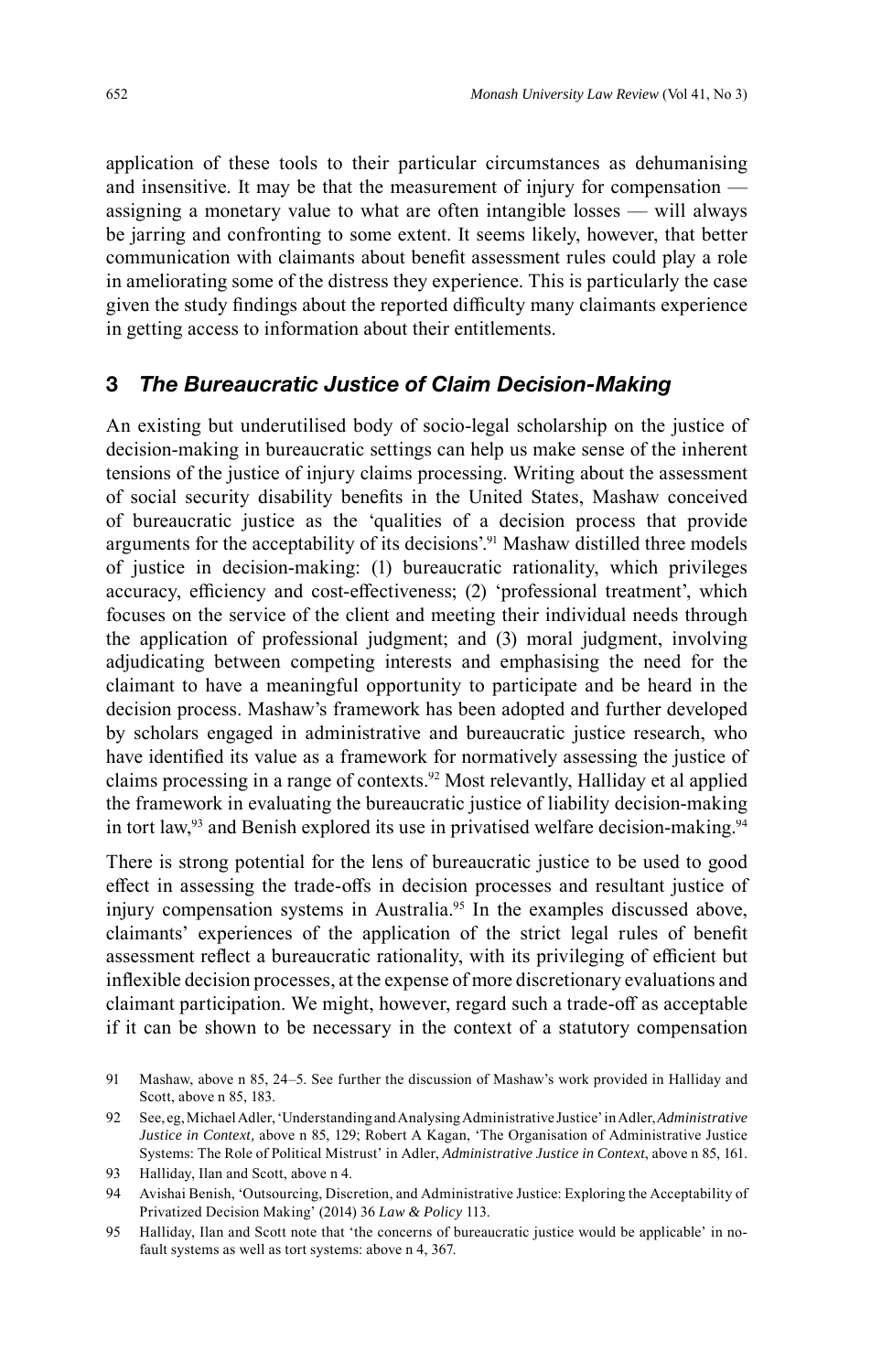scheme that achieves timely resolution of a very large number of claims. 96 Further analysis of the values underpinning decision-making in compensation systems, analysing qualitative evidence of claimant experiences and decision processes with socio-legal theoretical frameworks, is likely to generate valuable insight into the justice of injury claim processing. Critically, this approach is likely to elevate current health-focused research on claims processing in compensation systems to the more sophisticated level of recognising the potential tensions and plurality of values at play in claims processes. 97

### **D** *Study Strengths and Weaknesses*

To assess the study's implications, it is important to account for its strengths and weaknesses. The strengths of the study include the systematic way in which the participants were recruited and the range of schemes and settings from which they were drawn. The fact that the participants were enrolled in the study shortly after injury and followed up over six years likely contributed to the diverse range of experiences the study uncovered. The adoption of a socio-legal analytical perspective facilitated the exploration of themes that have been neglected in previous work in this field.

The study also has weaknesses. In keeping with the exploratory nature of the research, it did not focus on the legislative and operational differences between claims processes in the jurisdictions from which the participants were drawn. Attention to a single compensation scheme is more likely to deliver detailed and actionable recommendations for that specific setting. The claims discussed by the study participants are relatively dated, having been made in connection with injuries that occurred in 2004–06. Eighty-seven per cent of study participants' claims were substantially concluded by the time data collection for this study occurred in 2011–12. It is possible, therefore, that the COs and compensation schemes associated with the claims reported in this study have made improvements to their claims processes since the claims were made.<sup>98</sup>

The sample was limited to claimants who had been hospitalised for at least 24 hours after injury; they are likely to be more seriously injured than other claimants. Though non-hospitalised claimants could be expected to have broadly similar experiences of claims processes, there are likely to be differences too (for example, in accessing information about entitlements in hospital settings, and the kinds of benefits obtained). These differences are an important subject for future inquiry. Despite these caveats, the study's findings about the importance of themes related to rights information, representation and evidentiary processes warrant further attention in socio-legal analyses of claimant experiences and claims processing in compensation systems. The study findings are best understood as exploratory,

<sup>96</sup> Ibid 353.

<sup>97</sup> Michael Adler, 'Fairness in Context' (2006) 33 *Journal of Law and Society* 615, 621.

<sup>98</sup> See, eg, reforms to TAC claims processes to make it easier to lodge a claim and access support referred to in TAC, above n 2, 9.